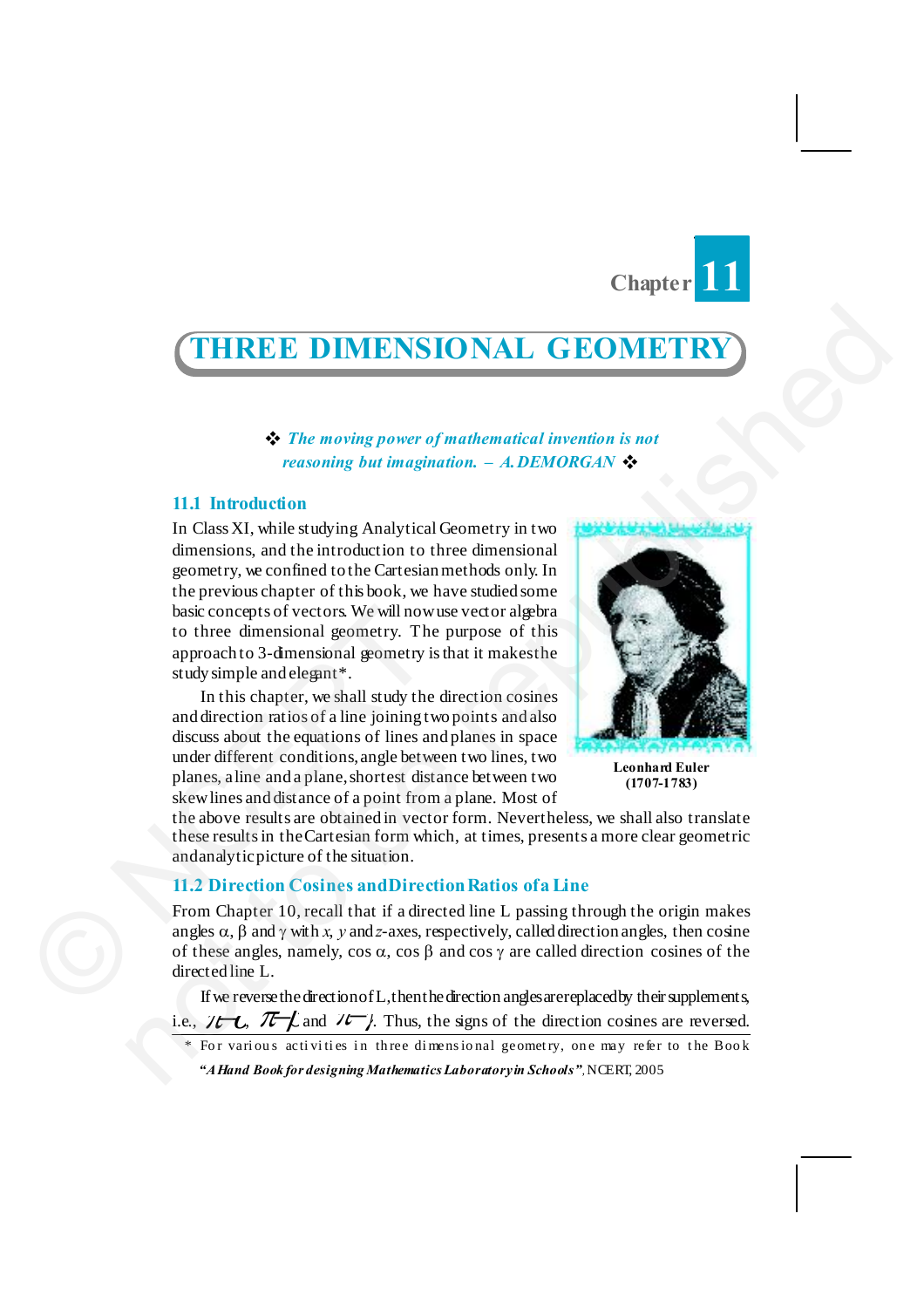

## **Fig 11.1**

Note that a given line in space can be extended in two opposite directions and so it has two sets of direction cosines. In order to have a unique set of direction cosines for a given line in space, we must take the given line as a directed line. These unique direction cosines are denoted by *l*, *m* and *n*.

*Remark* If the given line in space does not pass through the origin, then, in order to find its direction cosines, we draw a line through the origin and parallel to the given line. Now take one of the directed lines from the origin and find its direction cosines as two parallel line have same set of direction cosines.

Any three numbers which are proportional to the direction cosines of a line are called the *direction ratios* of the line. If  $l, m, n$  are direction cosines and  $a, b, c$  are direction ratios of a line, then  $a = \lambda l$ ,  $b = \lambda m$  and  $c = \lambda n$ , for any nonzero  $\lambda \in \mathbb{R}$ .

**T** Note Some authors also call direction ratios as direction numbers.

Let *a*, *b*, *c* be direction ratios of a line and let *l*, *m* and *n* be the direction cosines  $(d.c$  $\circ)$  of the line. Then

**4**  
\nNote that a given line in space can be extended in two opposite directions and so it  
\nhas two sets of direction cosines. In order to have a unique set of direction cosines for  
\na given line in space, we must take the given line as a directed line. These unique  
\ndirection cosines are denoted by l, m and n.  
\n*Remark* If the given line in space doesnot pass through the origin, then, in order to find  
\nits direction cosines, we draw a line through the origin and parallel to the given line.  
\nNow take one of the direction *resim* and find its direction cosines as two  
\nparallel line have same set of direction cosines.  
\nAny three numbers which are proportional to the direction cosines and *a*, *b*, *c* are  
\ncalled the *direction ratios* of the line. If l, m, n are direction cosines and *a*, *b*, *c* are  
\ndirectation ratios of a line, then 
$$
a = \lambda l
$$
,  $b = \lambda m$  and  $c = \lambda n$ , for any nonzero  $\lambda \in \mathbb{R}$ .  
\n**>Note** Some authors also call direction ratios as direction numbers.  
\nLet *a*, *b*, *c* be direction ratios of a line and let l, m and n be the direction cosines  
\n(d.c,s) of the line. Then  
\n
$$
\frac{l}{a} = \frac{m}{b} = \frac{n}{c} = k
$$
 (say), *k* being a constant.  
\nTherefore  
\n
$$
l = a k
$$
,  $m = bk$ ,  $n = ck$  ...(1)  
\nBut  
\n
$$
\frac{l}{r + m^2 + n^2} = 1
$$
  
\nTherefore  
\n
$$
k^2(a^2 + b^2 + c^2) = 1
$$
  
\nor  
\n
$$
k = \pm \frac{1}{\sqrt{a^2 + b^2 + c^2}}
$$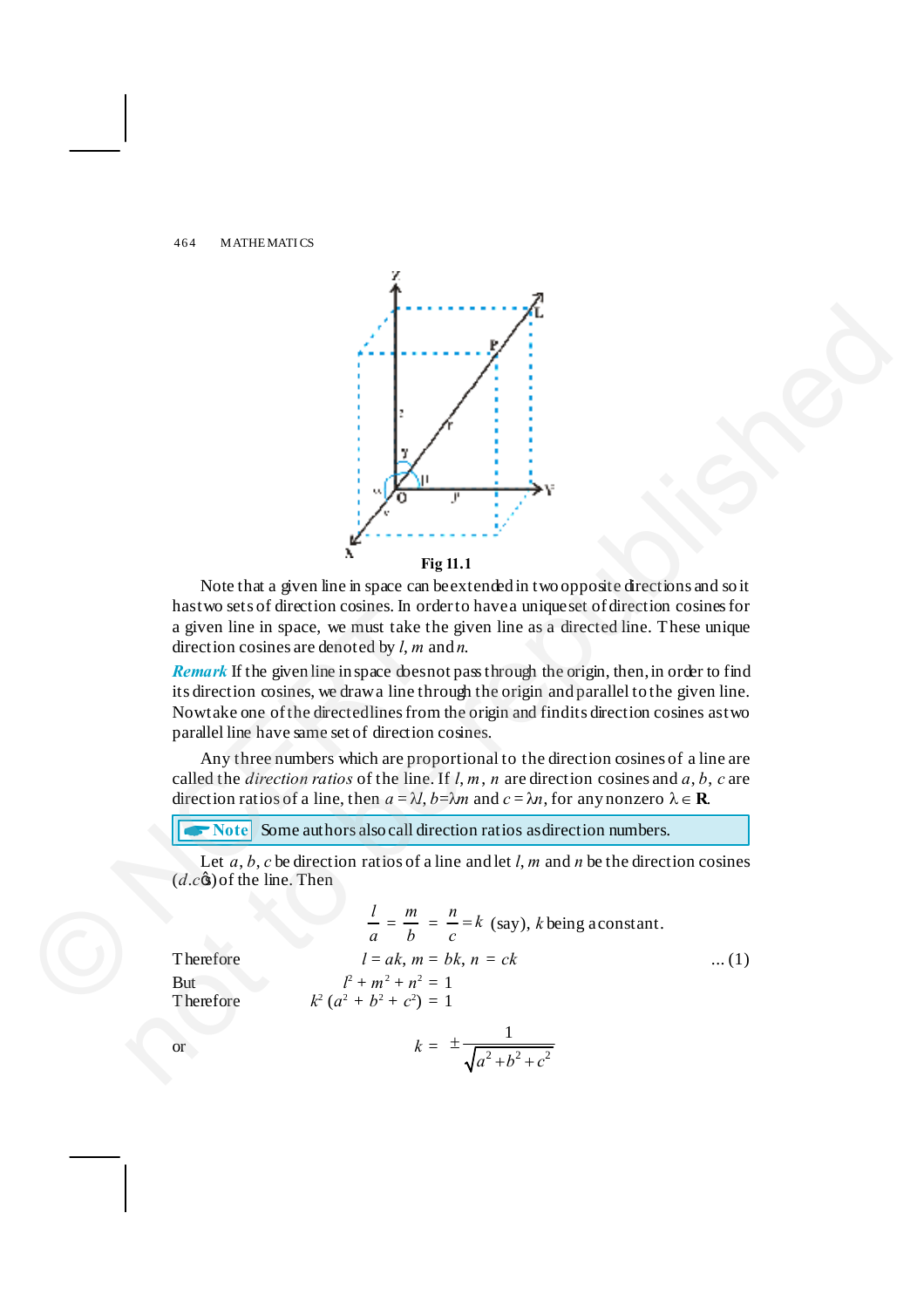Hence, from (1), the  $d.c$  *s* of the line are

$$
l = \pm \frac{a}{\sqrt{a^2 + b^2 + c^2}}, m = \pm \frac{b}{\sqrt{a^2 + b^2 + c^2}}, n = \pm \frac{c}{\sqrt{a^2 + b^2 + c^2}}
$$

where, depending on the desired sign of *k*, either a positive or a negative sign is to be taken for *l*, *m* and *n*.

For any line, if a, b, c are direction ratios of a line, then  $ka, kb, kc; k \neq 0$  is also a set of direction ratios. So, any two sets of direction ratios of a line are also proportional. Also, for any line there are infinitely many sets of direction ratios.

## **11.2.1** *Relation between the direction cosines of a line*



## **11.2.2** *Direction cosines of a line passing through two points*

Since one and only one line passes through two given points, we can determine the direction cosines of a line passing through the given points  $P(x_1, y_1, z_1)$  and  $Q(x_2, y_2, z_2)$ as follows (Fig  $11.3$  (a)).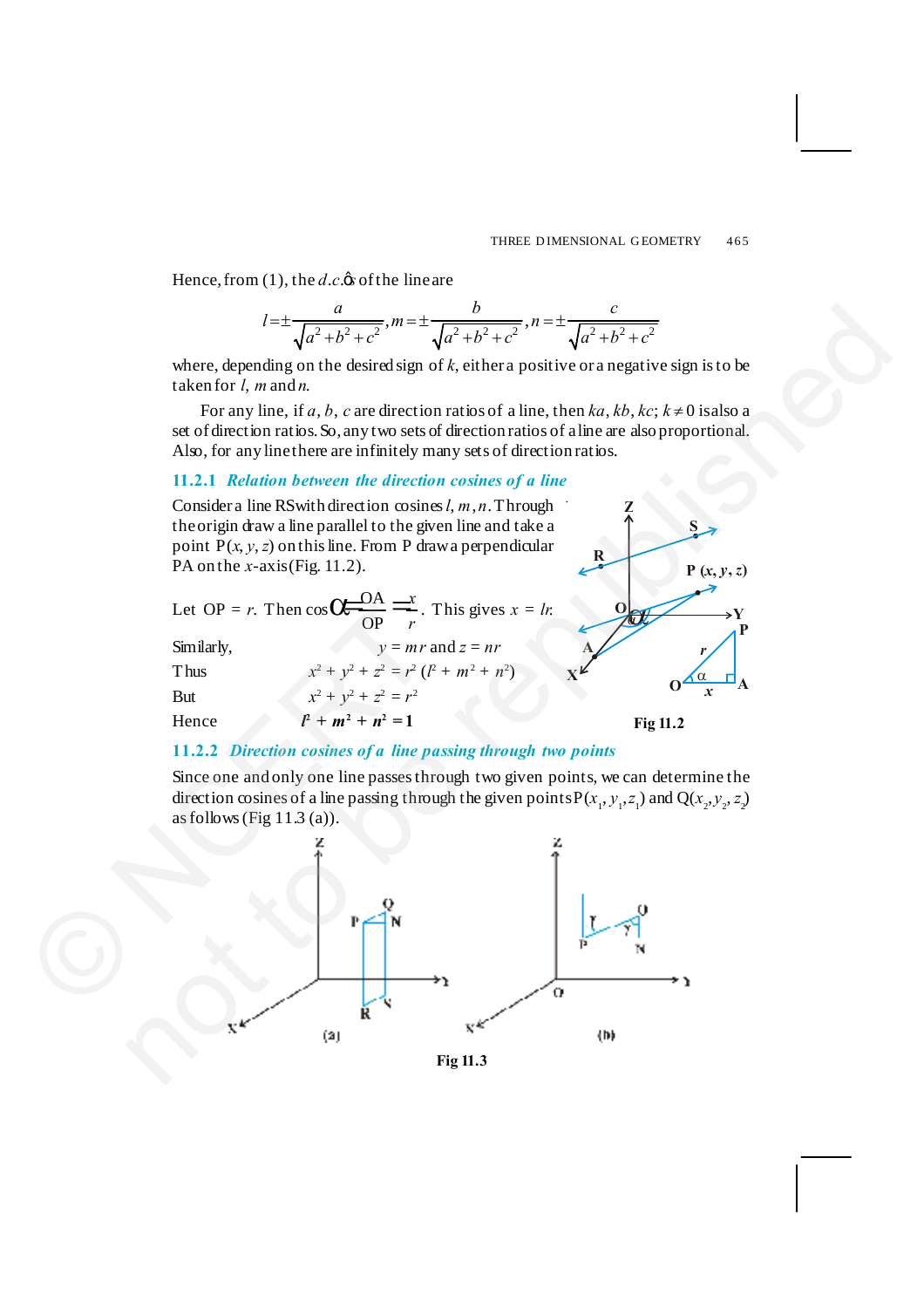Let *l*, *m*, *n* be the direction cosines of the line PQ and let it makes angles  $\alpha$ ,  $\beta$  and  $\gamma$ with the *x*, *y* and *z*-axis, respectively.

Draw perpendiculars from P and Q to XY-plane to meet at R and S. Draw a perpendicular from P to QS to meet at N. Now, in right angle triangle PNQ,  $\angle$ PQN=  $γ$  (Fig 11.3 (b).

Therefore,  $\qquad \qquad$ 

$$
\cos\gamma = \frac{NQ}{PQ} = \frac{z_2 - z_1}{PQ}
$$

Similarly

$$
\cos \alpha = \frac{x_2 - x_1}{PQ} \text{ and } \cos \beta = \frac{y_2 - y_1}{PQ}
$$

Hence, the direction cosines of the line segment joining the points  $P(x_1, y_1, z_1)$  and  $Q(x_2, y_2, z_2)$  are

$$
\frac{x_2 - x_1}{PQ}, \frac{y_2 - y_1}{PQ}, \frac{z_2 - z_1}{PQ}
$$

where 
$$
PQ = \sqrt{(x_2 - x_1)^2 + (y_2 - y_1)^2 + (z_2 - z_1)}
$$

 $\bullet \bullet$  Note The direction ratios of the line segment joining P( $x_1, y_1, z_1$ ) and Q( $x_2, y_2, z_2$ ) may be taken as *x*<sub>2</sub>  $\delta$  *x*<sub>1</sub>, *y*<sub>2</sub>  $\delta$  *y*<sub>1</sub>, *z*<sub>2</sub>  $\delta$  *z*<sub>1</sub> or *x*<sub>1</sub>  $\delta$  *x*<sub>2</sub>, *y*<sub>1</sub>  $\delta$  *y*<sub>2</sub>, *z*<sub>1</sub>  $\delta$  *z*<sub>2</sub>

**Example 1** If a line makes angle 90°, 60° and 30° with the positive direction of *x*, *y* and *z*-axis respectively, find its direction cosines.

**Solution** Let the *d* .*c*.'*s* of the lines be *l*, *m*, *n*. Then *l* = cos 90<sup>°</sup> = 0, *m* = cos 60<sup>°</sup> =  $\frac{1}{2}$ 2 ,

 $n = \cos 30^{\circ} = \frac{\sqrt{3}}{2}.$ 

or

**Example 2** If a line has direction ratios 2, 6 1, 6 2, determine its direction cosines. **Solution** Direction cosines are

<sup>2</sup> <sup>2</sup> <sup>2</sup> 2 ( 1) ( 2) 2 <sup>+</sup> - <sup>+</sup> - , 2 <sup>2</sup> <sup>2</sup> <sup>2</sup> ( 1) ( 2) 1 + - + - - , ( ) <sup>2</sup> <sup>2</sup> <sup>2</sup> <sup>2</sup> <sup>1</sup> ( 2) 2 + - + - - 2 1 2 , , 3 3 3 - - © NCERT not to be republished

**Example 3** Find the direction cosines of the line passing through the two points  $(6, 2, 4, 6, 5)$  and  $(1, 2, 3)$ .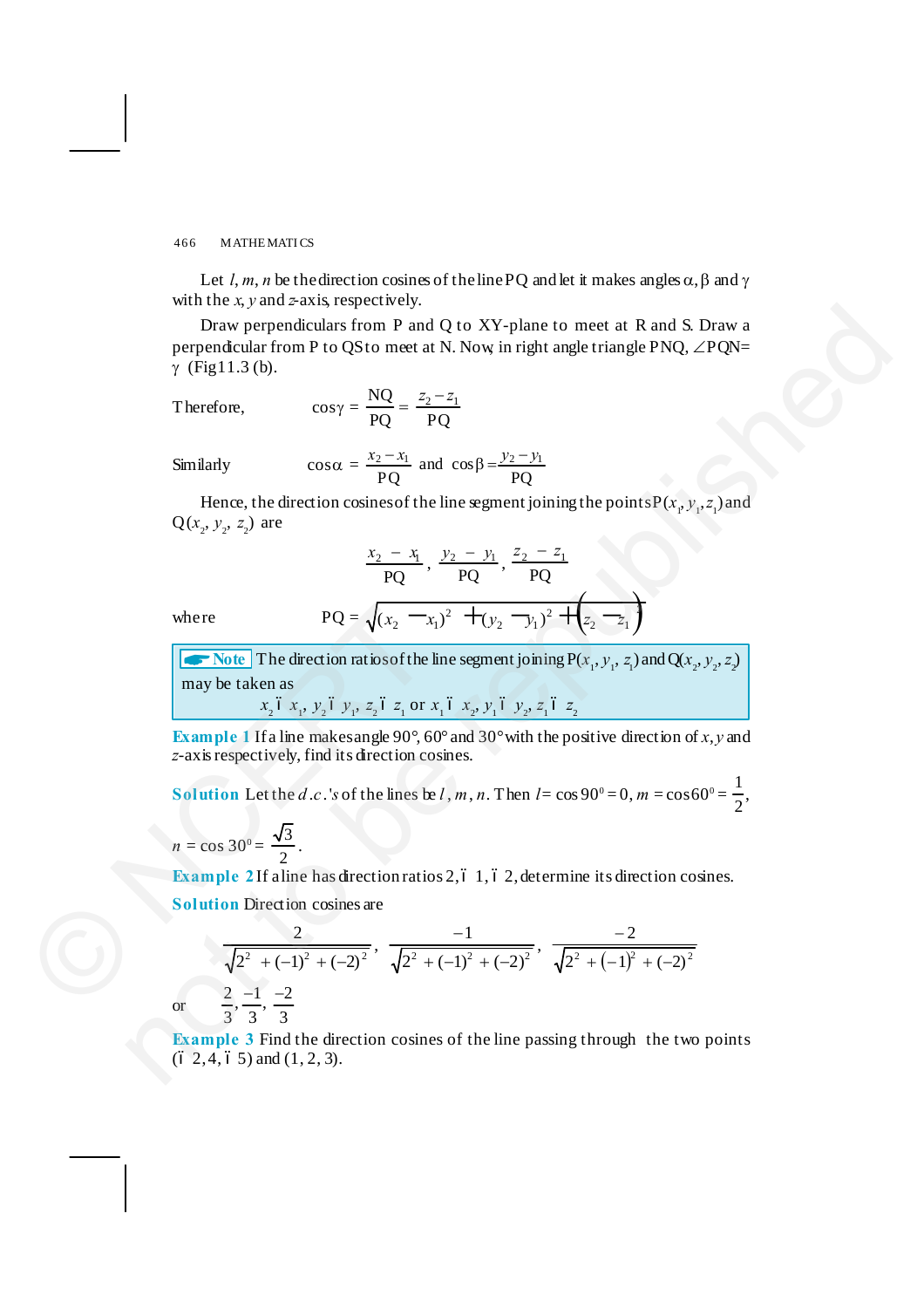**Solution** We know the direction cosines of the line passing through two points  $P(x_1, y_1, z_1)$  and  $Q(x_2, y_2, z_2)$  are given by

 $\frac{x_2 - x_1}{PQ}, \frac{y_2 - y_1}{PQ}, \frac{z_2 - z_1}{PQ}$ 

where 
$$
PQ = \sqrt{(x_2 - x_1)^2 + (y_2 - y_1)^2 + (z_2 - z_1)^2}
$$

Here P is  $(62, 4, 65)$  and Q is  $(1, 2, 3)$ .

So 
$$
PQ = \sqrt{(1 - (-2))^2 + (2 - 4)^2 + (3 - (-5))^2} = \sqrt{77}
$$

Thus, the direction cosines of the line joining two points is

$$
\frac{3}{\sqrt{77}}, \frac{-2}{\sqrt{77}}, \frac{8}{\sqrt{77}}
$$

**Example 4** Find the direction cosines of *x*, *y* and *z*-axis.

**Solution** The *x*-axis makes angles 0°, 90° and 90° respectively with *x*, *y* and *z*-axis. Therefore, the direction cosines of *x*-axis are  $\cos 0^\circ$ ,  $\cos 90^\circ$ ,  $\cos 90^\circ$  i.e., 1,0,0. Similarly, direction cosines of *y*-axis and *z*-axis are 0, 1, 0 and 0, 0, 1 respectively.

**Example 5** Show that the points A  $(2, 3, 6, 4)$ , B  $(1, 6, 2, 3)$  and C  $(3, 8, 6, 11)$  are collinear.

**Solution** Direction ratios of line joining A and B are

```
1\ 6\ 2, 6\ 2\ 6\ 3, 3 + 4\i.e., 61, 65, 7.
```
The direction ratios of line joining B and Care

```
3\,61, 8 + 2, 6\,11\,63, i.e., 2, 10, 6\,14.
```
It is clear that direction ratios of AB and BC are proportional, hence, AB is parallel to BC. But point B is common to both AB and BC. Therefore, A, B, C are collinear points. Similarly, direction cosines of y-axis a<br> **Example 5** Show that the points A (<br>
collinear.<br>
Solution Direction ratios of line joini<br>
16 2, 6 2 6 3, 3 + 4 i.e., 6 1, 6 5,<br>
The direction ratios of line joining<br>
3 61, 8 + 2, notice of the republished and the republic of the republic of the republic of the republic of  $\sqrt{1-x}$ ,  $\frac{y_2-y_1}{1-y_2}$ ,  $\frac{z_2-z_1}{1-y_2}$ <br>
Here P is (6.2, 4, 6.5) and Q is (1, 2, 3).<br>
So PQ -  $\sqrt{(1-(2))^2 + (2-4)^2 + (3-5)^2}$ <br>

**EXERCISE 11.1**

- **1.** If a line makes angles 90 $^{\circ}$ , 135 $^{\circ}$ , 45 $^{\circ}$  with the *x*, *y* and *z*-axes respectively, find its direction cosines.
- **2.** Find the direction cosines of a line which makes equal angles with the coordinate axes.
- **3.** If a line has the direction ratios of 18, 12, of 4, then what are its direction cosines?
- Show that the points  $(2, 3, 4)$ ,  $(6, 1, 6, 2, 1)$ ,  $(5, 8, 7)$  are collinear.
- **5.** Find the direction cosines of the sides of the triangle whose vertices are  $(3, 5, 6, 4), (6, 1, 1, 2)$  and  $(6, 5, 6, 5, 6, 2)$ .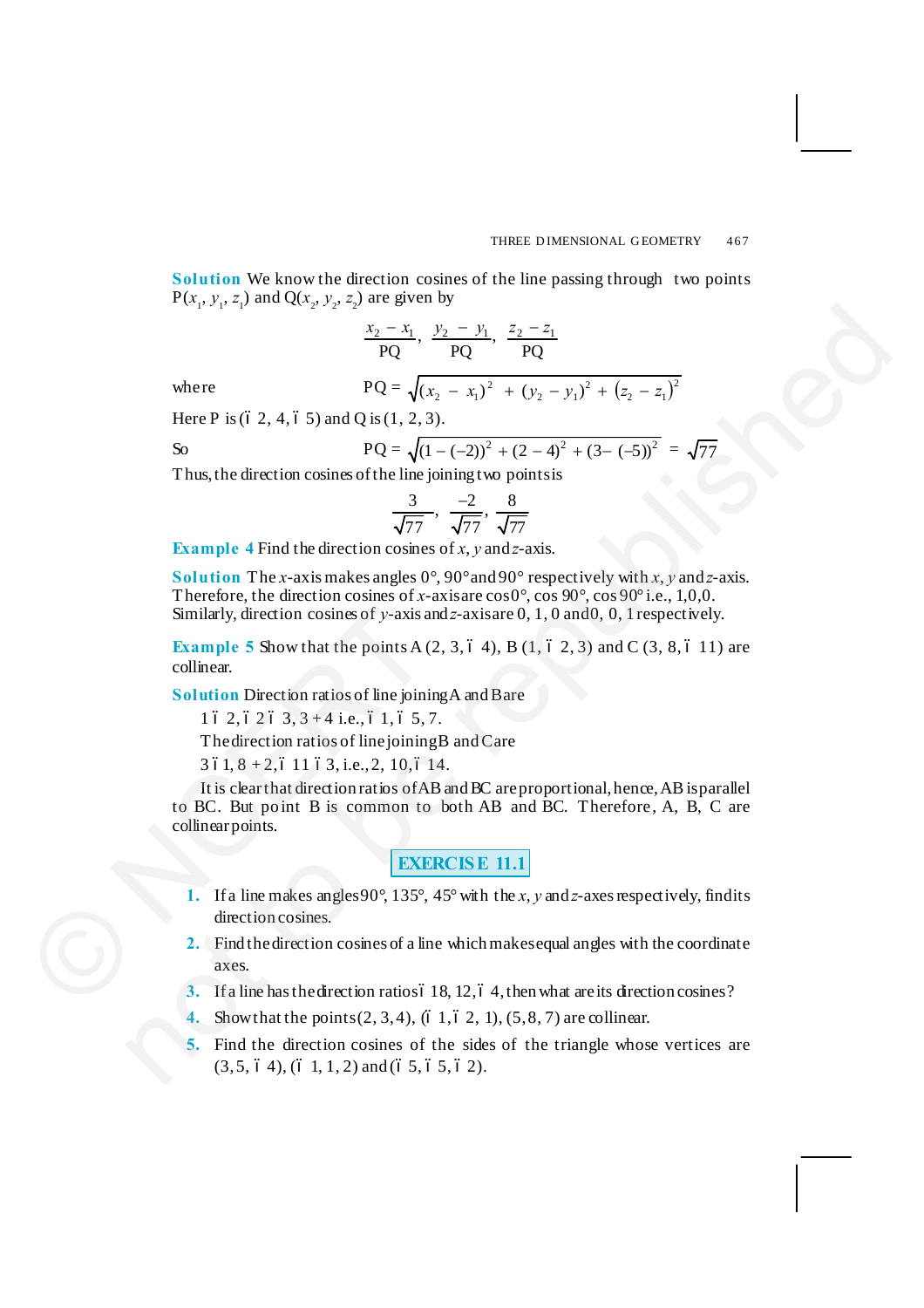## **11.3 Equation of a Line in Space**

We have studied equation of lines in two dimensions in Class XI, we shall now study the vector and cartesian equations of a line in space.

A line is uniquely determined if

- (i) it passes through a given point and has given direction, or
- (ii) it passes through two given points.

**11.3.1***Equation of a line through a given point and parallel to a given vector* <sup>r</sup> *b*

Let  $\vec{a}$  be the position vector of the given point A with respect to the origin  $O$  of the rectangular coordinate system. Let *l* be the line which passes through the point A and is

parallel to a given vector  $\vec{b}$ . Let  $\vec{r}$  be the position vector of an arbitrary point P on the line (Fig 11.4).

Then  $\overrightarrow{AP}$  is parallel to the vector  $\overrightarrow{b}$ , i.e.,  $\overrightarrow{AP} = \lambda \overrightarrow{b}$ , where  $\lambda$  is some real number.

**Fig 11.4**

But AP

i.e.  $\lambda b$  $\vec{b} = \vec{r} - \vec{a}$ 

 $\overrightarrow{AP} = \overrightarrow{OP}$  ó  $\overrightarrow{OA}$ 

Conversely, for each value of the parameter  $\lambda$ , this equation gives the position vector of a point P on the line. Hence, the vector equation of the line is given by

$$
\vec{r} = \vec{a} + \lambda \vec{b} \qquad \qquad \dots (1)
$$

*Remark* If  $\vec{b} = a^{\dagger} + b^{\dagger} + c\vec{k}$ , then *a*, *b*, *c* are direction ratios of the line and conversely, if *a*, *b*, *c* are direction ratios of a line, then  $\vec{b} = a\hat{i} + b\hat{j} + c\hat{k}$  will be the parallel to the line. Here, *b* should not be confused with  $|\vec{b}|$ . Then  $\overrightarrow{AP}$  is parallel to the vector  $\overrightarrow{AP} = \lambda \overrightarrow{b}$ , where  $\lambda$  is some real num<br>
But  $\overrightarrow{AP} = \lambda \overrightarrow{b}$ , where  $\lambda$  is some real num<br>
But  $\overrightarrow{AP} = \lambda \overrightarrow{b}$ .<br>
Conversely, for each value of the<br>
vector of a point P on We have stated equations of lines in two dimensions in Class XI, we shall now stated<br>
the vector and carries in oquital one in space.<br>
A line is uniquely determined if<br>
(i) it passes through a given points.<br>
(i) it passes

## **Derivation of cartesian form from vector form**

Let the coordinates of the given point A be  $(x_1, y_1, z_1)$  and the direction ratios of the line be  $a, b, c$ . Consider the coordinates of any point P be  $(x, y, z)$ . Then

and 
$$
\vec{r} = x\hat{i} + y\hat{j} + z\hat{k} \; ; \; \vec{a} = x_1 \; \hat{i} + y_1 \; \hat{j} + z_1 \; \hat{k}
$$
\n
$$
\vec{b} = a \; \hat{i} + b \; \hat{j} + c \; \hat{k}
$$

Substituting these values in (1) and equating the coefficients of 
$$
\ddot{i}
$$
,  $\ddot{j}$  and  $\ddot{k}$ , we get  
\n $x = x_1 + \lambda a$ ;  $y = y_1 + \lambda b$ ;  $z = z_1 + \lambda c$  ... (2)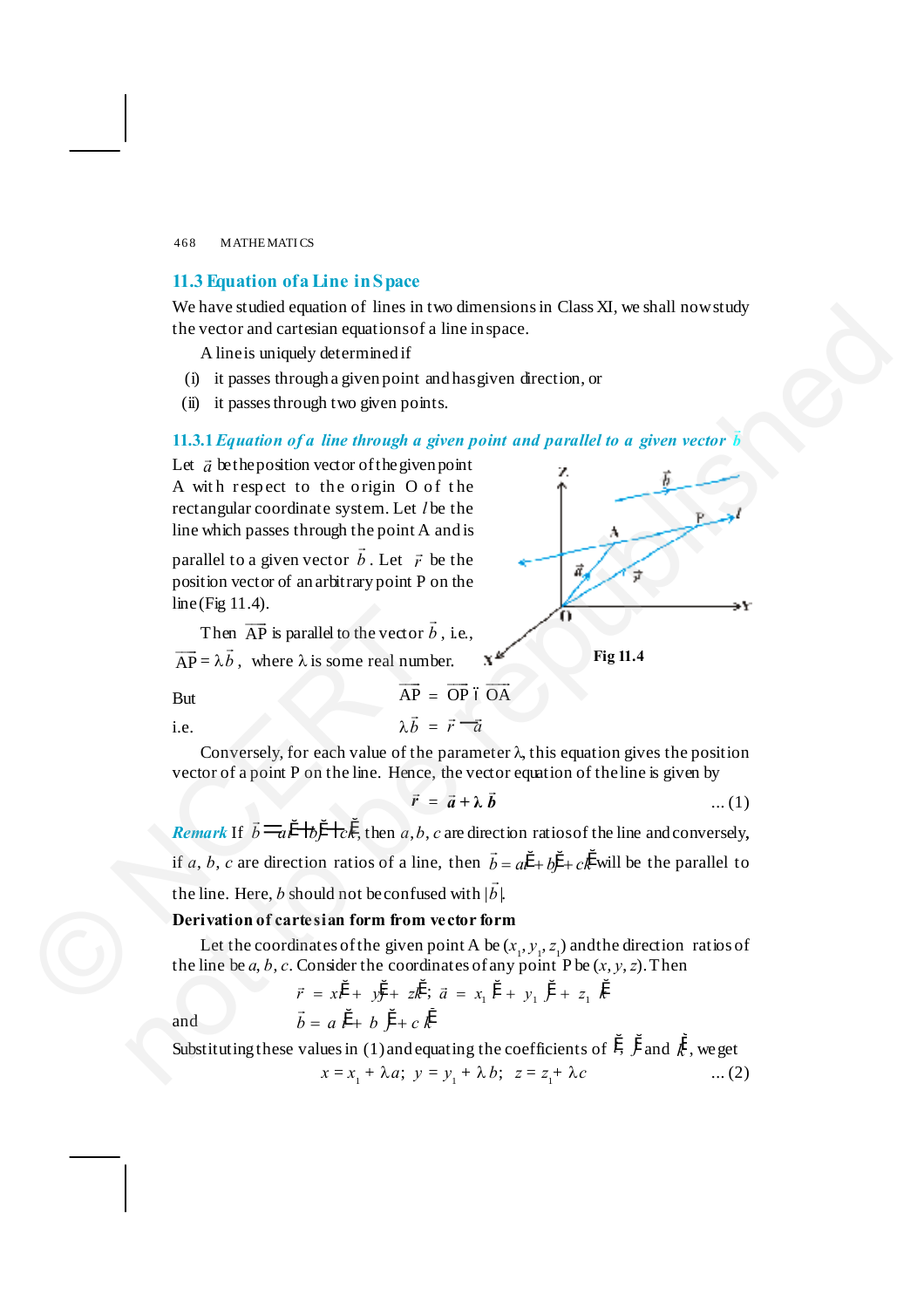These are parametric equations of the line. Eliminating the parameter  $\lambda$  from (2), we get

$$
\frac{x - x_1}{a} = \frac{y - y_1}{b} = \frac{z - z_1}{c}
$$
 ... (3)

This is the Cartesian equation of the line.

**ANDRE** If *l, m, n* are the direction cosines of the line, the equation of the line is

$$
\frac{x-x_1}{l}=\frac{y-y_1}{m}=\frac{z-z_1}{n}
$$

**Example 6** Find the vector and the Cartesian equations of the line through the point

(5, 2, 6 4) and which is parallel to the vector  $3i + 2j - 8k^2$ . **Solution** We have

$$
\vec{a} = 5\hat{i} + 2\hat{j} - 4\hat{k}
$$
 and  $\vec{b} = 3\hat{i} + 2\hat{j} - 8\hat{k}$ 

Therefore, the vector equation of the line is

$$
\vec{r} = 5\,\ddot{i} + 2\,\ddot{j} - 4\,\dot{k} + \lambda\,(\,3\,\ddot{i} + 2\,\ddot{j} - 8\,\dot{k})
$$

Now,  $\vec{r}$  is the position vector of any point  $P(x, y, z)$  on the line.

Therefore,  $x\ddot{i} + y\ddot{j} + z\ddot{k} = 5\ddot{i} + 2\ddot{j} - 4\dot{k} + \lambda (3\ddot{i} + 2\ddot{j} - 8\dot{k})$ 

$$
= (5 + 3\lambda) \hat{i} + (2 + 2\lambda) \hat{j} + (-4 - 8\lambda) \hat{k}
$$

Eliminating  $\lambda$ , we get

$$
\frac{x-5}{3} = \frac{y-2}{2} = \frac{z+4}{-8}
$$

which is the equation of the line in Cartesian form.

## **11.3.2** *Equation of a line passing through two given points*

Let  $\vec{a}$  and  $\vec{b}$  be the position vectors of two points  $A(x_1, y_1, z_1)$  and  $B(x_2, y_2, z_2)$ , respectively that are lying on a line (Fig 11.5).  $\vec{r} = 5 \hat{i}$ <br>
Now,  $\vec{r}$  is the position vector of any p<br>
Therefore,  $x\hat{i} + y \hat{j} + z \hat{k} = 5\hat{i} + z = 5\hat{i} + z = 5\hat{i} + z = 5\hat{i} + z = 5\hat{i} + z = 5\hat{i} + z = 5\hat{i} + z = 5\hat{i} + z = 5\hat{i} + z = 5\hat{i} + z = 5\hat{i} + z = 5\hat{i} + z = 5\hat{i} + z = 5\hat{j} + z = 5\$ This is the Cartesian<br>equation of the Ene.<br>
This is the Cartesian equation of the Ene.<br>  $\frac{x - x_1}{x} = \frac{y - y_1}{m} = \frac{z - z_1}{n}$ <br>
Example 6 Find the vector and the Cartesian equations of the line through the point<br>
(5.2.64) a

Let  $\vec{r}$  be the position vector of an arbitrary point  $P(x, y, z)$ , then P is a point on

the line if and only if  $\overrightarrow{AP} \rightarrow \overrightarrow{a}$  and

 $\overrightarrow{AB} = \overrightarrow{b} - \overrightarrow{a}$  are collinear vectors. Therefore, P is on the line if and only if

$$
\vec{r} = \vec{a} \vec{v} - \vec{a}
$$
 Fig 11.5

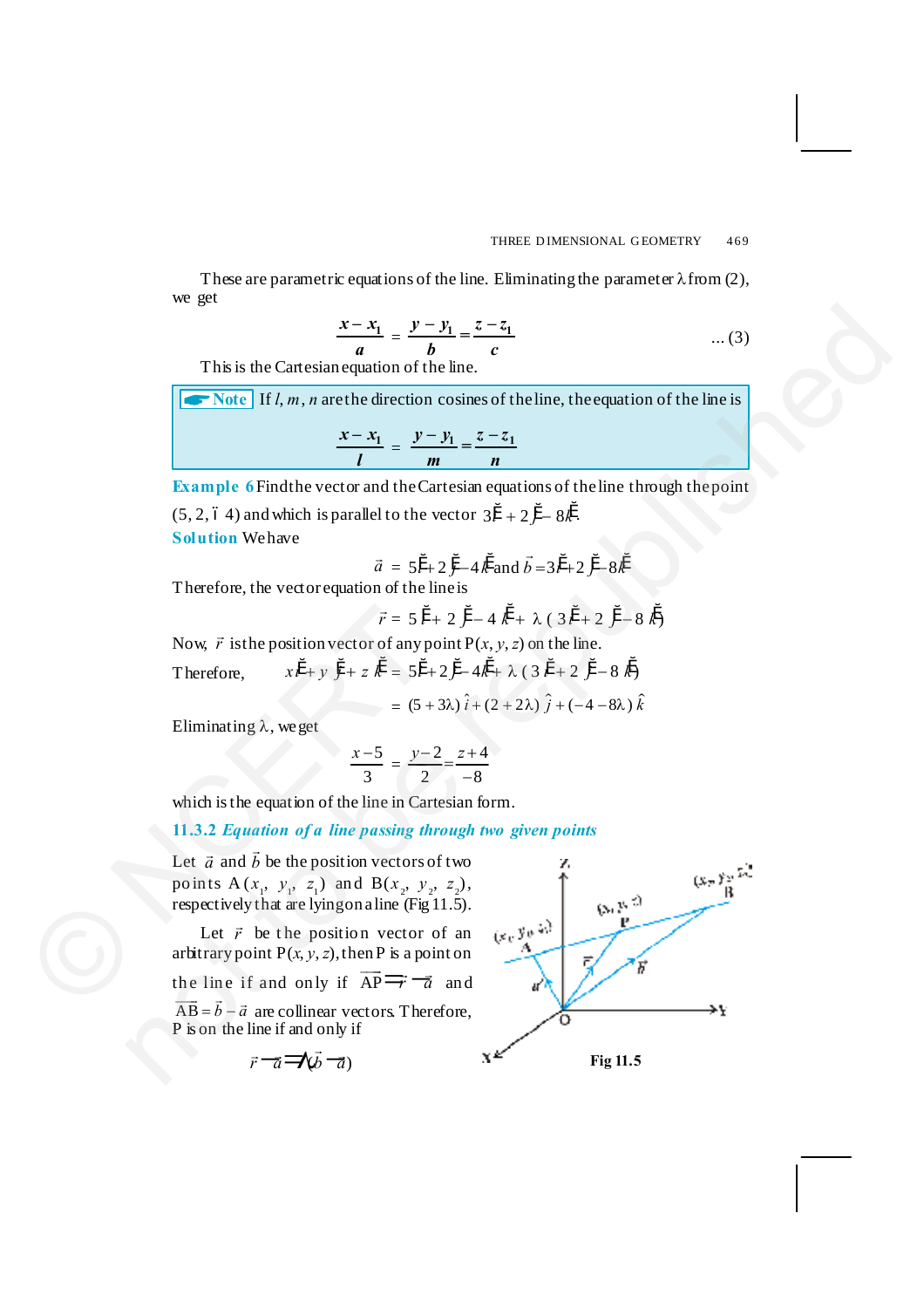or 
$$
\vec{r} = \vec{a} + \lambda(\vec{b} - \vec{a}), \lambda \in \mathbb{R}.
$$
 ... (1)

This is the vector equation of the line.

**Derivation of cartesian form from vector form**

We have

$$
\vec{r} = \vec{i} + \vec{j} + \vec{k} \cdot \vec{k} \cdot \vec{a} = \vec{i} + \vec{k} + \vec{k} \cdot \vec{k}
$$
 and 
$$
\vec{b} = \vec{i} + \vec{k} \cdot \vec{k} \cdot \vec{k}
$$

Substituting these values in (1), we get

$$
x\hat{i} + y\hat{j} + z\hat{k} = x_1\hat{i} + y_1\hat{j} + z_1\hat{k} + \lambda[(x_2 - x_1)\hat{i} + (y_2 - y_1)\hat{j} + (z_2 - z_1)\hat{k}]
$$

Equating the like coefficients of  $\ddot{i}$ ,  $\ddot{j}$ ,  $\ddot{k}$ , we get

$$
x = x_1 + \lambda (x_2 \land x_1); y = y_1 + \lambda (y_2 \land y_1); z = z_1 + \lambda (z_2 \land z_1)
$$

On eliminating  $\lambda$ , we obtain

$$
\frac{x - x_1}{x_2 - x_1} = \frac{y - y_1}{y_2 - y_1} = \frac{z - z_1}{z_2 - z_1}
$$

which is the equation of the line in Cartesian form.

**Example 7** Find the vector equation for the line passing through the points  $(61, 0, 2)$ and  $(3, 4, 6)$ .

**Solution** Let  $\vec{a}$  and  $\vec{b}$  be the position vectors of the point A(61, 0, 2) and B(3, 4, 6). Then  $\vec{a} = \vec{t} + 2 \vec{k}$ which is the equation of the line in Car<br>
Example 7 Find the vector equation f<br>
and (3, 4, 6).<br>
Solution Let  $\vec{a}$  and  $\vec{b}$  be the position<br>
Then  $\vec{a} = \vec{r} + 2\vec{k}$ <br>
and  $\vec{b} = 3\vec{r} + 4\vec{y} + 7$ <br>
Therefore  $\vec{b}$ This is the vector requision of the line.<br>
Derivation of cartes in form we vetor form<br>
We have<br>  $r = \frac{1}{2}r^2 + \frac{1}{2}r^2 + \frac{1}{2}k$ ,  $a = \frac{1}{2}r^2 + \frac{1}{2}r^2 + \frac{1}{2}k$ ,  $k$  and  $\delta = \frac{1}{2}r^2 + \frac{1}{2}r^2 + \frac{1}{2}k$ .<br>
Substit

$$
\vec{b} = \vec{i} + 4\vec{j} + 6\vec{k}
$$

$$
b \rightarrow l \top 4 \, j \top 6 \, k
$$

Therefore  $\vec{b} - \vec{a} = 4i + 4j + 4k$ 

Let  $\vec{r}$  be the position vector of any point on the line. Then the vector equation of the line is

$$
\vec{r} = \vec{r} + 2\vec{k} + \lambda \vec{a} \vec{i} + 4\vec{j} + 4\vec{k}
$$

**Example 8** The Cartesian equation of a line is<br> $\frac{x + 3}{2} \rightarrow \frac{y - 5}{4} \rightarrow \frac{z + 6}{2}$ 

$$
\frac{x+3}{2} \rightarrow \frac{-5}{4} \rightarrow \frac{z+6}{2}
$$

Find the vector equation for the line.

**Solution** Comparing the given equation with the standard form

$$
\frac{x - x_1}{a} = \frac{y - y_1}{b} = \frac{z - z_1}{c}
$$
  
x<sub>1</sub> = 6 3, y<sub>1</sub> = 5, z<sub>1</sub> = 6 6; a = 2, b = 4, c = 2.

We observe that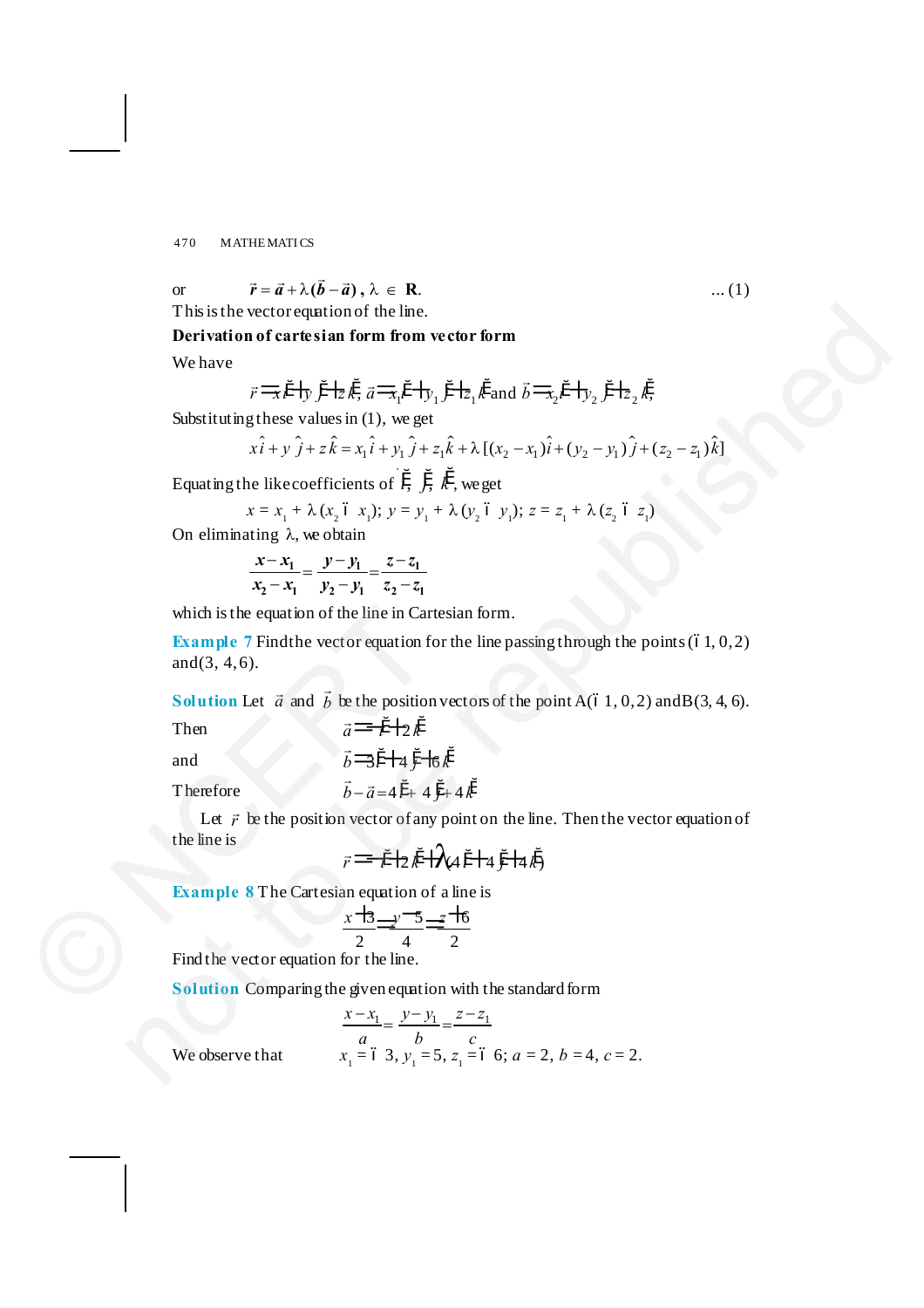Thus, the required line passes through the point  $(6, 3, 5, 6, 6)$  and is parallel to the vector  $2i^2 + 4j^2 + 2k^2$ . Let  $\vec{r}$  be the position vector of any point on the line, then the vector equation of the line is given by

$$
\vec{r} = \vec{r} + 3\hat{i} + 5\hat{j} - 6\hat{k} + \lambda (2\hat{i} + 4\hat{j} + 2\hat{k})
$$

### **11.4 Angle between Two Lines**

Let  $L_1$  and  $L_2$  be two lines passing through the origin and with direction ratios  $a_1$ ,  $b_1$ ,  $c_1$  and  $a_2$ ,  $b_2$ ,  $c_2$ , respectively. Let P be a point on  $L_1$  and Q be a point on  $L_2$ . Consider the directed lines OP and OQ as given in Fig 11.6. Let  $\theta$  be the acute angle between OP and OQ. Now recall that the directed line segments OP and OQ are vectors with components  $a_1$ ,  $b_1$ ,  $c_1$  and  $a_2$ ,  $b_2$ ,  $c_2$ , respectively. Therefore, the angle  $\theta$  between them is given by

**Fig 11.6**

$$
\cos \theta = \left| \frac{a_1 a_2 + b_1 b_2 + c_1 c_2}{\sqrt{a_1^2 + b_1^2 + c_1^2} \sqrt{a_2^2 + b_2^2 + c_2^2}} \right| \tag{1}
$$

The angle between the lines in terms of  $sin \theta$  is given by

vector 2*i* + 4*j* + 2*k*. Let *r* be the position vector of any point on the line, then the  
vector equation of theline is given by  

$$
\vec{r} = \vec{(-3)^2 + 5}y = 6k^2 + \lambda (2i^2 + 4j^2 + 2k^2)
$$
11.4 Angle between Two Lines  
Let *L*<sub>1</sub> and *L*<sub>2</sub> be two lines  
and with direction ratios *a*<sub>1</sub>, *b*<sub>1</sub>, *c*<sub>2</sub> and *a*<sub>2</sub>, *b*<sub>2</sub>, *c*<sub>2</sub>  
respectively. Let *P* be a point on *L*<sub>1</sub> and *Q* be a point  
on *L*<sub>2</sub> Consider the directed lines *Q*<sup>2</sup> and *QQ*<sub>3</sub>  
given in Fig 11.6. Let  $\theta$  be the acute angle between  
OP and OQ. Now recall that the directed line  
segments OP and OQ. Now recall that the directed line  
segments OP and OQ are vectors with components  

$$
a_1, b_1, c_1
$$
 and 
$$
a_2, b_2, c_2
$$
 respectively. Therefore, the  
angle between them is given by  

$$
\cos \theta = \frac{a_1a_2 + b_1b_2 + c_1c_2}{\sqrt{a_1^2 + b_1^2 + a_1^2 + a_2^2 + b_2^2 + c_2^2}}
$$
...(1)  
The angle between the lines in terms of sin 0 is given by  

$$
\sin \theta = \sqrt{1 - \cos^2 \theta}
$$

$$
= \sqrt{1 - \frac{(a_1a_2 + b_1b_2 + c_1c_2)^2}{(a_1^2 + b_1^2 + c_1^2)(a_2^2 + b_2^2 + c_2^2) - (a_1a_2 + b_1b_2 + c_1c_2)^2}}
$$

$$
= \frac{\sqrt{(a_1^2 + b_1^2 + c_1^2)(a_2^2 + b_2^2 + c_2^2) - (a_1a_2 + b_1b_2 + c_1c_2)^2}}{\sqrt{(a_1^2 + b_1^2 + b_1^2 + c_1^2)} \sqrt{(a_2^2 + b_2^2 + c_
$$

 $\blacktriangleright$  Note In case the lines L<sub>1</sub> and L<sub>2</sub> do not pass through the origin, we may take lines  $L'_1$  and  $L'_2$  which are parallel to  $L_1$  and  $L_2$  respectively and pass through the origin.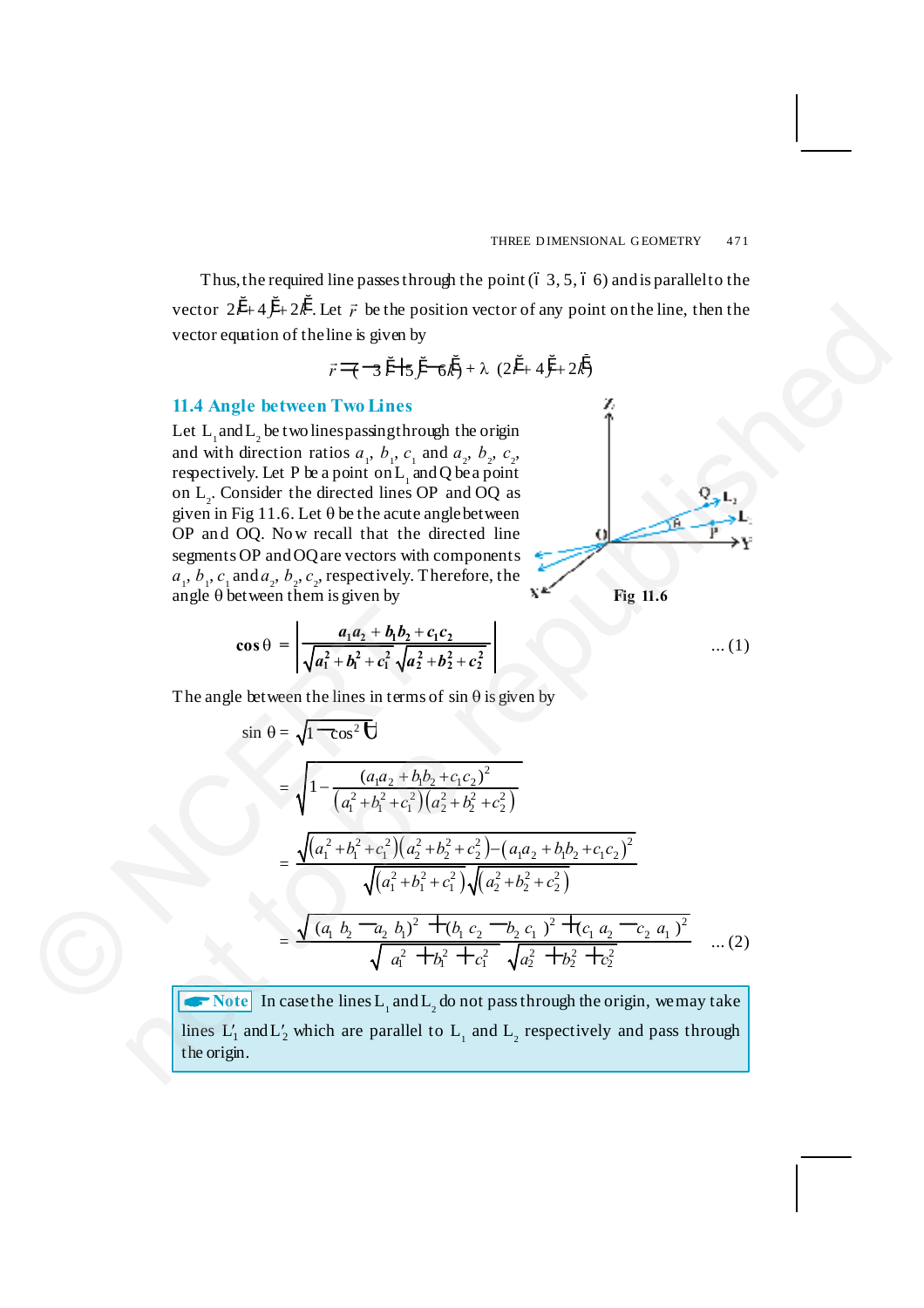If instead of direction ratios for the lines  $L_1$  and  $L_2$ , direction cosines, namely,  $l_1$ ,  $m_1$ ,  $n_1$  for  $L_1$  and  $l_2$ ,  $m_2$ ,  $n_2$  for  $L_2$  are given, then (1) and (2) takes the following form:

$$
\cos \theta = |l_1 l_2 + m_1 m_2 + n_1 n_2| \quad \text{(as } l_1^2 + m_1^2 + n_1^2 = l_1^2 + m_2^2 + n_2^2 \quad \dots (3)
$$

and  $\sin \theta = \sqrt{(l_1 m_2 - l_2 m_1)^2 - (m_1 n_2 - m_2 n_1)^2 + (n_1 l_2 - n_2 l_1)^2}$  ... (4)

Two lines with direction ratios  $a_1$ ,  $b_1$ ,  $c_1$  and  $a_2$ ,  $b_2$ ,  $c_2$  are

(i) perpendicular i.e. if  $\theta = 90^\circ$  by (1)

$$
a_1 a_2 + b_1 b_2 + c_1 c_2 = 0
$$

(ii) parallel i.e. if  $\theta = 0$  by (2)

$$
\frac{a_1}{a_2} = \frac{b_1}{b_2} = \frac{c_1}{c_2}
$$

Now, we find the angle between two lines when their equations are given. If  $\theta$  is acute the angle between the lines

$$
\vec{r} = \vec{a}_1 + \sqrt{\vec{b}_1} \text{ and } \vec{r} = \vec{a}_2 + \sqrt{\vec{b}_2}
$$
  
then  

$$
\cos \theta = \left| \frac{\vec{b}_1 \cdot \vec{b}_2}{|\vec{b}_1||\vec{b}_2|} \right|
$$

In Cartesian form, if  $\theta$  is the angle between the lines

$$
\frac{x - x_1}{a_1} = \frac{y - y_1}{b_1} = \frac{z - z_1}{c_1} \qquad \qquad \dots (1)
$$

$$
\quad\text{and}\quad
$$

and 
$$
\frac{x - x_2}{a_2} = \frac{y - y_2}{b_2} = \frac{z - z_2}{c_2}
$$
 ... (2)

where,  $a_1, b_1, c_1$  and  $a_2, b_2, c_2$  are the direction ratios of the lines (1) and (2), respectively, then F<br>
then<br>
In Cartesian form, if  $\theta$  is the angle bet<br>  $\frac{x - x_1}{a_1}$ <br>
and<br>
where,  $a_1, b_1, c_1$  and  $a_2, b_2, c_2$  are the direction<br>
then<br>  $\cos \theta =$ <br>
Example 9 Find the angle between the  $r_1, m_1, n_2, n_3, n_4, n_5, n_6, n_6, n_7, n_8, n_8, n_9, n_1, n_1, n_1, n_2, n_1, n_3, n_4, n_5, n_6, n_7, n_8, n_9, n_1, n_1, n_2, n_1, n_3, n_1, n_1, n_2, n_3, n_3, n_4, n_5, n_6, n_7, n_7, n_8, n_9, n_1, n_1, n_1, n_1, n_1, n_1, n_2, n_3, n_3, n_4, n_5, n_6, n_7, n_7,$ 

$$
\cos \theta = \left| \frac{a_1 a_2 + b_1 b_2 + c_1 c_2}{\sqrt{a_1^2 + b_1^2 + c_1^2} \sqrt{a_2^2 + b_2^2 + c_2^2}} \right|
$$

**Example 9** Find the angle between the pair of lines given by

$$
\vec{r} = 3\ddot{i} + 2\ddot{j} - 4\ddot{k} + \lambda(\ddot{i} + 2\ddot{j} + 2\dot{k})
$$

$$
\vec{r} = 5\ddot{i} - 2\ddot{j} + \mu(3\ddot{i} + 2\ddot{j} + 6\dot{k})
$$

and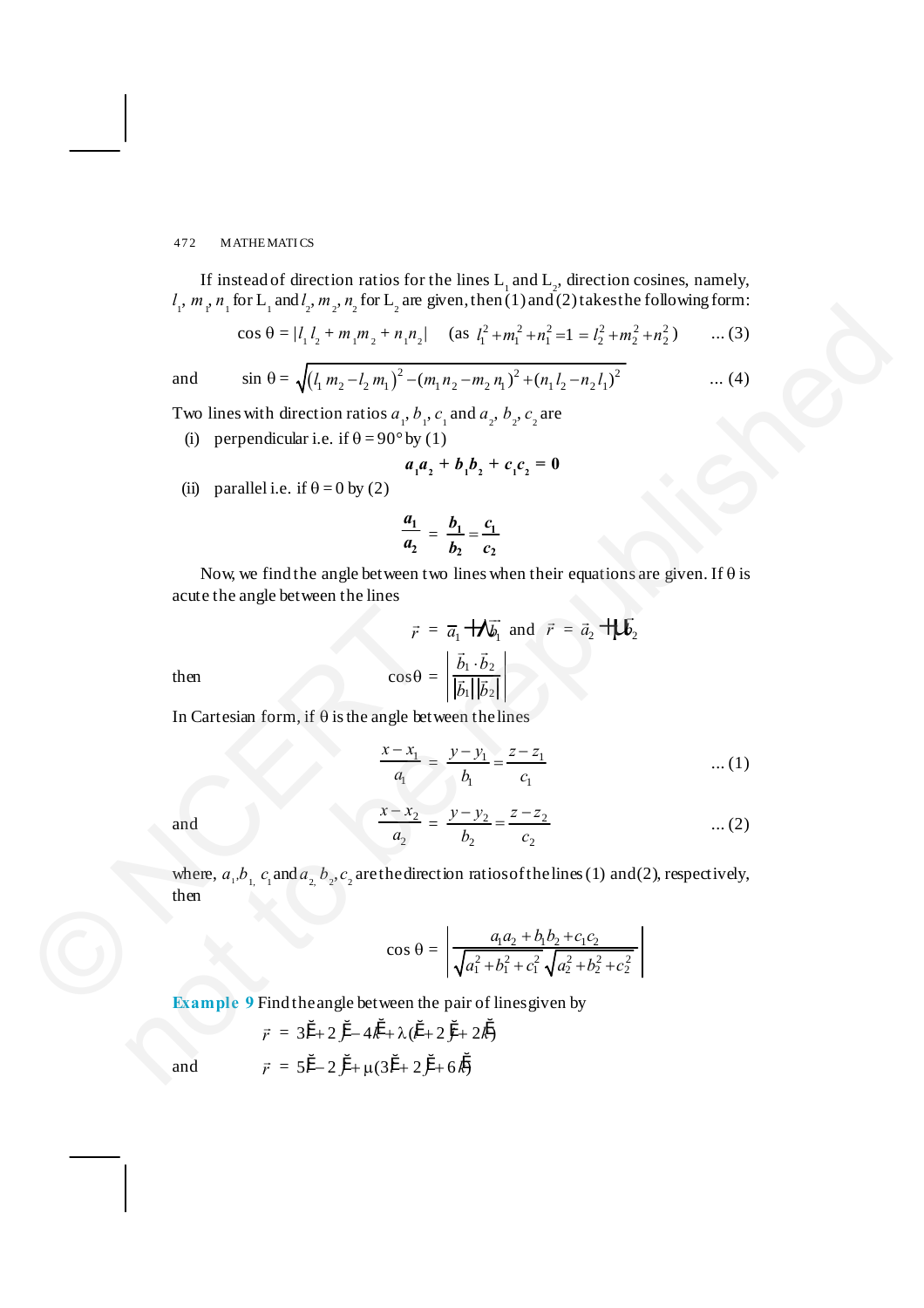**Solution** Here  $\vec{b}_1 = \hat{i} + 2\hat{j} + 2\hat{k}$  and  $\vec{b}_2 = 3\hat{i} + 2\hat{j} + 6\hat{k}$ The angle  $\theta$  between the two lines is given by

$$
\cos \theta = \left| \frac{\vec{b_1} \cdot \vec{b_2}}{|\vec{b_1}||\vec{b_2}|} \right| = \left| \frac{(\vec{t} + 2\vec{j} + 2\vec{k}) \cdot (3\vec{t} + 2\vec{j} + 6\vec{k})}{\sqrt{1 + 4 + 4}\sqrt{9 + 4 + 36}} \right|
$$

$$
= \left| \frac{3 + 4 + 12}{3 \times 7} \right| = \frac{19}{21}
$$

$$
\theta = \cos^{61} \left( \frac{19}{21} \right)
$$

**Example 10** Find the angle between the pair of lines

$$
\frac{x+3}{3} = \frac{y-1}{5} = \frac{z+3}{4}
$$

$$
\frac{x+1}{1} = \frac{y-4}{1} = \frac{z-5}{2}
$$

and

Hence

**Solution** The direction ratios of the first line are 3, 5, 4 and the direction ratios of the second line are 1, 1, 2. If  $\theta$  is the angle between them, then

$$
\cos \theta = \left| \frac{3.1 + 5.1 + 4.2}{\sqrt{3^2 + 5^2 + 4^2} \sqrt{1^2 + 1^2 + 2^2}} \right| = \frac{16}{\sqrt{50} \sqrt{6}} = \frac{16}{5\sqrt{2} \sqrt{6}} = \frac{8\sqrt{3}}{15}
$$
  
Hence, the required angle is  $\cos^{01} \left( \frac{8\sqrt{3}}{15} \right)$ .

## **11.5 Shortest Distance between Two Lines**

If two lines in space intersect at a point, then the shortest distance between them is zero. Also, if two lines in space are parallel, then the shortest distance between them will be the perpendicular distance, i.e. the length of the perpendicular drawn from a point on one line onto the other line. Solution The direction ratios of the f<br>second line are 1, 1, 2. If θ is the angl<br> $\cos \theta = \sqrt{\frac{3.1 + 5.1 + 4}{\sqrt{3^2 + 5^2 + 4^2}}}\sqrt{1^2 +$ <br>Hence, the required angle is  $\cos^{61}(\frac{8.1}{1.1})$ <br>11.5 S hortest Distance between 1<br>If two The angle 6 between the two lines is given by<br>
cos  $0 = \left| \frac{\vec{h}_1 \cdot \vec{h}_2}{|\vec{h}_1||\vec{h}_2|} \right| = \left| \frac{d^2x}{\sqrt{1+2+x^2}} \cdot \frac{d\vec{r} + 2\vec{r} - 6\vec{F}}{4\sqrt{1+4+4\sqrt{9+4+86}}} \right|$ <br>  $= \left| \frac{3+4+12}{3\times 7} \right| = \frac{19}{21}$ <br>
Hence  $\theta = \cos^{\alpha} \$ 

Further, in a space, there are lines which are neither intersecting nor parallel. In fact, such pair of lines are *non coplanar* and are called *skew lines*. For example, let us consider a room of size 1, 3, 2 units along  $x, y$  and *z*-axes respectively Fig 11.7. **Fig 11.7**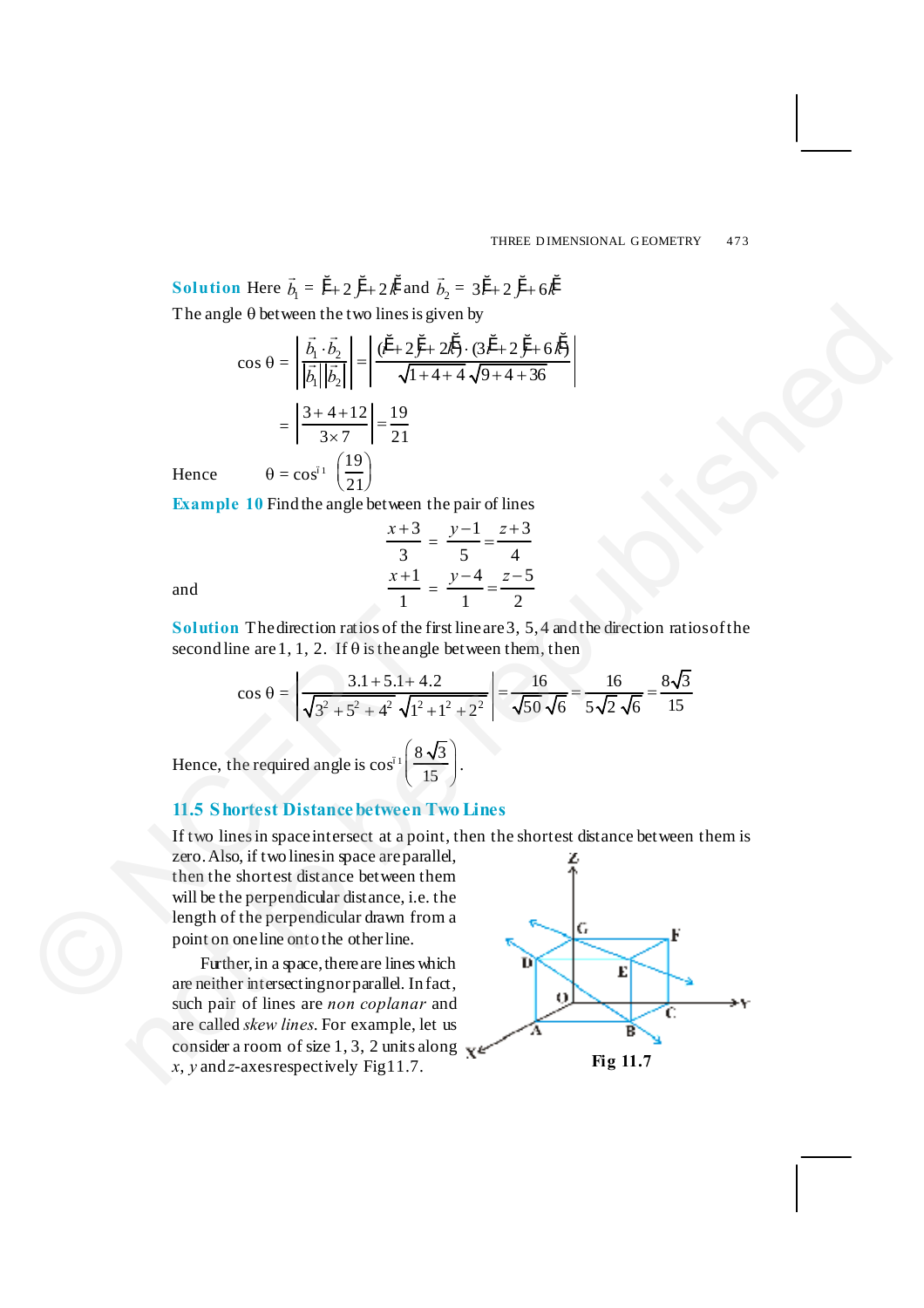The line GE that goes diagonally across the ceiling and the line DB passes through one corner of the ceiling directly above A and goes diagonally down the wall. These lines are skew because they are not parallel and also never meet.

By the shortest distance between two lines we mean the join of a point in one line with one point on the other line so that the length of the segment so obtained is the smallest.

For skew lines, the line of the shortest distance will be perpendicular to both the lines.

#### **11.5.1** *Distance between two skew lines*

We now determine the shortest distance between two skew lines in the following way: Let  $l_1$  and  $l_2$  be two skew lines with equations (Fig. 11.8)

$$
\vec{r} = \vec{a}_1 + \lambda \vec{b}_1 \qquad \qquad \dots (1)
$$
  

$$
\vec{r} = \vec{a}_2 + \mu \vec{b}_2 \qquad \qquad \dots (2)
$$

and  $\vec{r}$ 

Take any point S on 
$$
l_1
$$
 with position vector  $\vec{a}_1$  and T on  $l_2$ , with position vector  $\vec{a}_2$ 

Then the magnitude of the shortest distance vector will be equal to that of the projection of ST along the direction of the line of shortest distance (See 10.6.2).

If  $\overrightarrow{PQ}$  is the shortest distance vector between  $l_1$  and  $l_2$ , then it being perpendicular to both  $\vec{b}_1$  and  $\vec{b}_2$ , the unit vector  $\hat{n}$  along  $\overrightarrow{PQ}$  would therefore be Then the magnitude of the shortest dis<br>will be equal to that of the projection of<br>direction of the line of shortest distance<br>If  $\overline{PQ}$  is the shortest distance ve<br> $l_1$  and  $l_2$ , then it being perpendicular to<br> $\overline{b}_$ 



**Fig 11.8**

$$
\vec{b} \times \vec{b} \tag{3}
$$

Then 
$$
\overrightarrow{PQ} = d \; \hat{h}
$$

where,  $d$  is the magnitude of the shortest distance vector. Let  $\theta$  be the angle between  $\overrightarrow{ST}$  and  $\overrightarrow{PQ}$ . Then

 $n = \frac{b_1 \times b_2}{\sqrt{b_1} + \sqrt{b_2}}$  $\mid \vec{b}_{1} \times \vec{b}_{2}\mid$  $b_1 \times b_2$  $\bar{b}_1 \times \bar{b}$ ¥ ¥

 $\vec{r}$   $\vec{r}$ 

lines are skew because they are not parallel and also never meet.  
\nBy the shortest distance between two lines we mean the join of a point in one line  
\nwith one point on the other line so that the length of the segment so obtained is the  
\nsmallest.  
\nFor skew lines, the line of the shortest distance will be perpendicular to both  
\nthe lines.  
\n11.5.1 *Distance between two skew lines*  
\nWe now determine the shortest distance between two skew lines in the following way:  
\nLet 
$$
l_1
$$
 and  $l_2$  be two skew lines with equations (Fig. 11.8)  
\n $\vec{r} = \vec{a}_1 + \lambda \vec{b}_1$  ...(1)  
\nand  
\n $\vec{r} = \vec{a}_2 + \mu \vec{b}_2$  ...(2)  
\nTake any point S on *l* with position vector  $\vec{a}_1$  and T on  $l_2$  with position vector  $\vec{a}_2$ .  
\nThen the magnitude of the shortest distance vector  
\nwill be equal to that of the projection of ST along the  
\ndirection of the line of shortest distance (see 10.6.2).  
\nIf  $\overrightarrow{PQ}$  is the shortest distance vector between  
\n $l_1$  and  $l_2$ , then it being perpendicular to both  $\vec{b}_1$  and  
\n $\vec{b}_2$ , the unit vector *µ* along  $\overrightarrow{PQ}$  would therefore be  
\n
$$
M = \frac{\vec{b}_1 \times \vec{b}_2}{|\vec{b}_1 \times \vec{b}_2|}
$$
 ...(3)  
\nThen  
\n $\overrightarrow{PQ} = d \overrightarrow{H}$   
\nwhere, *d* is the magnitude of the shortest distance vector Let  $\theta$  be the angle between  
\nST and  $\overrightarrow{PQ}$ . Then  
\n $PQ = ST |cos \theta|$   
\nBut  
\n $cos \theta = \frac{|\overrightarrow{PQ} \cdot \overrightarrow{ST}|}{|\overrightarrow{PQ}||\overrightarrow{ST}|}|\$  (since  $\overrightarrow{ST} = \vec{a}_2 - \vec{a}_1$ )  
\n $= \frac{|\vec{b}_1 \times \vec{b}_2 \cdot (\vec{a}_2 - \vec{a}_1)|}{|\vec{ST}|\vec{b}_1 \times \vec{b}_2|}$  [From (3)]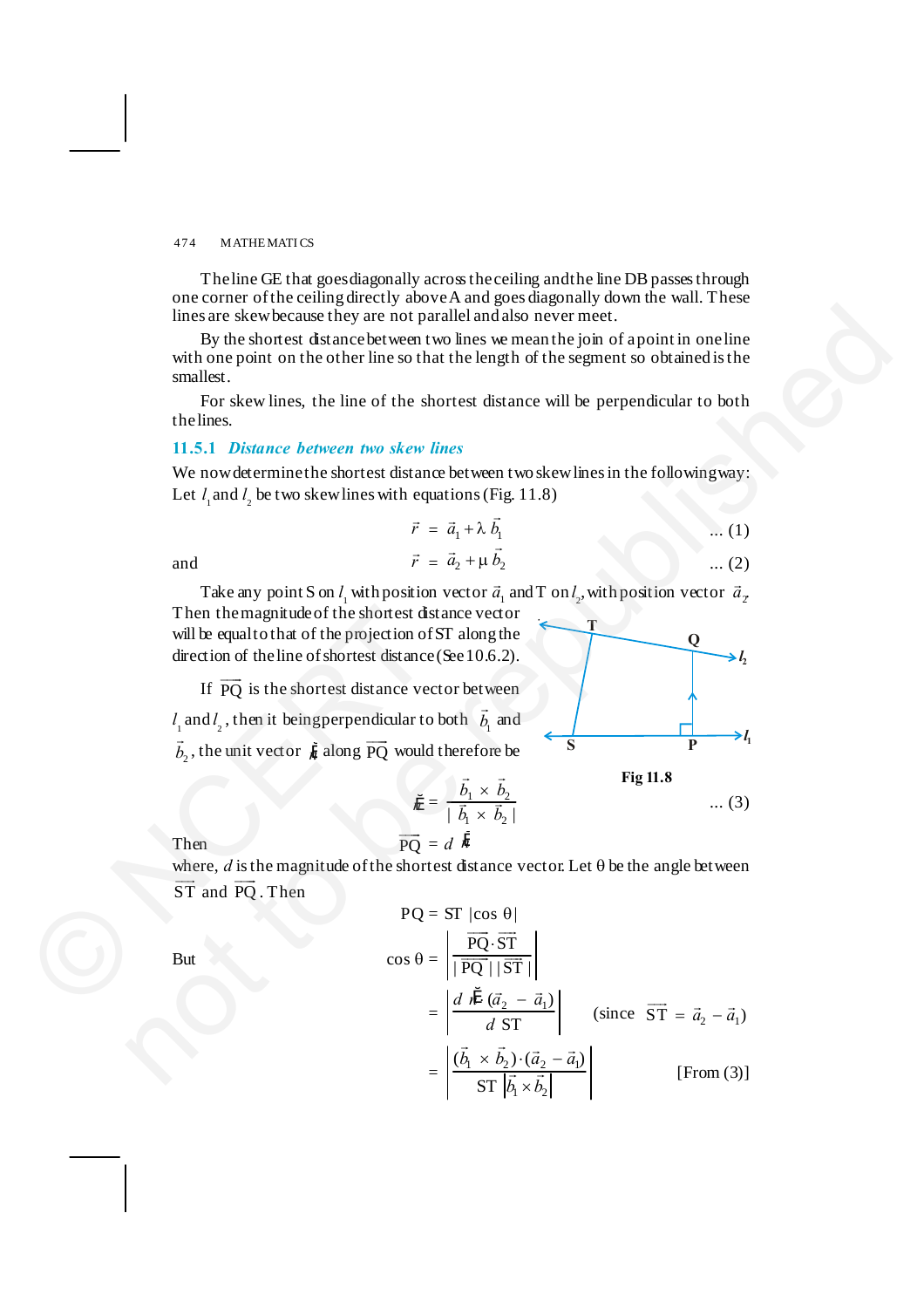Hence, the required shortest distance is

or  

$$
d = PQ = ST |\cos \theta|
$$

$$
d = \left| \frac{(\vec{b}_1 \times \vec{b}_2) \cdot (\vec{a}_2 - \vec{a}_1)}{|\vec{b}_1 \times \vec{b}_2|} \right|
$$

## **Cartesian form**

The shortest distance between the lines

or  
\n
$$
d = \left| \frac{(\vec{b}_1 \times \vec{b}_1) \cdot (\vec{a}_2 - \vec{a}_1)}{|\vec{b}_1 \times \vec{b}_2|} \right|
$$
\nCartesian form  
\nThe shortest distance between thelines  
\n
$$
l_1: \frac{x - x_1}{a_1} = \frac{y - y_1}{b_1} = \frac{z - z_1}{c_1}
$$
\nand  
\n
$$
l_2: \frac{x - x_2}{a_2} = \frac{y - y_2}{b_2} = \frac{z - z_2}{c_2}
$$
\nis  
\n
$$
\left| \frac{x_2 - x_1}{a_2} - \frac{y_2 - y_1}{b_2} - \frac{z_2 - z_1}{c_2} \right|
$$
\nis  
\n
$$
\left| \frac{x_2 - x_1}{a_1} - \frac{x_1}{b_1} - \frac{z_2 - z_1}{c_2} \right|
$$
\nis  
\n
$$
l_1 = \frac{x_2 - x_1}{b_1} + \frac{z_2 - z_1}{b_1}
$$
\n11.5.2 Distance between parallel lines  
\nIf two lines *l*, and *l*, are parallel, then they are coplanar. Let the lines be given by  
\n
$$
\vec{r} = \vec{a}_1 + \lambda \vec{b}
$$
...(1)  
\nand  
\n
$$
\vec{r} = \vec{a}_2 + \mu \vec{b}
$$
 (2)  
\nwhere,  $\vec{a}_1$  is the position vector of a point  $S$  on *l*, and  
\n
$$
\vec{a}_2
$$
 is the position vector of a point  $S$  on *l*, and  
\n
$$
S_1 l_1
$$
, are coplanar, if the foot of the perpendicular  
\nfrom  $T$  on the line *l*, is  $P$ , then the distance between the  
\nlines *l*, and *l* = | $TP$ ].  
\nLet  $\theta$  be the angle between the vectors  $\vec{ST}$  and  $\vec{b}$ .  
\nThen  
\n
$$
\vec{b} \times \vec{ST} = (|\vec{b}| |\vec{ST}| \sin \theta) \hat{n}
$$
...(3)  
\nwhere  $\vec{n}$  is the unit vector perpendicular to the plane of the lines *l*

is

and *l*

#### **11.5.2** *Distance between parallel lines*

If two lines  $l_1$  and  $l_2$  are parallel, then they are coplanar. Let the lines be given by

2  $v_2$   $v_2$  $(b_1c_2 - b_2c_1)^2 + (c_1a_2 - c_2a_1)^2 + (a_1b_2 - a_2b_1)^2$ 

 $a_2$   $b_2$   $c_3$  $b_1c_2 - b_2c_1^2 + (c_1a_2 - c_2a_1)^2 + (a_1b_2 - a_2b_1)$ 

$$
\vec{r} = \vec{a}_1 + \lambda \vec{b} \qquad \qquad \dots (1)
$$
  

$$
\vec{r} = \vec{a}_2 + \mu \vec{b} \qquad \qquad \dots (2)
$$

and *r*

where,  $\vec{a}_1$  is the position vector of a point S on  $l_1$  and

 $\vec{a}_2$  is the position vector of a point T on  $l_2$  Fig 11.9.

As *l* 1 , *l* <sup>2</sup>are coplanar, if the foot of the perpendicular from T on the line  $l_1$  is P, then the distance between the lines  $l_1$  and  $l_2 = |TP|$ . is<br>  $\sqrt{(b_1c_2 - b_2c_1)^2 + (b_1c_2 - b_2c_1)^2 + (c_1c_2 - c_2c_1)^2 + (c_2c_2 - c_2c_1)^2 + (d_1c_2 - d_2c_1)^2}$ <br>
II.5.2 Distance between parallel line<br>
If two lines  $l_1$  and  $l_2$  are parallel, then<br>  $\vec{r}$  is<br>
and<br>  $\vec{r}$  is the positi

Let  $\theta$  be the angle between the vectors  $\overrightarrow{ST}$  and  $\overrightarrow{b}$ . Then

$$
\vec{b} \times \overrightarrow{ST} = (|\vec{b}| |\overrightarrow{ST}| \sin \theta) \hat{\theta} \qquad \qquad \dots (3)
$$

**Fig 11.9**

where  $\ddot{n}$  is the unit vector perpendicular to the plane of the lines  $l_1$  and  $l_2$ 

 $\overrightarrow{ST} = \vec{a}_2 - \vec{a}_1$ 

But  $\overline{ST}$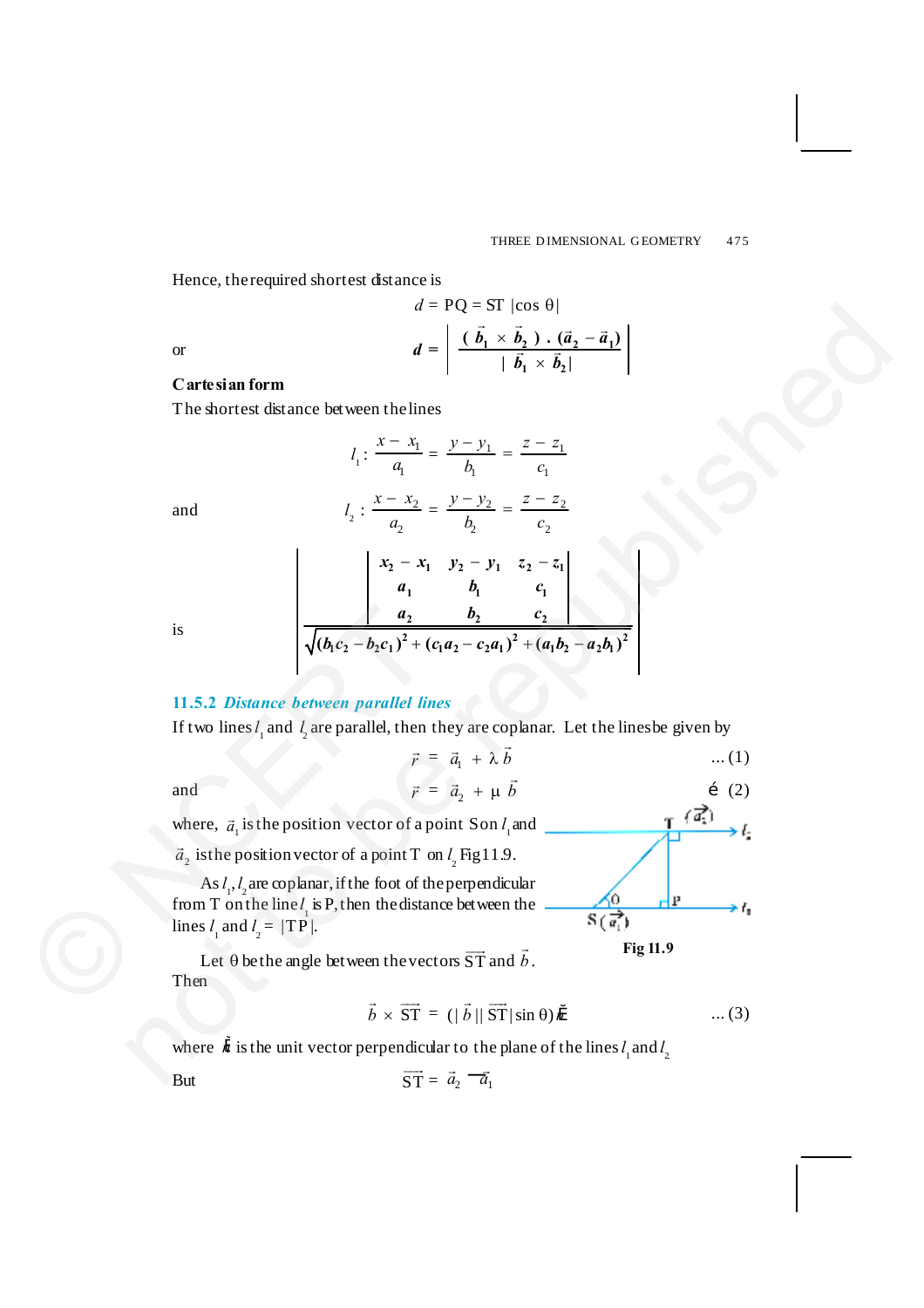Therefore, from (3), we get

$$
\vec{b} \times (\vec{a}_2 - \vec{a}_1) = |\vec{b}| PT \hat{n} \qquad \text{(since PT = ST sin \theta)}
$$
  
i.e., 
$$
|\vec{b} \times (\vec{a}_2 - \vec{a}_1)| = |\vec{b}| PT \cdot 1 \qquad \text{(as } |\hat{n}| = 1)
$$

Hence, the distance between the given parallel lines is

$$
d = |\overrightarrow{\mathbf{PT}}| = \left| \frac{\vec{b} \times (\vec{a}_2 - \vec{a}_1)}{|\vec{b}|} \right|
$$

**Example 11** Find the shortest distance between the lines  $l_1$  and  $l_2$  whose vector equations are

$$
\vec{r} = \vec{i} + \vec{j} + \lambda (2 \vec{i} - \vec{j} + \vec{k}) \qquad \dots (1)
$$
  

$$
\vec{r} = 2 \vec{i} + \vec{j} - \vec{k} + \mu (3 \vec{i} - 5 \vec{j} + 2 \vec{k}) \qquad \dots (2)
$$

and 
$$
\vec{r}
$$

**Solution** Comparing (1) and (2) with  $\vec{r} = \vec{a}_1 + \lambda \vec{b}_1$  and  $\vec{r} = \vec{a}_2 + \mu \vec{b}_2$  respectively, we get  $\vec{a}_1 = \hat{i} + \hat{j}$ ,  $\vec{b}_1 = 2 \hat{i} - \hat{j} + \hat{k}$ 

 $The$  refore

$$
\vec{b} \times (\vec{a}_2 - \vec{a}_1) = |\vec{b}_1| \text{PT } \text{ in the } \text{PT } = \text{ST }\sin 0)
$$
\ni.e.,  
\n
$$
|\vec{b} \times (\vec{a}_2 - \vec{a}_1)| = |\vec{b}_1| \text{PT } \text{T}
$$
\n
$$
(\text{as } |\vec{n}| = 1)
$$
\nHence, the distance between the given parallel lines is  
\n
$$
d = |\vec{PT}| = |\frac{\vec{b} \times (\vec{a}_2 - \vec{a}_1)}{|\vec{b}_1|}|
$$
\n**Example 11** Find the shortest distance between the lines *l*, and *l*, whose vector equations are  
\n
$$
\vec{r} = \vec{r} + \vec{y} + \lambda (2\vec{r} - \vec{y} + \vec{k}) \qquad ...(1)
$$
\nand  
\n
$$
\vec{r} = 2\vec{r} + \vec{y} - \vec{k} + \mu (3\vec{r} - 5\vec{y} + 2\vec{k}) \qquad ...(2)
$$
\nSolution Comparing (1) and (2) with  $\vec{r} = \vec{a}_1 + \lambda \vec{b}_1$  and  $\vec{r} = \vec{a}_2 + \mu \vec{b}_2$  respectively,  
\nwe get  
\n
$$
\vec{a}_1 = \vec{r} + \vec{y} \cdot \vec{b}_1 = 2\vec{r} - \vec{y} + \vec{k}
$$
\nTherefore  
\n
$$
\vec{a}_2 = 2\vec{r} + \beta \vec{b}_1 \vec{b}_1
$$
\nand  $\vec{b}_2 = 3\vec{r} \cdot 65\vec{J} + 2\vec{k}$   
\nTherefore  
\n
$$
\vec{a}_2 = \vec{a}_1 - \vec{r} - \vec{k}
$$
\nand  
\n
$$
\vec{b}_1 \times \vec{b}_2 = (2\vec{r} - \vec{y} + \vec{k}) \times (3\vec{r} - 5\vec{y} + 2\vec{k})
$$
\n
$$
= \begin{vmatrix}\n\vec{r} & \vec{r} & \vec{k} \\
2 & -1 & 1 \\
3 & -5 & 2\n\end{vmatrix} = 3\vec{r} - \vec{y} - 7\vec{k}
$$
\nSo  
\nHence, the shortest distance between the given lines is

So 
$$
|\vec{b}_1 \times \vec{b}_2| = \sqrt{9+1+49} = \sqrt{59}
$$

Hence, the shortest distance between the given lines is given by

$$
d = \left| \frac{(\vec{b}_1 \times \vec{b}_2) \cdot (\vec{a}_2 - \vec{a}_1)}{|\vec{b}_1 \times \vec{b}_2|} \right| = \frac{|3 - 0 + 7|}{\sqrt{59}} = \frac{10}{\sqrt{59}}
$$

**Example 12** Find the distance between the lines  $l_1$  and  $l_2$  given by

$$
\vec{r} = \ddot{i} + 2 \ddot{j} - 4 \dot{k} + \lambda (2 \ddot{i} + 3 \ddot{j} + 6 \dot{k})
$$

$$
\vec{r} = 3\ddot{i} + 3 \ddot{j} - 5 \dot{k} + \mu (2 \ddot{i} + 3 \ddot{j} + 6 \dot{k})
$$

and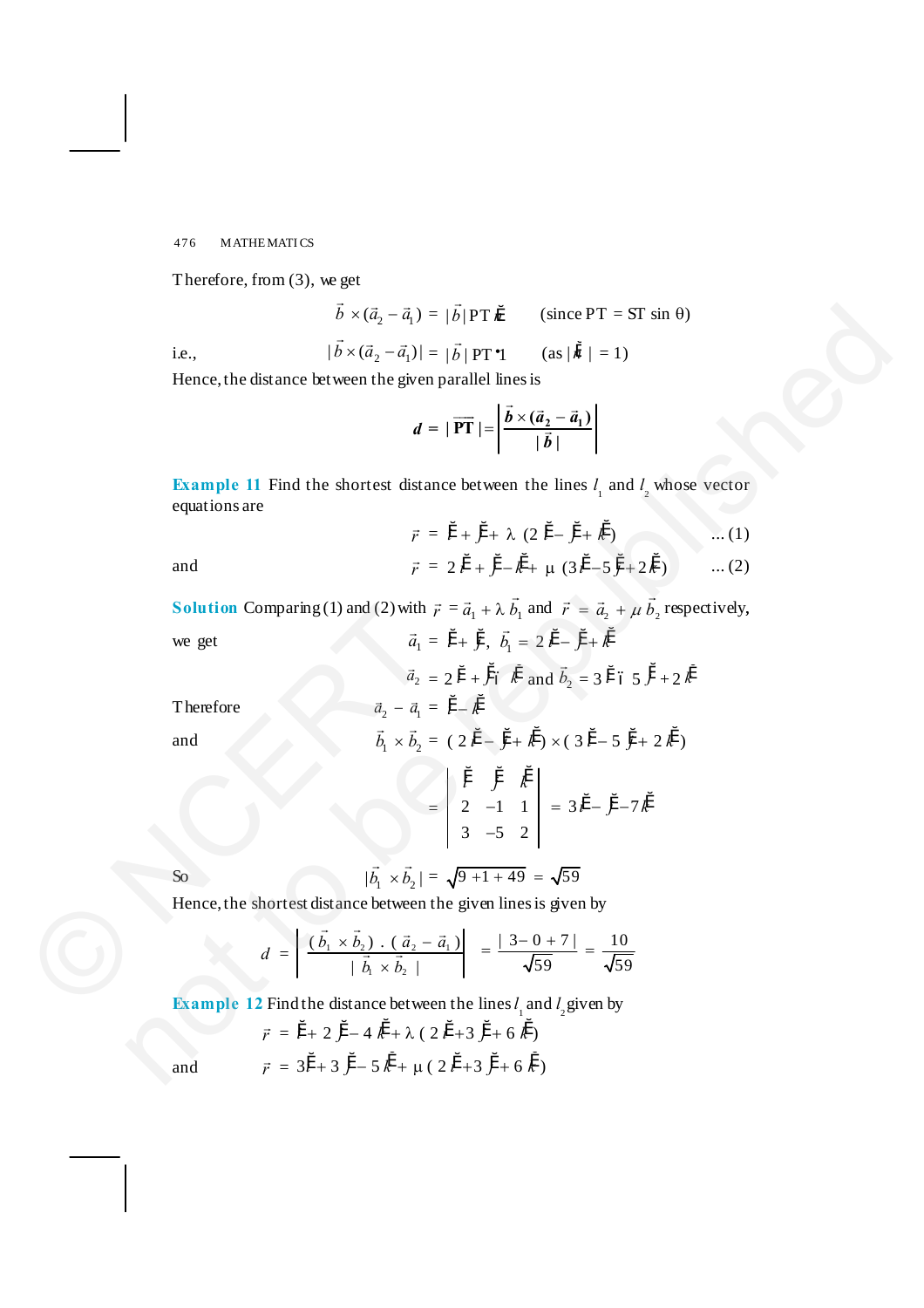**Solution** The two lines are parallel (Why?) We have

$$
\vec{a}_1 = \hat{i} + 2\hat{j} - 4\hat{k}
$$
,  $\vec{a}_2 = 3\hat{i} + 3\hat{j} - 5\hat{k}$  and  $\vec{b} = 2\hat{i} + 3\hat{j} + 6\hat{k}$ 

Therefore, the distance between the lines is given by

$$
d = \left| \frac{\vec{b} \times (\vec{a}_2 - \vec{a}_1)}{|\vec{b}|} \right| = \left| \begin{array}{ccc} \begin{vmatrix} \vec{i} & \vec{j} & \vec{k} \\ 2 & 3 & 6 \\ 2 & 1 & -1 \end{vmatrix} \\ \hline \sqrt{4 + 9 + 36} \end{array} \right|
$$

or 
$$
= \frac{|-9i^* + 14j^* - 4k^*|}{\sqrt{49}} = \frac{\sqrt{293}}{\sqrt{49}} = \frac{\sqrt{293}}{7}
$$

**EXERCISE 11.2**

1. Show that the three lines with direction cosines

 $12 \quad -3 \quad -4 \quad 4 \quad 12 \quad 3 \quad 3 \quad -4 \quad 12$  $\frac{12}{13}, \frac{1}{13}, \frac{1}{13}; \frac{1}{13}, \frac{1}{13}, \frac{1}{13}; \frac{1}{13}, \frac{1}{13}, \frac{12}{13}$  $\frac{-3}{12}, \frac{-4}{12}, \frac{4}{12}, \frac{12}{12}, \frac{3}{12}, \frac{3}{12}, \frac{-4}{12}, \frac{12}{12}$  are mutually perpendicular.

- **2.** Show that the line through the points  $(1, 6, 1, 2), (3, 4, 6, 2)$  is perpendicular to the line through the points  $(0, 3, 2)$  and  $(3, 5, 6)$ .
- **3.** Show that the line through the points (4, 7, 8), (2, 3, 4) is parallel to the line through the points  $(6\ 1, 6\ 2, 1), (1, 2, 5)$ .
- **4.** Find the equation of the line which passes through the point (1, 2, 3) and is parallel to the vector  $3i^2 + 2j^2 - 2k^2$ .
- **5.** Find the equation of the line in vector and in cartesian form that passes through the point with position vector  $2i^2 - j + 4k^2$  and is in the direction  $i^2 + 2j - k^2$ .
- Find the cartesian equation of the line which passes through the point  $(62, 4, 65)$ and parallel to the line given by  $\frac{x+3}{2} = \frac{y-4}{5} = \frac{z+8}{1}$ 3 5 6  $\frac{x+3}{2} = \frac{y-4}{3} = \frac{z+8}{3}$ . 1. Showthat the three lines with divergent the three lines with divergent  $\frac{12}{13}, \frac{-3}{13}, \frac{-4}{13}, \frac{4}{13}, \frac{12}{13}, \frac{3}{13}$ ;<br>2. Show that the line through the police line through the police through the police fine poin  $\vec{a}_1 = 7 + 2\vec{f} - 4\vec{k}$ ,  $\vec{a}_2 = 3\vec{f} + 3\vec{f}$  and  $\vec{b} = 2\vec{f} + 3\vec{f} + 6\vec{k}$ <br>
Therefore, the distance between the lines is given by  $\vec{a} = \begin{vmatrix} \vec{f} & \vec{f} & \vec{g} \\ \frac{\vec{b} \times (\vec{a}_1 - \vec{a}_1)}{|\vec{b}_1|} & \vec{e} \end{vmatrix} = \begin$ 
	- **7.** The cartesian equation of a line is  $\frac{x-5}{-} = \frac{y+4}{-} = \frac{z-6}{-}$ 3 7 2  $\frac{x-5}{2} = \frac{y+4}{2} = \frac{z-6}{2}$ . Write its vector form.
	- **8.** Find the vector and the cartesian equations of the lines that passes through the origin and  $(5, 6, 2, 3)$ .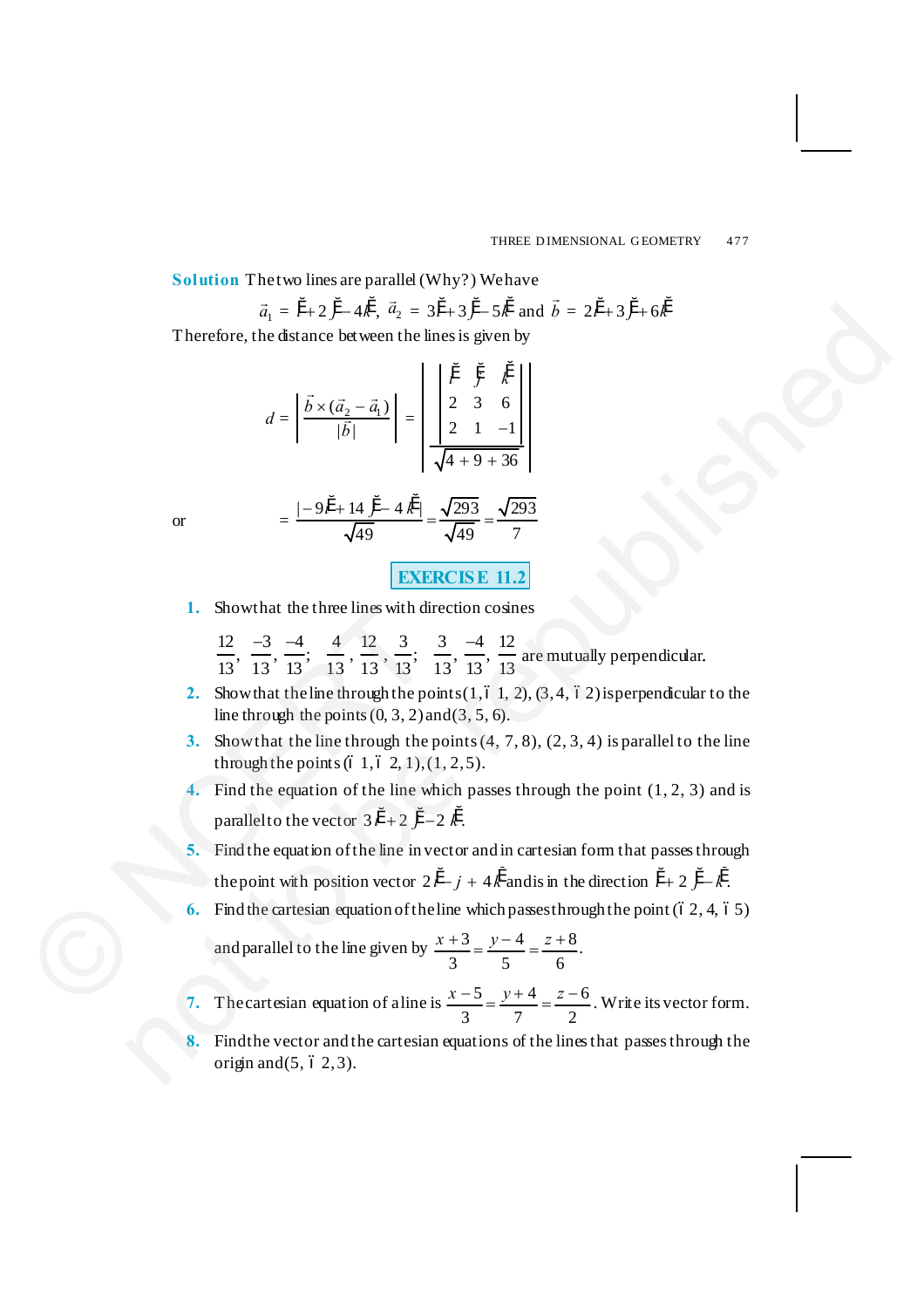- **9.** Find the vector and the cartesian equations of the line that passes through the points  $(3, 6, 2, 6, 5), (3, 6, 2, 6)$ .
- **10.** Find the angle between the following pairs of lines:
	- (i)  $\vec{r} = 2\hat{i} 5\hat{j} + \hat{k} + \lambda(3\hat{i} + 2\hat{j} + 6\hat{k})$  and  $\vec{r} = 7\,\hat{i} - 6\,\hat{k} + \mu(\,\hat{i} + 2\,\hat{j} + 2\,\hat{k})$
	- (ii)  $\vec{r} = 3\hat{i} + \hat{i} 2\hat{k} + \lambda(\hat{i} \hat{i} 2\hat{k})$  and  $\vec{r} = 2\hat{i} - \hat{j} - 56\hat{k} + \mu(3\hat{i} - 5\hat{j} - 4\hat{k})$

**11.** Find the angle between the following pair of lines:

(ii) 
$$
\frac{x-2}{2} \stackrel{\text{def}}{=} \frac{y-1}{5} \stackrel{\text{def}}{=} \frac{z-13}{3}
$$
 and  $\frac{x+2}{1} \stackrel{\text{def}}{=} \frac{y-4}{8} \stackrel{\text{def}}{=} \frac{z-5}{4}$   
\n(ii)  $\frac{x}{2} = \frac{y}{2} = \frac{z}{1}$  and  $\frac{x-5}{4} = \frac{y-2}{1} = \frac{z-3}{8}$ 

**12.** Find the values of *p* so that the lines  $\frac{1-x}{2} = \frac{7y-14}{2} = \frac{z-3}{3}$ 3  $2p$  2 *x*  $7y-14$  *z p*  $\frac{-x}{-} = \frac{7y-14}{-} = \frac{z-1}{-}$ 

and 
$$
\frac{7-7x}{3p} = \frac{y-5}{1} = \frac{6-z}{5}
$$
 are at right angles.

- **13.** Show that the lines  $\frac{x-5}{5} = \frac{y+2}{5}$  $\frac{x-5}{7} = \frac{y+2}{-5} = \frac{z}{1}$  and  $\frac{x}{1} = \frac{y}{2} = \frac{z}{3}$  $\frac{x}{x} = \frac{y}{x} = \frac{z}{x}$  are perpendicular to each other. 12. Find the values of p so that the l<br>
and  $\frac{7-7x}{3p} = \frac{y-5}{1} = \frac{6-z}{5}$  are<br>
13. Show that the lines  $\frac{x-5}{7} = \frac{y}{2}$ <br>
each other.<br>
14. Find the shortest distance betwe<br>  $\vec{r} = (\hat{i} + 2\hat{j} + \hat{k}) + \lambda(\hat{i} - \hat{j} + \hat{k})$ <br> not to be republished
	- 14. Find the shortest distance between the lines

$$
\vec{r} = (\hat{i}^{\prime} + 2 \hat{j}^{\prime} + \hat{k}) + \lambda (\hat{i}^{\prime} - \hat{j}^{\prime} + \hat{k}) \text{ and}
$$

$$
\vec{r} = 2 \hat{i}^{\prime} - \hat{j}^{\prime} - \hat{k}^{\prime} + \mu (2 \hat{i}^{\prime} + \hat{j}^{\prime} + 2 \hat{k})
$$

15. Find the shortest distance between the lines

$$
\frac{x+1}{7} = \frac{y+1}{-6} = \frac{z+1}{1}
$$
 and 
$$
\frac{x-3}{1} = \frac{y-5}{-2} = \frac{z-7}{1}
$$

16. Find the shortest distance between the lines whose vector equations are

$$
\vec{r} = (\mathbf{i}^4 + 2 \mathbf{j}^4 + 3 \mathbf{k}^4) + \lambda (\mathbf{i}^4 - 3 \mathbf{j}^4 + 2 \mathbf{k}^4)
$$

and 
$$
\vec{r} = 4\hat{i}^{\prime} + 5\hat{j} + 6\hat{k}^{\prime} + \mu(2\hat{i}^{\prime} + 3\hat{j}^{\prime} + \hat{k})
$$

**17.** Find the shortest distance between the lines whose vector equations are

$$
\vec{r} = (1 - t)\,\hat{i} + (t - 2)\,\hat{j} + (3 - 2\,t)\,\hat{k}
$$
 and  

$$
\vec{r} = (s + 1)\,\hat{i} + (2s - 1)\,\hat{j} - (2s + 1)\,\hat{k}
$$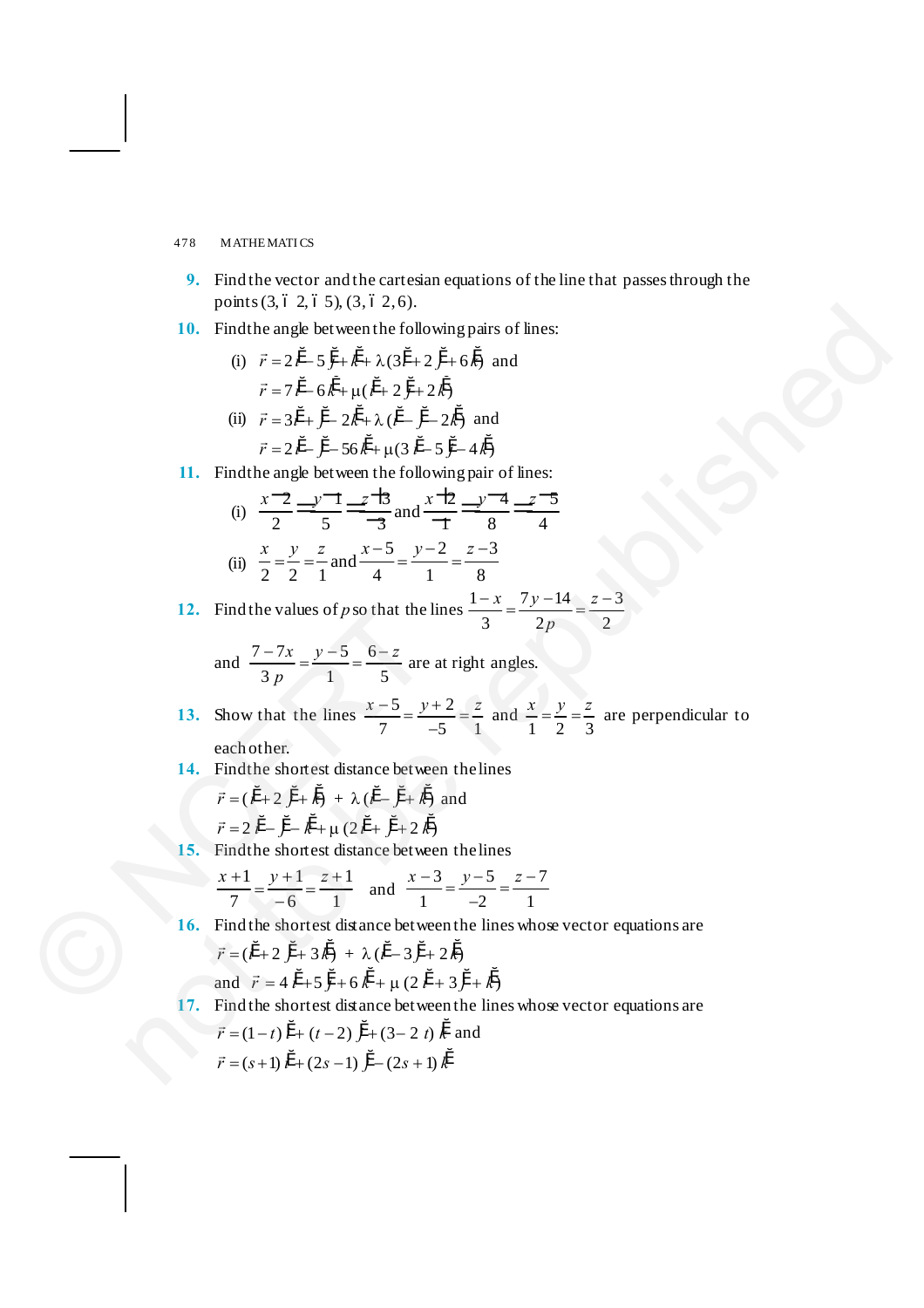## **11.6 Plane**

A plane is determined uniquely if any one of the following is known:

- (i) the normal to the plane and its distance from the origin is given, i.e., equation of a plane in normal form.
- (ii) it passes through a point and is perpendicular to a given direction.
- (iii) it passes through three given non collinear points. Now we shall find vector and Cartesian equations of the planes.

## **11.6.1***Equation of a plane in normal form*

Consider a plane whose perpendicular distance from the origin is  $d(d \neq 0)$ . Fig 11.10.

If  $\overrightarrow{ON}$  is the normal from the origin to the plane, and  $\ddot{n}$  is the unit normal vector



**Cartesian form**

Equation (2) gives the vector equation of a plane, where  $\ddot{n}$  is the unit vector normal to the plane. Let  $P(x, y, z)$  be any point on the plane. Then

$$
\overrightarrow{OP} = \overrightarrow{r} = \overrightarrow{i} \cdot \overrightarrow{f} + \overrightarrow{y} \cdot \overrightarrow{f} + \overrightarrow{z} \cdot \overrightarrow{k}
$$

Let  $l, m, n$  be the direction cosines of  $\ddot{n}$ . Then

$$
n = l i' \pm m j' \pm n k'
$$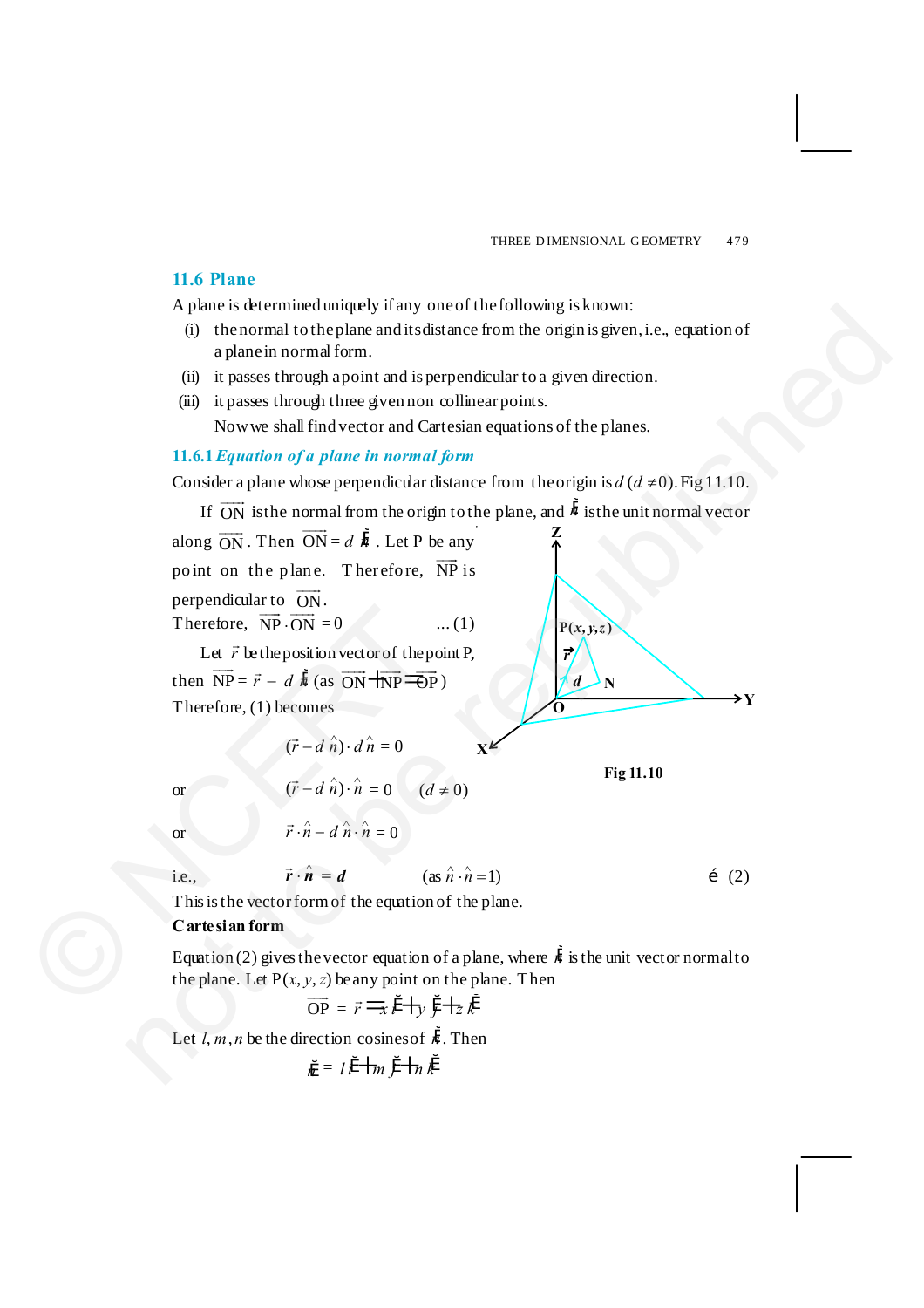Therefore, (2) gives

i.e., 
$$
(x i^4 + y j^4 + z k^4) \cdot (l i^4 + m j^4 + n k^4) = d
$$
  
\nii.e.,  $lx + my + nz = d$  ... (3)

This is the cartesian equation of the plane in the normal form.

**ANOTE** Equation (3) shows that if  $\vec{r} \cdot (a \hat{i} + b \hat{j} + c \hat{k}) = d$  is the vector equation of a plane, then  $ax + by + cz = d$  is the Cartesian equation of the plane, where a, *b* and *c* are the direction ratios of the normal to the plane. i.e.,  $(x + m y) + nz = d$  ... (3)<br>
This is the cartesian equation of the plane in the normal form.<br>
The sixtended  $(3)$  throws that if  $\vec{r} \in \vec{a} + b \vec{r}$  is electric state of the plane in the normal form.<br>
of a plane, then  $ax$ 

**Example 13** Find the vector equation of the plane which is at a distance of  $\frac{9}{\sqrt{29}}$ 6 from the origin and its normal vector from the origin is  $2i^{\prime}$   $\rightarrow$   $i^{\prime}$   $\uparrow$   $\downarrow$   $\downarrow$ .

**Solution** Let  $\vec{n} = 2i^4 - 3j^4 + 4k^4$ . Then

$$
\ddot{n} = \frac{\vec{n}}{|\vec{n}|} = \frac{2\,\ddot{i} - 3\,\ddot{j} + 4\,\dot{k}'}{\sqrt{4 + 9 + 16}} = \frac{2\,\ddot{i} - 3\,\ddot{j} + 4\,\dot{k}'}{\sqrt{29}}
$$

Hence, the required equation of the plane is

$$
\vec{r} \cdot \left(\frac{2}{\sqrt{29}} \cdot \hat{i}' + \frac{-3}{\sqrt{29}} \cdot \hat{j}' + \frac{4}{\sqrt{29}} \cdot \hat{k}'\right) = \frac{6}{\sqrt{29}}
$$

**Example 14** Find the direction cosines of the unit vector perpendicular to the plane

 $\vec{r} \cdot (6 \hat{i} - 3 \hat{j} - 2 \hat{k}) + 1 = 0$  passing through the origin.

**Solution** The given equation can be written as

Now 
$$
\vec{r} \cdot (-6\ \hat{i} + 3\ \hat{j} + 2\ \hat{k}) = 1
$$
 ... (1)  
\n
$$
|-6\ \hat{i} + 3\ \hat{j} + 2\ \hat{k}| = \sqrt{36 \pm 9 \pm 4} \implies
$$

Therefore, dividing both sides of (1) by 7, we get

$$
\vec{r} \cdot \left( -\frac{6}{7} \hat{i}' + \frac{3}{7} \hat{j}' + \frac{2}{7} \hat{k}' \right) = \frac{1}{7}
$$

which is the equation of the plane in the form  $\vec{r} \cdot \hat{n} = d$ .

Hence, the required equation of the plane is  
\n
$$
\vec{r} \cdot \left(\frac{2}{\sqrt{29}} \vec{r} + \frac{-3}{\sqrt{29}} \vec{y} + \frac{4}{\sqrt{29}} \vec{k}\right) = \frac{6}{\sqrt{29}}
$$
\nExample 14 Find the direction cosines of the unit vector perpendicular to the plane  
\n
$$
\vec{r} \cdot (6i^4 - 3 j^4 - 2 k^2) + 1 = 0 \text{ passing through the origin.}
$$
\nSolution The given equation can be written as  
\n
$$
\vec{r} \cdot (-6i^4 + 3 j^4 + 2 k^4) = \sqrt{36 + 9 + 4}
$$
...(1)  
\nNow 
$$
|-6i^4 + 3j^4 + 2k^4| = \sqrt{36 + 9 + 4}
$$
\nTherefore, dividing both sides of (1) by 7, we get  
\n
$$
\vec{r} \cdot \left(-\frac{6}{7}i^4 + \frac{3}{7}j^4 + \frac{2}{7}k^4\right) = \frac{1}{7}
$$
\nwhich is the equation of the plane in the form  $\vec{r} \cdot \vec{r} = d$ .  
\nThis shows that  $\ddot{n} = -\frac{6}{7}i^4 + \frac{3}{7}j^4 + \frac{2}{7}k^4$  is a unit vector perpendicular to the

plane through the origin. Hence, the direction cosines of  $\ddot{n}$  are  $\frac{-6}{7}, \frac{3}{7}, \frac{2}{7}$ .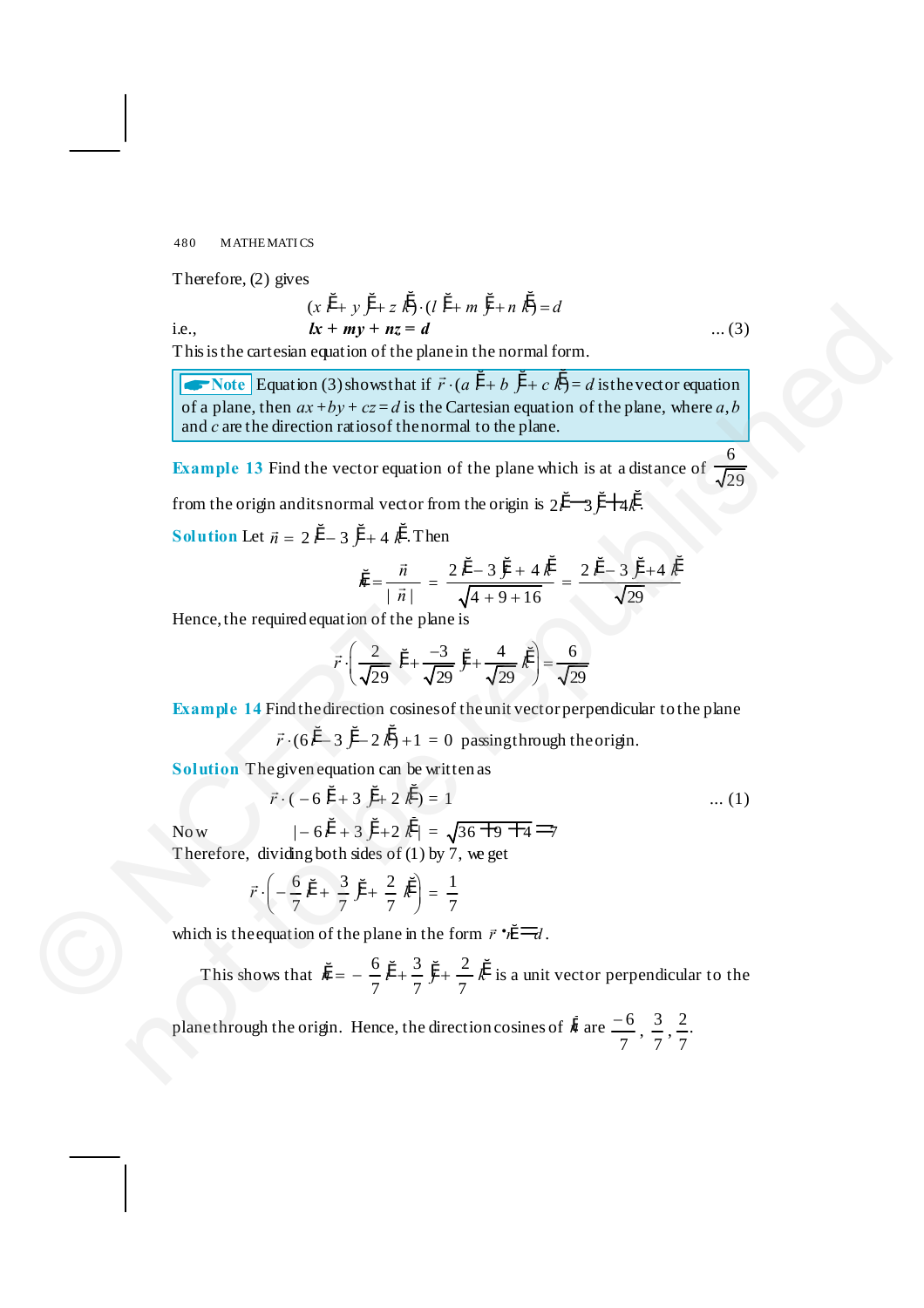**Example 15** Find the distance of the plane  $2x$  6  $3y + 4z$  6  $-0$  from the origin.

**Solution** Since the direction ratios of the normal to the plane are  $2, 63, 4$ ; the direction cosines of it are

$$
\frac{2}{\sqrt{2^2 + (-3)^2 + 4^2}}, \frac{-3}{\sqrt{2^2 + (-3)^2 + 4^2}}, \frac{4}{\sqrt{2^2 + (-3)^2 + 4^2}}, \text{ i.e., } \frac{2}{\sqrt{29}}, \frac{-3}{\sqrt{29}}, \frac{4}{\sqrt{29}}
$$

Hence, dividing the equation  $2x6-3y+4z6-6=0$  i.e.,  $2x6-3y+4z=6$  throughout by  $\sqrt{29}$ , we get

$$
\frac{2}{\sqrt{29}} x + \frac{-3}{\sqrt{29}} y + \frac{4}{\sqrt{29}} z = \frac{6}{\sqrt{29}}
$$

This is of the form  $lx + my + nz = d$ , where *d* is the distance of the plane from the

origin. So, the distance of the plane from the origin is  $\frac{6}{\sqrt{29}}$ .

**Example 16** Find the coordinates of the foot of the perpendicular drawn from the origin to the plane  $2x \cdot 3y + 4z \cdot 6 = 0$ .

**Solution** Let the coordinates of the foot of the perpendicular P from the origin to the **planeis** $(x_1, y_1, z_1)$  (Fig 11.11).

Then, the direction ratios of the line OP are  $x_1, y_1, z_1$ .

Writing the equation of the plane in the normal form, we have

$$
\frac{2}{\sqrt{29}}x - \frac{3}{\sqrt{29}}y + \frac{4}{\sqrt{29}}z = \frac{6}{\sqrt{29}}
$$

 $\frac{-3}{\sqrt{20}}$ ,  $\frac{4}{\sqrt{20}}$  are the direction **x** wh ere, cosines of the OP. **Example 16** Find the coordinates of<br>origin to the plane  $2x$  6 3y+ 4z 6 6 = (<br>**Solution** Let the coordinates of the fc<br>**c**<br>**coordinates** of the fit<br>**coordinates** of the fit<br>**coordinates** of the fit<br> $x_1, y_1, z_1$ . (Fig11.

**Fig 11.11**

Since *d.c.'s* and direction ratios of a line are proportional, we have

$$
\frac{x_1}{2} = \frac{y_1}{-3} = \frac{z_1}{4} = k
$$
  
i.e., 
$$
x_1 = \frac{2k}{\sqrt{29}}, y_1 = \frac{-3k}{\sqrt{29}}, z_1 = \frac{4k}{\sqrt{29}}
$$

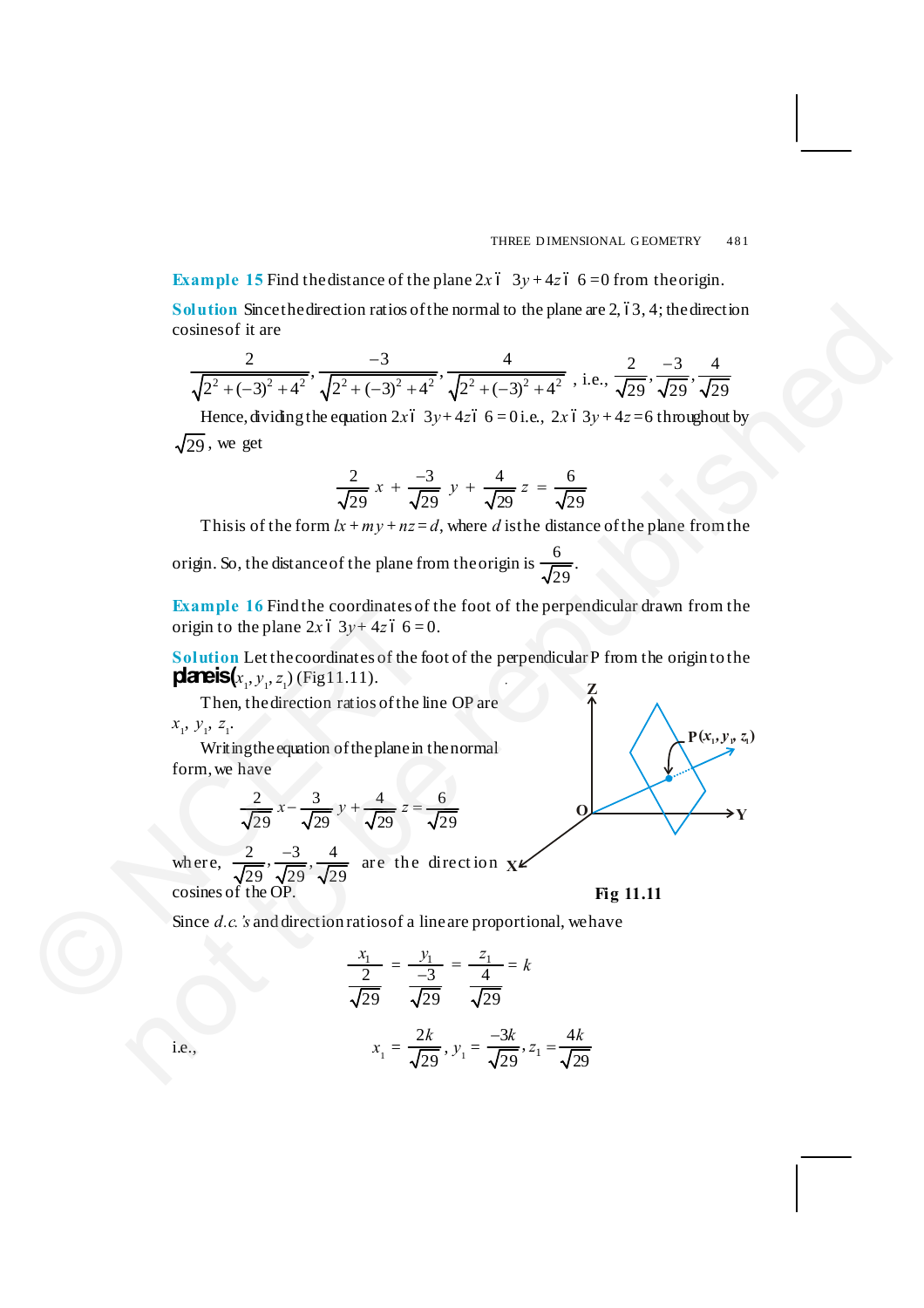Substituting these in the equation of the plane, we get  $k = \frac{8}{\sqrt{29}}$  $\frac{6}{1}$ .

Hence, the foot of the perpendicular is  $\left(\frac{12}{29}, \frac{-18}{29}, \frac{24}{29}\right)$ .

**ARROREGIST** If *d* is the distance from the origin and *l*, *m*, *n* are the direction cosines of the normal to the plane through the origin, then the foot of the perpendicular is (*ld*, *md*, *nd*). Hence, the footboth the perpendicular is  $\left(\frac{12}{29}, \frac{-18}{29}, \frac{24}{29}\right)$ .<br>
Hence, that for the perpendicular is  $\left(\frac{12}{29}, \frac{-18}{29}, \frac{24}{29}\right)$ .<br>  $\left[\frac{1}{29}, \frac{1}{29}, \frac{12}{29}\right]$ .<br>  $\left[\frac{1}{29}, \frac{1}{29}, \frac{12}{29}\right]$ .<br>  $\left$ 

## **11.6.2***Equation of a plane perpendicular to a given vector and passing through a given point*

In the space, there can be many planes that are perpendicular to the given vector, but through a given **point**  $P(x_1, y_1, z_1)$ , only one such plane exists (see Fig 11.12).

Let a plane pass through a point A with position vector  $\vec{a}$  and perpendicular to the vector  $\vec{N}$ . Let a plane pass through a point A v<br>vector  $\vec{a}$  and perpendicular to the vector<br>Let  $\vec{r}$  be the position vector of any po<br>Then the point P lies in the plane<br> $\overrightarrow{AP}$  is perpendicular to  $\overrightarrow{N}$ . i.e.,  $\overrightarrow{AP}$ <br> $\over$ 

**Fig 11.12**

**Fig 11.13**

Let  $\vec{r}$  be the position vector of any point  $P(x, y, z)$  in the plane. (Fig 11.13).

Then the point P lies in the plane if and only if

 $\overrightarrow{AP}$  is perpendicular to  $\overrightarrow{N}$ . i.e.,  $\overrightarrow{AP} \cdot \overrightarrow{N} = 0$ . But

 $\overrightarrow{AP} = \overrightarrow{r} - \overrightarrow{a}$ . Therefore,  $(\overrightarrow{r} - \overrightarrow{a}) \cdot \overrightarrow{N} = 0$  *i* (1)

This is the vector equation of the plane.

## **Cartesian form**

Let the given point A be  $(x_1, y_1, z_1)$ , P be  $(x, y, z)$ 

and direction ratios of  $\overrightarrow{N}$  are A, B and C. Then,

$$
\vec{a} = x_1 \vec{i} + y_1 \vec{j} + z_1 \vec{k}, \ \vec{r} = x \vec{i} + y \vec{j} + z \vec{k} \text{ and } \vec{N} = A \vec{i} + B \vec{j} + C \vec{k}
$$

$$
\text{Now} \qquad (\vec{r} \, \acute{\sigma} \, \vec{a}) \, \mathbf{v} \cdot \vec{N} = 0
$$

So 
$$
\left[ (x - x_1)\ddot{i} + (y - y_1)\ddot{j} + (z - z_1)\dot{k} \right] \cdot (\mathbf{A}\ddot{i} + \mathbf{B}\ddot{j} + \mathbf{C}\dot{k}) = 0
$$
  
i.e. 
$$
\mathbf{A} (x - x_1) + \mathbf{B} (y - y_1) + \mathbf{C} (z - z_1) = 0
$$

**Example 17** Find the vector and cartesian equations of the plane which passes through the point  $(5, 2, 6, 4)$  and perpendicular to the line with direction ratios 2, 3, 61.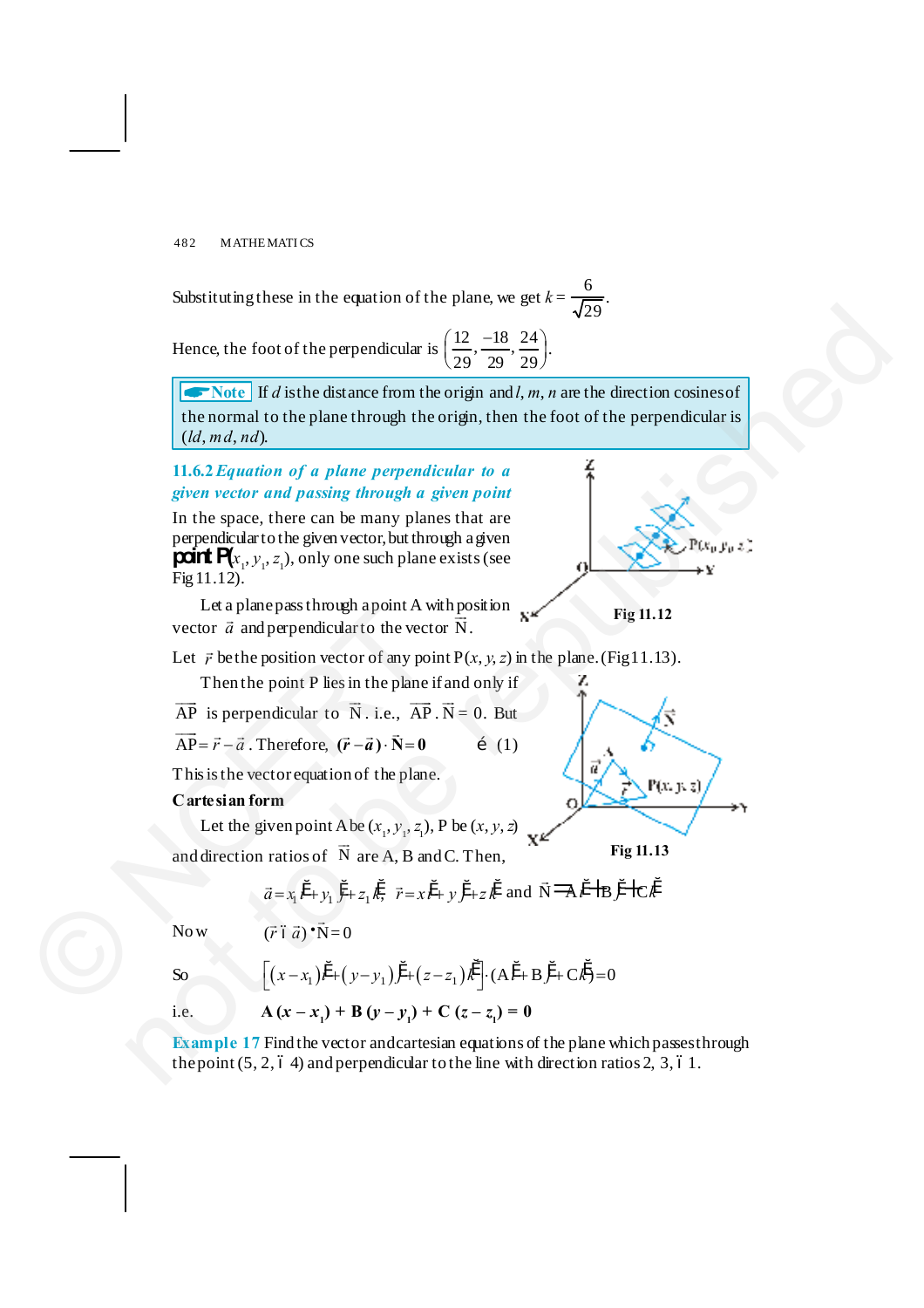**Solution** We have the position vector of point  $(5, 2, 64)$  as  $\vec{a} = 5\hat{i} + 2\hat{j} - 4\hat{k}$  and the normal vector  $\vec{N}$  perpendicular to the plane as  $\vec{N} = 2\hat{i} + 3\hat{j} - \hat{k}$ Therefore, the vector equation of the plane is given by  $(\vec{r} - \vec{a}) \cdot \vec{N} = 0$ or  $[\vec{r}-(5i'+2j'-4k')] \cdot (2i'+3j'-k') = 0$  ... (1)

Transforming (1) into Cartesian form, we have

 $[(x\ 65)^{i}+(y-2)^{i}+(z+4)\ddot{k}]\cdot(2\ \dot{i}+3\ \dot{j}-\dot{k})=0$ or  $2(x-5) + 3(y-2) - 1(z+4) = 0$ i.e.  $2x + 3y \le z = 20$ 

which is the cartesian equation of the plane.

## **11.6.3** *Equation of a plane passing through three non collinear points*

Let R, S and T be three non collinear points on the plane with position vectors  $\vec{a}$  ,  $\vec{b}$  and  $\vec{c}$  respectively (Fig 11.14).





The vectors  $\overrightarrow{RS}$  and  $\overrightarrow{RT}$  are in the given plane. Therefore, the vector  $\overrightarrow{RS}$   $\overrightarrow{RT}$ is perpendicular to the plane containing points R, S and T. Let  $\vec{r}$  be the position vector of any point P in the plane. Therefore, the equation of the plane passing through R and perpendicular to the vector  $\overrightarrow{RS}$   $\overrightarrow{RT}$  is

$$
(\vec{r} - \vec{a}) \cdot (\overrightarrow{RS} \times \overrightarrow{RT}) = 0
$$
  
or 
$$
(\vec{r} - \vec{a}) \cdot [(\vec{b} - \vec{a}) \times (\vec{c} - \vec{a})] = 0
$$
 (1)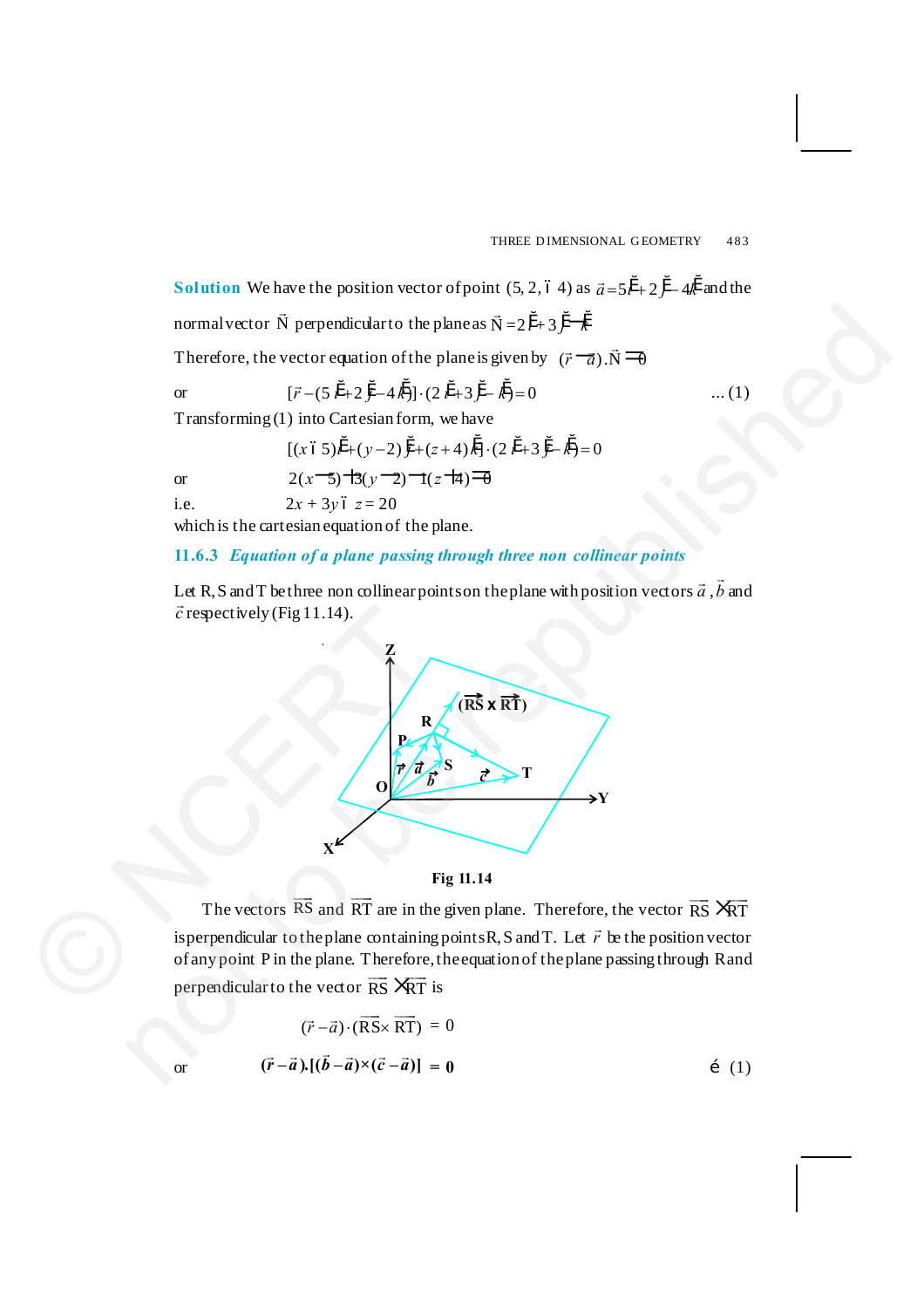This is the equation of the plane in vector form passing through three noncollinear points.

**And Why was it necessary to say that the three points** had to be non collinear? If the three points were on the same line, then there will be many planes that will contain them (Fig 11.15).

These planes will resemble the pages of a book where the line containing the points R, S and T are members in the binding of the book.

## **Cartesian form**

Let  $(x_1, y_1, z_1)$ ,  $(x_2, y_2, z_2)$  and  $(x_3, y_3, z_3)$  be the coordinates of the points R, S and T respectively. Let  $(x, y, z)$  be the coordinates of any point P on the plane with position vector  $\vec{r}$ . Then **EXECUTE:**<br> **EXECUTE:** Why was it necessary to say that the three points<br>
Inducts the noncollinear? If the three points were on the same<br>
ince, then we sell be runary planes that will contain them<br>
The planes will be remu

$$
\overrightarrow{RP} = (x \ 6 \ x_1)^{\alpha} + (y \ 6 \ y_1)^{\beta} + (z \ 6 \ z_1)^{\beta}
$$
\n
$$
\overrightarrow{RS} = (x_2 \ 6 \ x_1)^{\alpha} + (y_2 \ 6 \ y_1)^{\alpha} + (z_2 \ 6 \ z_1)^{\beta}
$$

 $\overrightarrow{RT} = (x_3 \ 6 \ x_1)^{\alpha} + (y_3 \ 6 \ y_1)^{\alpha} + (z_3 \ 6 \ z_1)^{\alpha}$ 

Substituting these values in equation (1) of the vector form and expressing it in the form of a determinant, we have

$$
\begin{vmatrix} x - x_1 & y - y_1 & z - z_1 \ x_2 - x_1 & y_2 - y_1 & z_2 - z_1 \ x_3 - x_1 & y_3 - y_1 & z_3 - z_1 \end{vmatrix} = 0
$$

which is the equation of the plane in Cartesian form passing through three non collinear points  $(x_1, y_1, z_1)$ ,  $(x_2, y_2, z_2)$  and  $(x_3, y_3, z_3)$ .  $R = (x_2 \delta x_1) f + (y_2 \delta y_1)$ <br>  $R = (x_3 \delta x_1) f + (y_3 \delta y_1)$ <br>
Substituting these values in equation<br>
form of a determinant, we have<br>  $\begin{vmatrix} x - x_1 \\ x_2 - x_1 \end{vmatrix}$ <br>
which is the equation of the plane in Ca<br>
points  $(x_1, y_1, z_1)$ ,

**Example 18** Find the vector equations of the plane passing through the points  $R(2, 5, 6, 3), S(6, 2, 6, 3, 5)$  and  $T(5, 3, 6, 3)$ .

**Solution** Let  $\vec{a} = \vec{i} + \vec{j} + \vec{k}$ ,  $\vec{b} = -2\vec{i} - 3\vec{j} + 5\vec{k}$ ,  $\vec{c} = \vec{j} + \vec{k}$ 

Then the vector equation of the plane passing through  $\vec{a}$ ,  $\vec{b}$  and  $\vec{c}$  and is given by

$$
(\vec{r} - \vec{a}) \cdot (\overrightarrow{RS} \times \overrightarrow{RT}) = 0 \quad \text{(Why?)}
$$
\nor

\n
$$
(\vec{r} - \vec{a}) \cdot [(\vec{b} - \vec{a}) \times (\vec{c} - \vec{a})] = 0
$$
\ni.e.

\n
$$
[\vec{r} \cdot (2\hat{i} + 5\hat{j} - 3\hat{k})] \cdot [(\vec{a} + \hat{i} + 8\hat{j} + 8\hat{k}) \times (3\hat{i} - 2\hat{j})] \rightarrow 0
$$

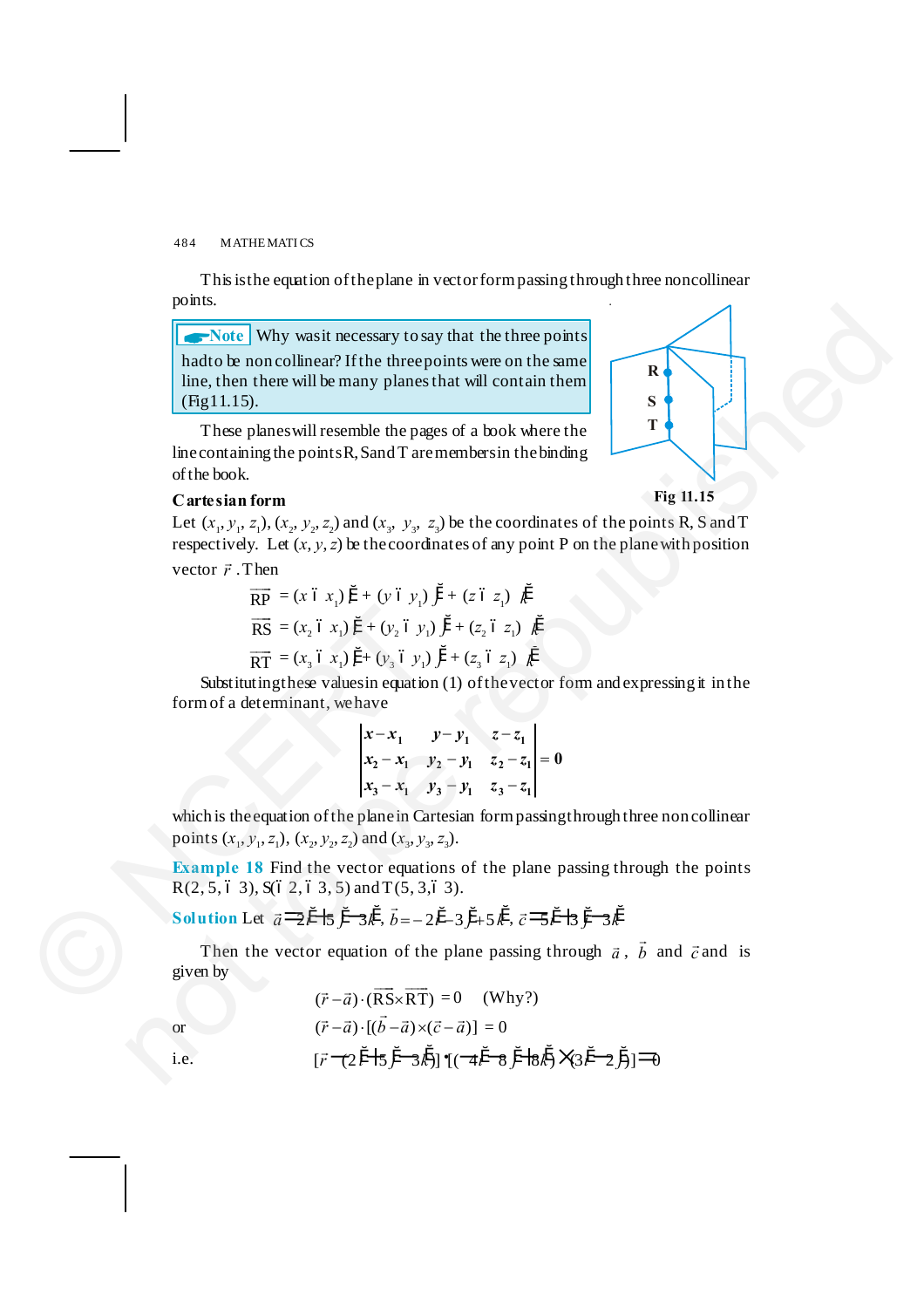## **11.6.4** *Intercept form of the equation of a plane*

In this section, we shall deduce the equation of a plane in terms of the intercepts made by the plane on the coordinate axes. Let the equation of the plane be

$$
Ax + By + Cz + D = 0 \t(D \neq 0) \t...(1)
$$

Let the plane make intercepts  $a$ ,  $b$ ,  $c$  on  $x$ ,  $y$  and  $z$  axes, respectively (Fig 11.16).

Hence, the plane meets  $x, y$  and  $z$ -axes at  $(a, 0, 0)$ , (0, *b*, 0), (0, 0, *c*), respectively.  $\overline{\mathcal{D}}$ 

Therefore

$$
Aa + D = 0 \text{ or } A = \frac{\overline{a}}{a}
$$
  

$$
Bb + D = 0 \text{ or } B = \frac{\overline{b}}{b}
$$
  

$$
Cc + D = 0 \text{ or } C = \frac{\overline{b}}{c}
$$

**Fig 11.16**

Substituting these values in the equation  $(1)$  of the plane and simplifying, we get

$$
\frac{x}{a} + \frac{y}{b} + \frac{z}{c} = 1 \tag{1}
$$

which is the required equation of the plane in the intercept form.

**Example 19** Find the equation of the plane with intercepts 2, 3 and 4 on the *x*, *y* and *z*-axis respectively.

**Solution** Let the equation of the plane be

Here 
$$
\frac{x}{a} + \frac{y}{b} + \frac{z}{c} = 1
$$
...(1)  
Here  $a = 2, b = 3, c = 4.$ 

Substituting the values of *a*, *b* and *c* in (1), we get the required equation of the

plane and simplifying, we get  
\n
$$
\frac{x}{a} + \frac{y}{b} + \frac{z}{c} = 1
$$
\nwhich is the required equation of the plane in  
\nExample 19 Find the equation of the plane  
\nz-axis respectively.  
\nSolution Let the equation of the plane be  
\n
$$
\frac{x}{a} + \frac{y}{b} + \frac{z}{c} = 1
$$
\nHere  
\n
$$
a = 2, b = 3, c =
$$
\nSubstituting the values of a, b and c in  
\nplane as 
$$
\frac{x}{2} + \frac{y}{3} + \frac{z}{4} = 1
$$
 or  $6x + 4y + 3z = 12$ .  
\n11.6.5 Plane passing through the *intersect*  
\nof two given planes  
\nLet  $\pi_1$  and  $\pi_2$  be two planes with equal

**11.6.5** *Plane passing thro ugh the intersection of two given planes*

Let  $\pi$ <sub>1</sub> and  $\pi$ <sub>2</sub> be two planes with equations  $\vec{r} \cdot \hat{n}_1^2 = d_1$  and  $\vec{r} \cdot \hat{n}_2^2 = d_2$  respectively. The position vector of any point on the line of intersection must satisfy both the equations (Fig  $11.17$ ). In mix sector, we sature due to equation to a paint entermino time time.<br>
Not be phase in the condition axes. Let the equation of the phase<br>
Let the plane make intercepts a, b, c on x y and zaves, respectively (Fig 11.16)



**Fig 11.17**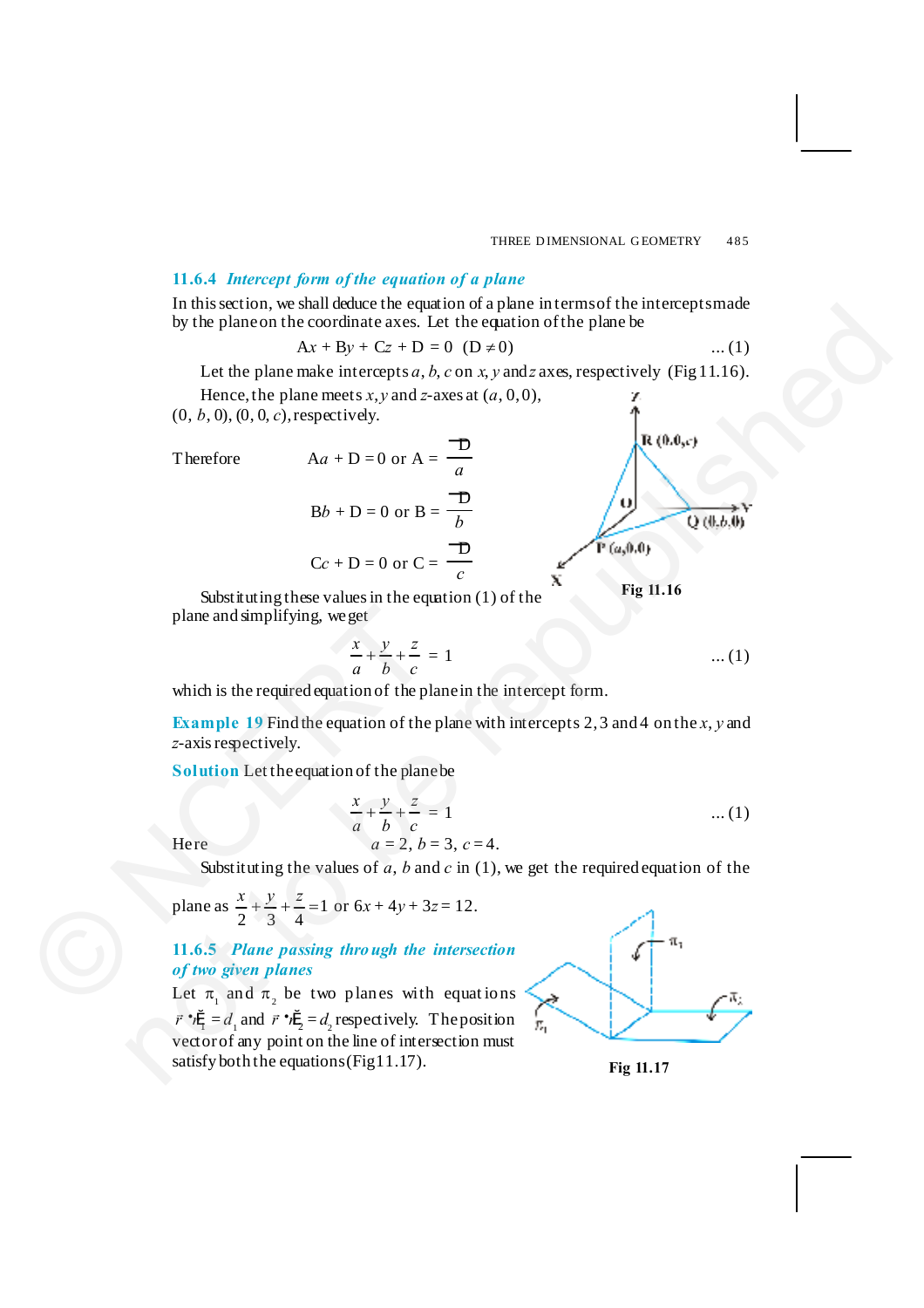If  $\vec{t}$  is the position vector of a point on the line, then

$$
\vec{t} \cdot \hat{n}_1 = d_1
$$
 and  $\vec{t} \cdot \hat{n}_2 = d_2$ 

Therefore, for all real values of  $\lambda$ , we have

$$
\vec{t} \cdot (\dot{n}_1 + \lambda \dot{n}_2) = d_1 + \lambda d_2
$$

Since  $\vec{t}$  is arbitrary, it satisfies for any point on the line.

Hence, the equation  $\vec{r} \cdot (\vec{n}_1 + \lambda \vec{n}_2) = d_1 + \lambda d_2$  represents a plane  $\pi$ , which is such that if any vector  $\vec{r}$  satisfies both the equations  $\pi_1$  and  $\pi_2$ , it also satisfies the equation  $\pi_{3}$  i.e., any plane passing through the intersection of the planes Therefore, for all  $\vec{n}_1 = d_1$  and  $\vec{n}_2 = d_2$  and  $\vec{n}_3 = d_1 + \lambda d_3$ .<br>
Since  $\vec{r}$  is  $(R_1 + \lambda R_2) = d_1 + \lambda d_2$  is equation  $\vec{r} \cdot (\vec{n}_1 + \lambda d_3) = d_1 + \lambda d_3$  expressents a plane  $\vec{n}_1$  which is such that if any vector  $\vec{r$ 

$$
\vec{r} \cdot \vec{n}_1 = d_1 \text{ and } \vec{r} \cdot \vec{n}_2 = d_2
$$

 $h$  as the equation

$$
\vec{r} \cdot (\vec{n}_1 + \lambda \vec{n}_2) = d_1 + \lambda d_2 \tag{1}
$$

**Cartesian form**

In Cartesian system, let

$$
\vec{n}_1 = A_1 \vec{i} + B_2 \vec{j} + C_1 \vec{k}
$$
\n
$$
\vec{n}_2 = A_2 \vec{i} + B_2 \vec{j} + C_2 \vec{k}
$$
\n
$$
\vec{r} = x \vec{i} + y \vec{j} + z \vec{k}
$$

and  $\vec{r}$ 

Then (1) becomes

or 
$$
x (A_1 + \lambda A_2) + y (B_1 + \lambda B_2) + z (C_1 + \lambda C_2) = d_1 + \lambda d_2
$$
  
(**A**<sub>1</sub>**x** + **B**<sub>1</sub>**y** + **C**<sub>1</sub>**z** - **d**<sub>1</sub>**)** + \lambda (**A**<sub>2</sub>**x** + **B**<sub>2</sub>**y** + **C**<sub>2</sub>**z** - **d**<sub>2</sub>**)** = **0** ... (2)

which is the required Cartesian form of the equation of the plane passing through the intersection of the given planes for each value of  $\lambda$ .

**Example 20** Find the vector equation of the plane passing through the intersection of the planes  $\vec{r} \cdot (\hat{i} + \hat{j} + \hat{k}) = 6$  and  $\vec{r} \cdot (2\hat{i} + 3\hat{j} + 4\hat{k}) = -5$ , and the point (1, 1, 1).  $\vec{n}_2$ :<br>
and  $\vec{r}$ :<br>
Then (1) becomes<br>  $x (A_1 + \lambda A_2) + y (B_1 +$ <br>
or  $(A_1x + B_1y + C_1z - d_1)$ <br>
which is the required Cartesian form of<br>
intersection of the given planes for ea<br> **Example 20** Find the vector equation<br>
the plane

**Solution** Here,  $\vec{n}_1 = \hat{i}^* + \hat{j}^* + \hat{k}$  and  $\vec{n}_2 = 2\hat{i}^* + 3\hat{j} + 4\hat{k}$ ;

and  $d_1 = 6$  and  $d_2 = 65$ 

Hence, using the relation  $\vec{r} \cdot (\vec{n}_1 + \lambda \vec{n}_2) = d_1 + \lambda d_2$ , we get

$$
\vec{r} \cdot [\H{i} + \H{j} + \H{k} + \lambda (2\H{i} + 3\H{j} + 4\H{k})] = 6 - 5\lambda
$$

or 
$$
\vec{r} \cdot [(1+2\lambda)\hat{i} + (1+3\lambda)\hat{j} + (1+4\lambda)\hat{k}] = 6-5\lambda
$$
 (1)

where,  $\lambda$  is some real number.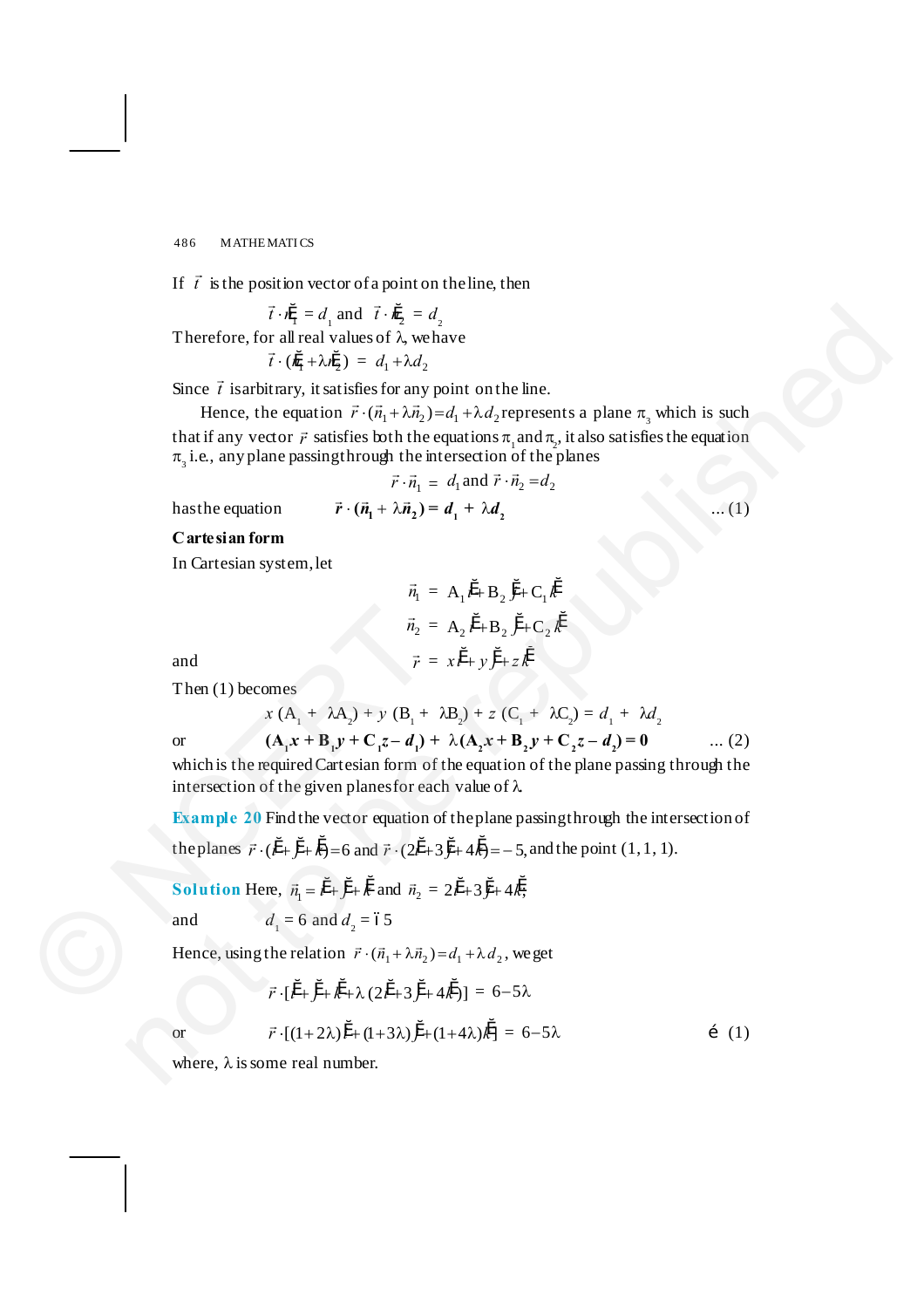Taking 
$$
\vec{r} = \vec{x} \cdot \vec{r} + \vec{y} \cdot \vec{r} + \vec{z} \cdot \vec{k}
$$
, we get  
\n $(x\vec{i} + y\vec{j} + z\vec{k}) \cdot [(1 + 2\lambda)\vec{i} + (1 + 3\lambda)\vec{j} + (1 + 4\lambda)\vec{k}] = 6 - 5\lambda$   
\nor  $(1 + 2\lambda) x + (1 + 3\lambda) y + (1 + 4\lambda) z = 6 6 5\lambda$   
\nor  $(x + y + z 6 6) + \lambda (2x + 3y + 4 z + 5) = 0$  ...(2)  
\nGiven that the plane passes through the point (1,1,1), it must satisfy (2), i.e.  
\n $(1 + 1 + 1 6 6) + \lambda (2 + 3 + 4 + 5) = 0$   
\nor  $\lambda = \frac{3}{14}$   
\nPutting the values of  $\lambda$  in (1), we get  
\n $\vec{r} \left[ \left( 1 + \frac{3}{7} \right) \vec{i} + \left( 1 + \frac{9}{14} \right) \vec{j} + \left( 1 + \frac{6}{7} \right) \vec{k} \right] = 6 - \frac{15}{14}$   
\nor  $\vec{r} \cdot (20\vec{i} + 23 \vec{j} + 26 \vec{k}) = 69$   
\nwhich is the required vector equation of the plane.  
\n11.7 Coplanarity of Two Lines  
\nLet the given lines be  
\n $\vec{r} = \vec{a}_1 + \lambda \vec{b}_1$  ...(1)  
\nand  $\vec{r} = \vec{a}_1 + \lambda \vec{b}_1$  ...(2)  
\nThe line (1) passes through the point, say A, with position vector  $\vec{a}_1$  and is parallel  
\nto  $\vec{b}_1$ . The line (2) passes through the point, say B with position vector  $\vec{a}_2$  and is parallel  
\nto  $\vec{b}_2$ .  
\nThus,  $\overrightarrow{AB} = \vec{a}_2 - \vec{a}_1$   
\nThe given lines are coplanar if and only if  $\overrightarrow{AB}$  is perpendicular to  $\vec{b}_1 \times \vec{b}_2$ .  
\ni.e.  $\overrightarrow{AB} \cdot (\vec{b}_1 \times \vec{b}_2) = 0$  or  $(\vec{a}_2 - \$ 

Given that the plane passes through the point  $(1,1,1)$ , it must satisfy  $(2)$ , i.e.

 $(1 + 1 + 1 \cdot 6 \cdot 6) + \lambda (2 + 3 + 4 + 5) = 0$ 

 $\vec{r}$  $\left(\frac{10}{7}\vec{i} + \frac{23}{14}\vec{j} + \frac{13}{7}\vec{k}\right) = \frac{69}{14}$ 

or 
$$
\lambda = \frac{3}{14}
$$

Putting the values of  $\lambda$  in (1), we get

$$
\vec{r}\left[\left(1+\frac{3}{7}\right)\ddot{\hat{i}} + \left(1+\frac{9}{14}\right)\ddot{\hat{j}} + \left(1+\frac{6}{7}\right)\ddot{\hat{k}}\right] = 6 - \frac{15}{14}
$$

14

or

or 
$$
\vec{r} \cdot (20i^4 + 23j^4 + 26k^4) = 69
$$

which is the required vector equation of the plane.

## **11.7 Coplanarity of Two Lines**

Let the given lines be

$$
\vec{r} = \vec{a}_1 + \lambda \vec{b}_1 \tag{1}
$$

and

$$
\vec{r} = \vec{a}_2 + \mu \vec{b}_2 \tag{2}
$$

The line (1) passes through the point, say A, with position vector  $\vec{a}_1$  and is parallel to  $\vec{b}_1$ . The line (2) passes through the point, say B with position vector  $\vec{a}_2$  and is parallel to  $\vec{b}_2$ . or  $\vec{r} \left( \frac{10}{7} \vec{i} + \frac{23}{14} \vec{j} + \frac{13}{7} \vec{k} \right)$ <br>
or  $\vec{r} \cdot (20 \vec{i} + 23 \vec{j} + 26 \vec{k})$ <br>
which is the required vector equation c<br>
11.7 Coplanarity of Two Lines<br>
Let the given lines be<br>  $\vec{r} = \vec{a}_1 + \lambda \vec{b}_1$ <br>
and  $\$ 

Thus, 
$$
\overrightarrow{AB} = \overrightarrow{a}_2 - \overrightarrow{a}_1
$$

The given lines are coplanar if and only if  $\overrightarrow{AB}$  is perpendicular to  $\vec{b}_1 \times \vec{b}_2$ .

i.e. 
$$
\overrightarrow{\text{AB}} \cdot (\overrightarrow{b}_1 \times \overrightarrow{b}_2) = 0 \text{ or } (\overrightarrow{a}_2 - \overrightarrow{a}_1) \cdot (\overrightarrow{b}_1 \times \overrightarrow{b}_2) = 0
$$

## **Cartesian form**

Let  $(x_1, y_1, z_1)$  and  $(x_2, y_2, z_2)$  be the coordinates of the points A and B respectively.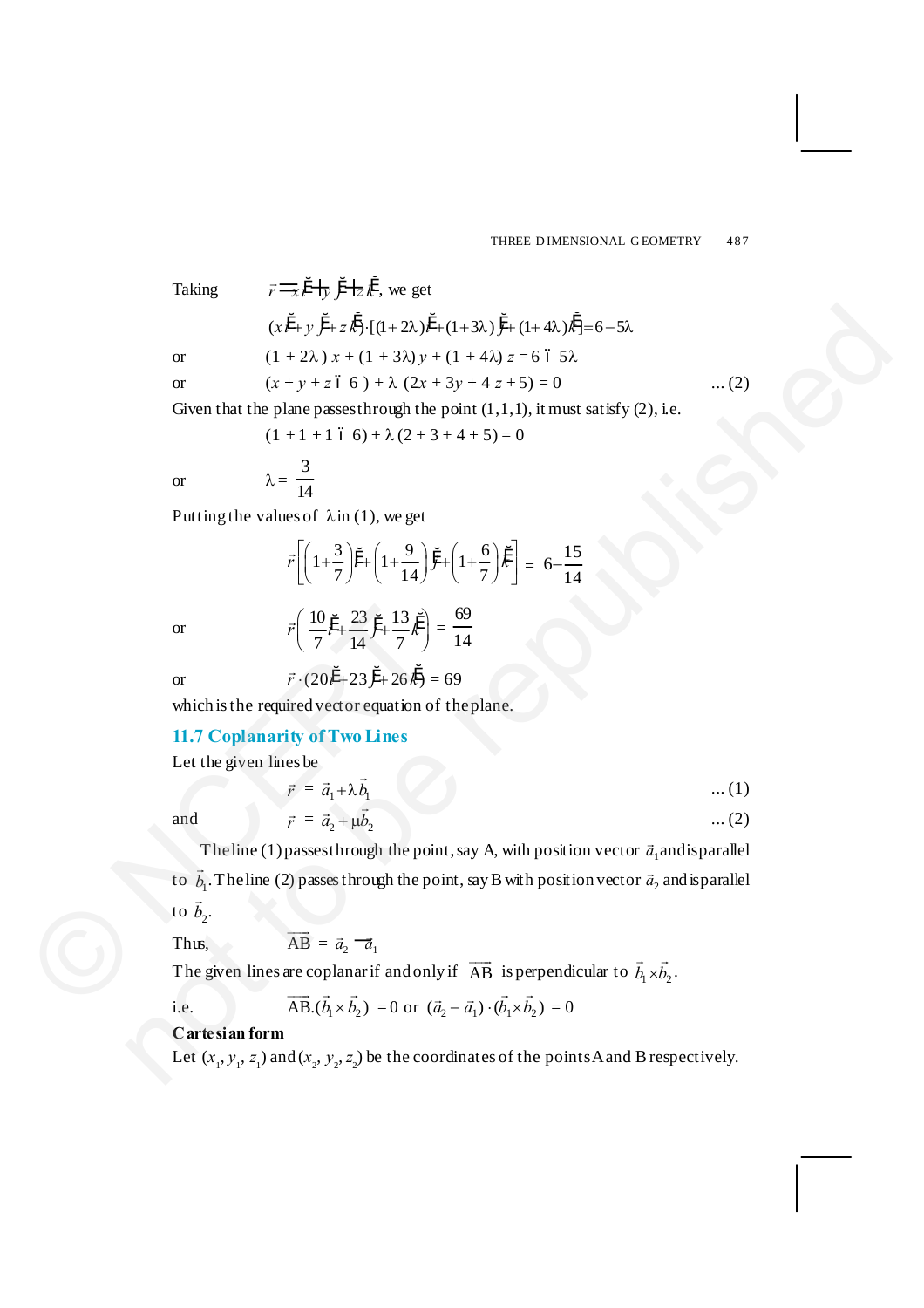Let  $a_1, b_1, c_1$  and  $a_2, b_2, c_2$  be the direction ratios of  $\vec{b}_1$  and  $\vec{b}_2$ , respectively. Then

$$
\overrightarrow{AB} = (x_2 - x_1)i^4 + (y_2 - y_1)j^4 + (z_2 - z_1)k^4
$$
  

$$
\overrightarrow{b_1} = \overrightarrow{a_1}i^4 + \overrightarrow{b_1}j^4 + \overrightarrow{c_1}k^2
$$
 and 
$$
\overrightarrow{b_2} = \overrightarrow{a_2}i^4 + \overrightarrow{b_2}j^4 + \overrightarrow{c_2}k^2
$$

The given lines are coplanar if and only if  $\overrightarrow{AB} \cdot (\overrightarrow{b_1} \times \overrightarrow{b_2}) = 0$ . In the cartesian form, it can be expressed as

| scu as  |                                                                                      |                           |  |  |
|---------|--------------------------------------------------------------------------------------|---------------------------|--|--|
|         |                                                                                      |                           |  |  |
|         | $\begin{vmatrix} x_2 & x_1 & y_2 & y_1 & z_2 & z_1 \\ a_1 & b_1 & c_1 \end{vmatrix}$ | $c_1 \mid \exists \theta$ |  |  |
| $a_{2}$ |                                                                                      |                           |  |  |

**Example 21** Show that the lines

$$
\frac{x+3}{63} = \frac{y-1}{1} = \frac{z-5}{5}
$$
 and 
$$
\frac{x+1}{61} = \frac{y-2}{2} = \frac{z-5}{5}
$$
 are coplanar.

**Solution** Here,  $x_1 = 6$  3,  $y_1 = 1$ ,  $z_1 = 5$ ,  $a_1 = 6$  3,  $b_1 = 1$ ,  $c_1 = 5$ 

$$
x_2 = 6
$$
 1,  $y_2 = 2$ ,  $z_2 = 5$ ,  $a_2 = 61$ ,  $b_2 = 2$ ,  $c_2 = 5$ 

Now, consider the determinant

$$
\begin{vmatrix} x_2 & x_1 & y_2 & y_1 & z_2 & z_1 \ a_1 & b_1 & c_1 & z_2 & z_1 \ a_2 & b_2 & c_2 & z_2 & z_3 \end{vmatrix} \begin{vmatrix} 2 & 1 & 0 \\ -3 & 1 & 5 \\ 1 & 2 & 5 \end{vmatrix} = 0
$$

Therefore, lines are coplanar.

## **11.8 Angle between Two Planes**

**Definition 2** The angle between two planes is defined as the angle between their normals (Fig 11.18 (a)). Observe that if  $\theta$  is an angle between the two planes, then so is 180 6  $\theta$  (Fig 11.18 (b)). We shall take the acute angle as the angles between two planes.

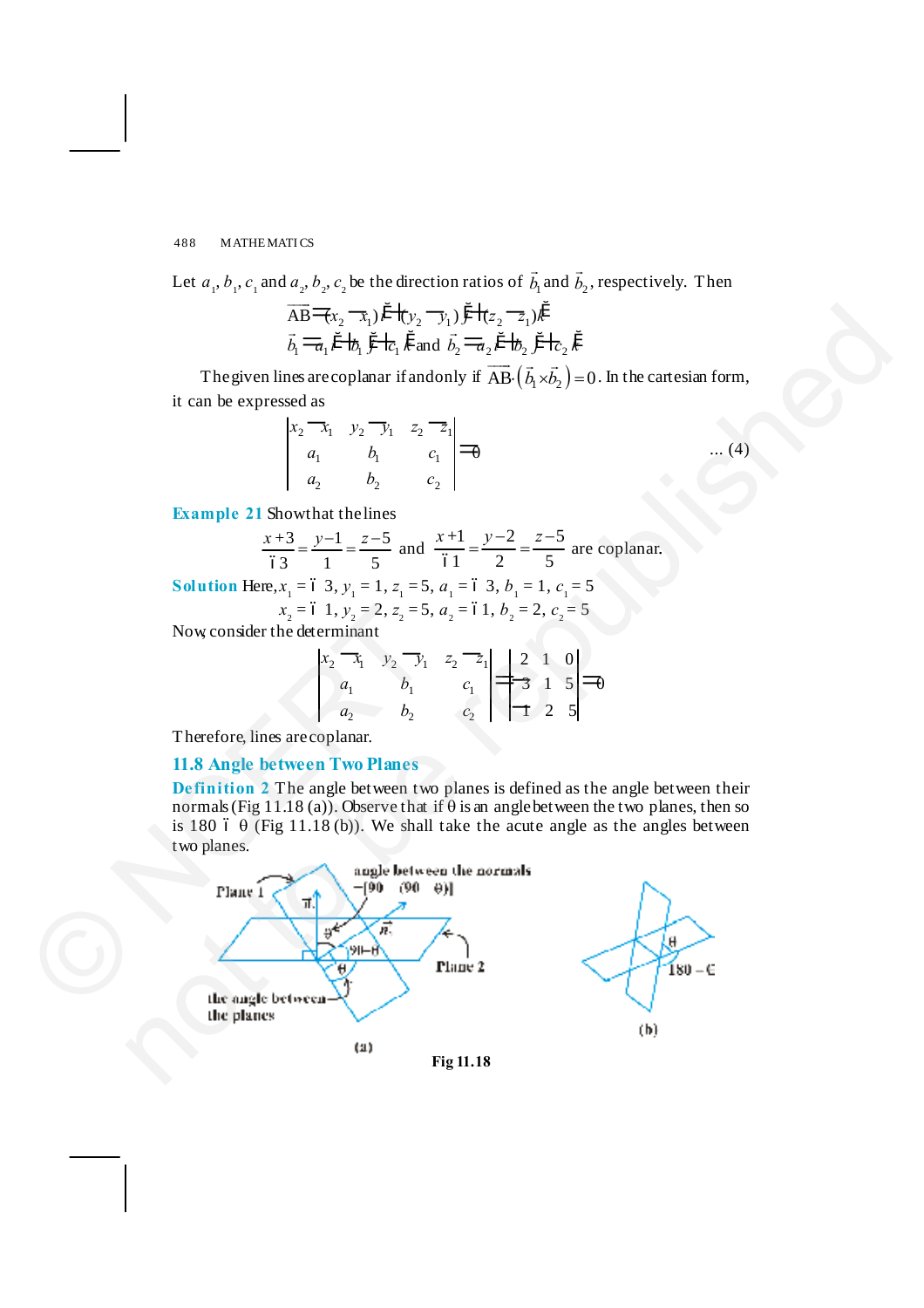If  $\vec{n}_1$  and  $\vec{n}_2$  are normals to the planes and  $\theta$  be the angle between the planes

$$
\vec{r} \cdot \vec{n}_1 = d_1 \text{ and } \vec{r} \cdot \vec{n}_2 = d_2.
$$

Then  $\theta$  is the angle between the normals to the planes drawn from some common point.

We have,

$$
\cos \theta = \left| \frac{\vec{n}_1 \cdot \vec{n}_2}{|\vec{n}_1| |\vec{n}_2|} \right|
$$

 $\blacktriangleright$  Note The planes are perpendicular to each other if  $\vec{n}_1 \cdot \vec{n}_2 = 0$  and parallel if  $\vec{n}_1$  is parallel to  $\vec{n}_2$ .

**Cartesian form** Let  $\theta$  be the angle between the planes,

$$
A_1 x + B_1 y + C_1 z + D_1 = 0
$$
 and  $A_2 x + B_2 y + C_2 z + D_2 = 0$ 

The direction ratios of the normal to the planes are  $A_1$ ,  $B_1$ ,  $C_1$  and  $A_2$ ,  $B_2$ ,  $C_2$ respectively.

Therefore, 
$$
\cos \theta = \left| \frac{A_1 A_2 + B_1 B_2 + C_1 C_2}{\sqrt{A_1^2 + B_1^2 + C_1^2}} \frac{B_2 + C_1 C_2}{\sqrt{A_2^2 + B_2^2 + C_2^2}} \right|
$$
  
\n**Notice**  
\n1. If the planes are at right angles, then  $\theta = \theta$   
\nHence,  $\cos \theta = A_1 A_2 + B_1 B_2 + C_1 C_2 = 0$ .  
\n2. If the planes are parallel, then  $\frac{A_1}{A_2} = \frac{B_1}{B_2} = \frac{C_1}{C_2}$ .  
\n**Example 22** Find the angle between the two planes  $2x + y$  (using vector method.  
\n**Solution** The angle between two planes is the angle between the two planes, the normal vectors are  
\n $\vec{N}_1 = 2 \hat{i}^2 + \hat{j} - 2 \hat{k}^2$  and  $\vec{N}_2 = 3 \hat{i}^2 - 6$   
\nTherefore  $\cos \theta = \left| \frac{\vec{N}_1 \cdot \vec{N}_2}{\sqrt{N_1 + \vec{N}_2}} \right| = \left| \frac{(2 \hat{i}^2 + \hat{j}^2 - 2 \hat{k})}{\sqrt{A_1 + \vec{A}} + \vec{A_2}} \right|$ 

A**Note**

- 1. If the planes are at right angles, then  $\theta = 90^\circ$  and so cos  $\theta = 0$ . Hence, cos  $\theta = A_1 A_2 + B_1 B_2 + C_1 C_2 = 0$ .
- 2. If the planes are parallel, then  $\frac{A_1}{A_2} = \frac{B_1}{A_2}$ 2  $D_2$   $C_2$  $A_1 \longrightarrow B_1 \longrightarrow C$  $\frac{A_1}{A_2} = \frac{B_1}{B_2} = \frac{C_1}{C_2}.$

**Example 22** Find the angle between the two planes  $2x + y$  ó  $2z = 5$  and  $3x$  ó 6*y* ó  $2z = 7$ using vector method.

**Solution** The angle between two planes is the angle between their normals. From the equation of the planes, the normal vectors are

$$
\vec{r} \cdot \vec{n}_1 = d_1
$$
 and  $\vec{r} \cdot \vec{n}_2 = d_2$ .  
\nThen θ is the angle between the normals to the planes drawn from some common  
\npoint.  
\nWe have,  
\n
$$
\cos \theta = \left| \frac{\vec{n}_1 \cdot \vec{n}_2}{|\vec{n}_1| |\vec{n}_2|} \right|
$$
\n
$$
\left| \frac{\nabla \text{Note}}{\vec{n}_1} \text{B plane} \text{ are perpendicular to each other if } \vec{n}_1 \cdot \vec{n}_2 = 0 \text{ and parallel if } \vec{n}_1 \text{ is parallel to } \vec{n}_2.
$$
\n
$$
\text{Cartesian form } \text{Let } \theta \text{ be the angle between the planes,}
$$
\n
$$
A_1 x + B_1 y + C_1 z + D_1 = 0 \text{ and } A_2 x + B_2 y + C_2 z + D_2 = 0
$$
\nThe direction ratios of the normal to the planes are A₁, B₁, C₁ and A₂, B₂, C₂  
\nrespectively.  
\nTherefore,  $\cos \theta = \left| \frac{A_1 A_2 + B_1 B_2 + C_1 C_2}{\sqrt{A_1^2 + B_1^2 + C_1^2} \sqrt{A_2^2 + B_2^2 + C_2^2}} \right|$   
\n
$$
\left| \frac{\nabla \text{Note}}{\text{Note!}}
$$
\n1. If the planes are at right angles, then  $\theta = 90^\circ$  and so  $\cos \theta = 0$ .  
\nHence,  $\cos \theta = A_1 A_2 + B_1 B_2 + C_1 C_2 = 0$ .  
\n2. If the planes are parallel, then  $\frac{A_1}{A_2} = \frac{B_1}{B_2} = \frac{C_1}{C_2}$ .  
\nExample 22 Find the angle between the two planes 2*x* + *y* 6 2*z* = 5 and 3*x* 6 6*y* 6 2*z* = 7  
\nusing vector method.  
\nSolution The angle between two planes is the angle between their normals from the equation of the planes, the normal vectors are  
\n
$$
\vec{N}_1 = 2 \vec{r} + \vec{y} - 2 \vec{k}
$$
\nand  $\vec{N}_2 = 3 \vec{r} - 6 \vec{y} - 2 \vec{k}$   
\nTherefore

Therefore

Hence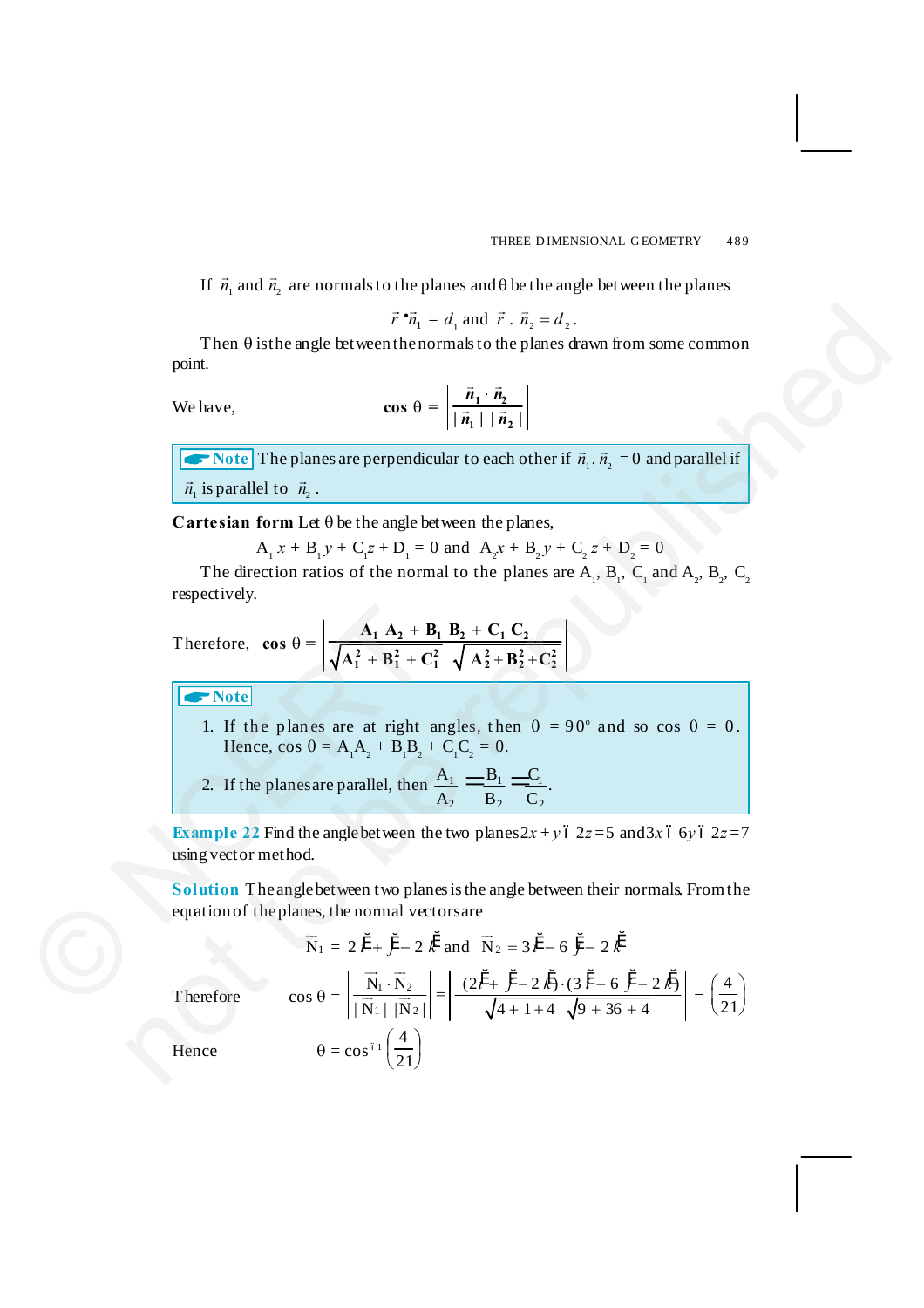**Example 23** Find the angle between the two planes  $3x$  6  $6y + 2z = 7$  and  $2x + 2y$  6  $2z = 5$ . **Solution** Comparing the given equations of the planes with the equations

 $A_1 x + B_1 y + C_1 z + D_1 = 0$  and  $A_2 x + B_2 y + C_2 z + D_2 = 0$ 

 $= 3, B<sub>1</sub> = 6, C<sub>1</sub> = 2$ 

We get

$$
A_2 = 2, B_2 = 2, C_2 = 6 2
$$
  

$$
\cos \theta = \sqrt{\frac{3 \times 2 + (-6)(2) + (2)(-2)}{\sqrt{(3^2 + (-6)^2 + (-2)^2)} \sqrt{(2^2 + 2^2 + (-2)^2)}}}} = \sqrt{\frac{-10}{7 \times 2\sqrt{3}}} = \frac{5}{7\sqrt{3}} = \frac{5\sqrt{3}}{21}
$$
  

$$
\theta = \cos^{-1}\left(\frac{5\sqrt{3}}{21}\right)
$$

Therefore,

## **11.9 Distance of a Point from a Plane**

#### **Vector form**

Consider a point P with position vector  $\vec{a}$  and a plane  $\pi_1$  whose equation is  $\vec{r} \cdot \hat{n} = d$  (Fig 11.19).



Consider a plane  $\pi$ <sub>2</sub> through P parallel to the plane  $\pi$ <sub>1</sub>. The unit vector normal to  $\pi$ <sub>2</sub> is  $\hat{n}$ . Hence, its equation is ( $\vec{r} - \vec{a}$ )  $\hat{n} = 0$ 

i.e.,  $\vec{r} \cdot \hat{n} = \vec{a} \cdot \hat{n}$ 

Thus, the distance ON' of this plane from the origin is  $|\vec{a} \cdot \hat{n}|$ . Therefore, the distance PQ from the plane  $\pi$ <sub>1</sub> is (Fig. 11.21(a))

i.e., ON 6 ON' =  $|d \theta \vec{a} \cdot \hat{n}|$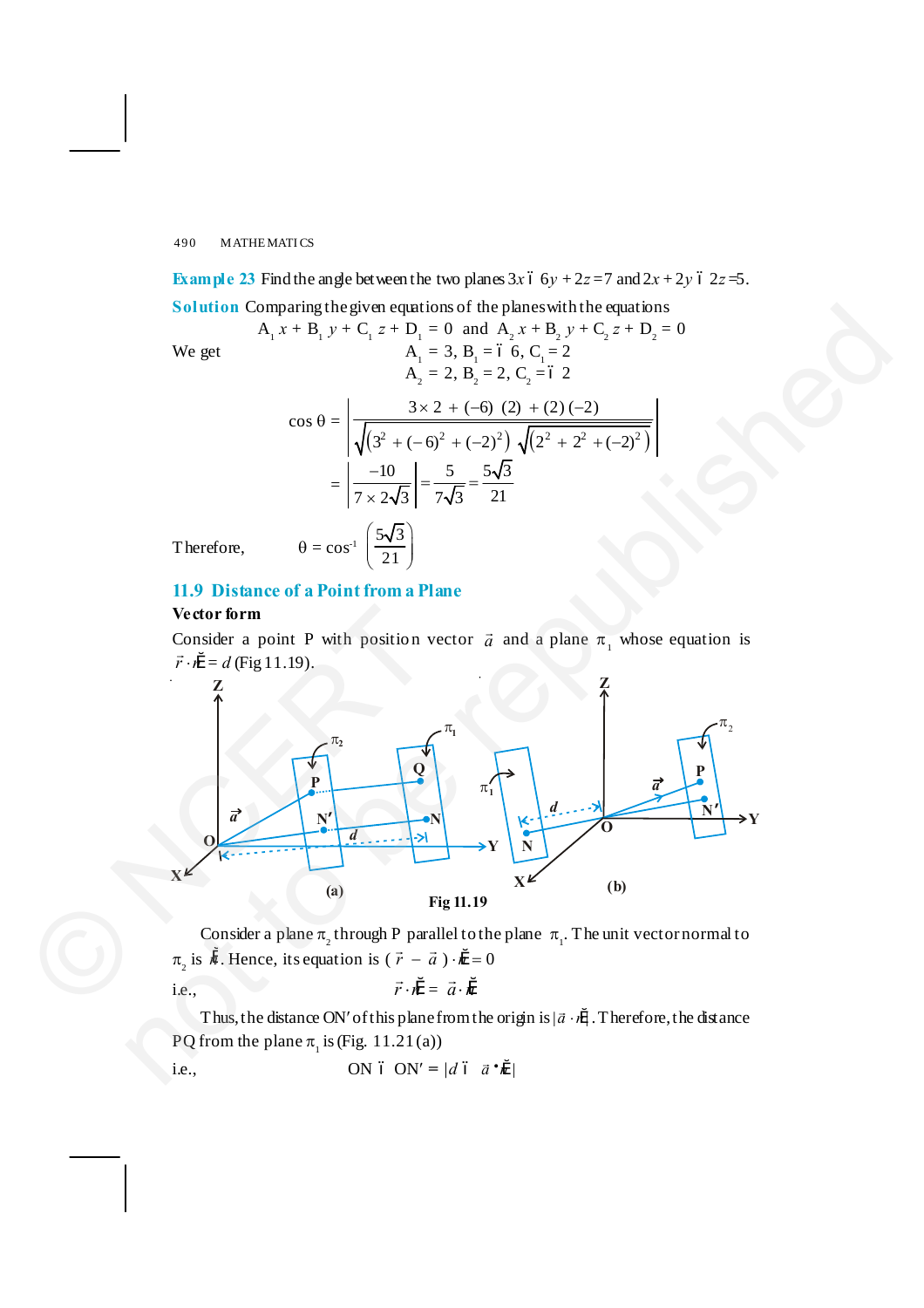which is the length of the perpendicular from a point to the given plane. We may establish the similar results for (Fig 11.19(b)).

A**Note** 1. **If the equation of the plane**  $\pi$  is in the form  $\vec{r} \cdot \vec{N} = d$ , where  $\vec{N}$  is normal to the plane, then the perpendicular distance is  $\frac{\mid \vec{a} \cdot N \mid d \mid}{\rightarrow}$  $|N|$  $\vec{a} \cdot \vec{N}$  -  $d$  $\frac{d}{dx}$ . 2. The length of the perpendicular from origin O to the plane  $\vec{r} \cdot \vec{N} = d$  is  $\frac{|d|}{|\vec{N}|}$  $\mid$  N  $\mid$ *d*  $\frac{1}{\sqrt{1}}$ (since  $\vec{a} = 0$ ). We may establish the similar results for drig 11.19(b)).<br>
1. **If the cylicinof the plane**, is in the form  $\vec{r}:\vec{N} \equiv \vec{r}$ , where  $\vec{N}$  is<br>
to the plane, then the perpendicular distance is  $\frac{1}{\vec{N}}\vec{N} = \vec{r}$ , wh

#### **Cartesian form**

Let  $P(x_1, y_1, z_1)$  be the given point with position vector  $\vec{a}$  and

$$
Ax + By + Cz = D
$$

be the Cartesian equation of the given plane. Then

$$
\vec{a} = x_1 \vec{i} + y_1 \vec{j} + z_1 \vec{k}
$$

$$
\vec{N} = A \vec{i} + B \vec{j} + C \vec{k}
$$

Hence, from Note 1, the perpendicular from P to the plane is

$$
Ax + By + Cz = D
$$
  
be the Cartesian equation of the given plane. Then  

$$
\vec{a} = x_1 \vec{i} + y_1 \vec{j} + z_1 \vec{k}
$$

$$
\vec{N} = A \vec{i} + B \vec{j} + C \vec{k}
$$
  
Hence, from Note 1, the perpendicular from P to the plane is  

$$
\begin{vmatrix} \frac{(x_1 \vec{i} + y_1 \vec{j} + z_1 \vec{k}) \cdot (A \vec{i} + B \vec{j} + C \vec{k}) - D}{\sqrt{A^2 + B^2 + C^2}} \end{vmatrix}
$$

$$
= \begin{vmatrix} \frac{A x_1 + B y_1 + C z_1 - D}{\sqrt{A^2 + B^2 + C^2}} \\ \frac{(A \vec{i} + B y_1 + C z_1 - D)}{\sqrt{A^2 + B^2 + C^2}} \end{vmatrix}
$$
  
Example 24 Find the distance of a point (2, 5, 6, 3) from the plane  
 $\vec{r} \cdot (6 \vec{i} - 3 \vec{j} + 2 \vec{k}) = 4$   
Solution Here,  $\vec{a} = 2 \vec{i} + 5 \vec{j} - 3 \vec{k}$ ,  $\vec{N} = 6 \vec{i} - 3 \vec{j} + 2 \vec{k}$  and d =

**Example 24** Find the distance of a point  $(2, 5, 6, 3)$  from the plane

$$
\vec{r} \cdot (6\,\hat{i}' - 3\,\hat{j} + 2\,\hat{k}') = 4
$$

**Solution** Here,  $\vec{a} \equiv 2i + 5j - 3k$ ,  $\vec{N} \equiv 6i - 3j + 2k$  and  $d = 4$ . Therefore, the distance of the point  $(2, 5, 6, 3)$  from the given plane is

$$
\frac{|(2i^*+5j^*+3k^*)\cdot (6i^*+3j^*+2k^*)-4|}{|6i^*+3j^*+2k^*|} = \frac{|12-15-6-4|}{\sqrt{36+9+4}} = \frac{13}{7}
$$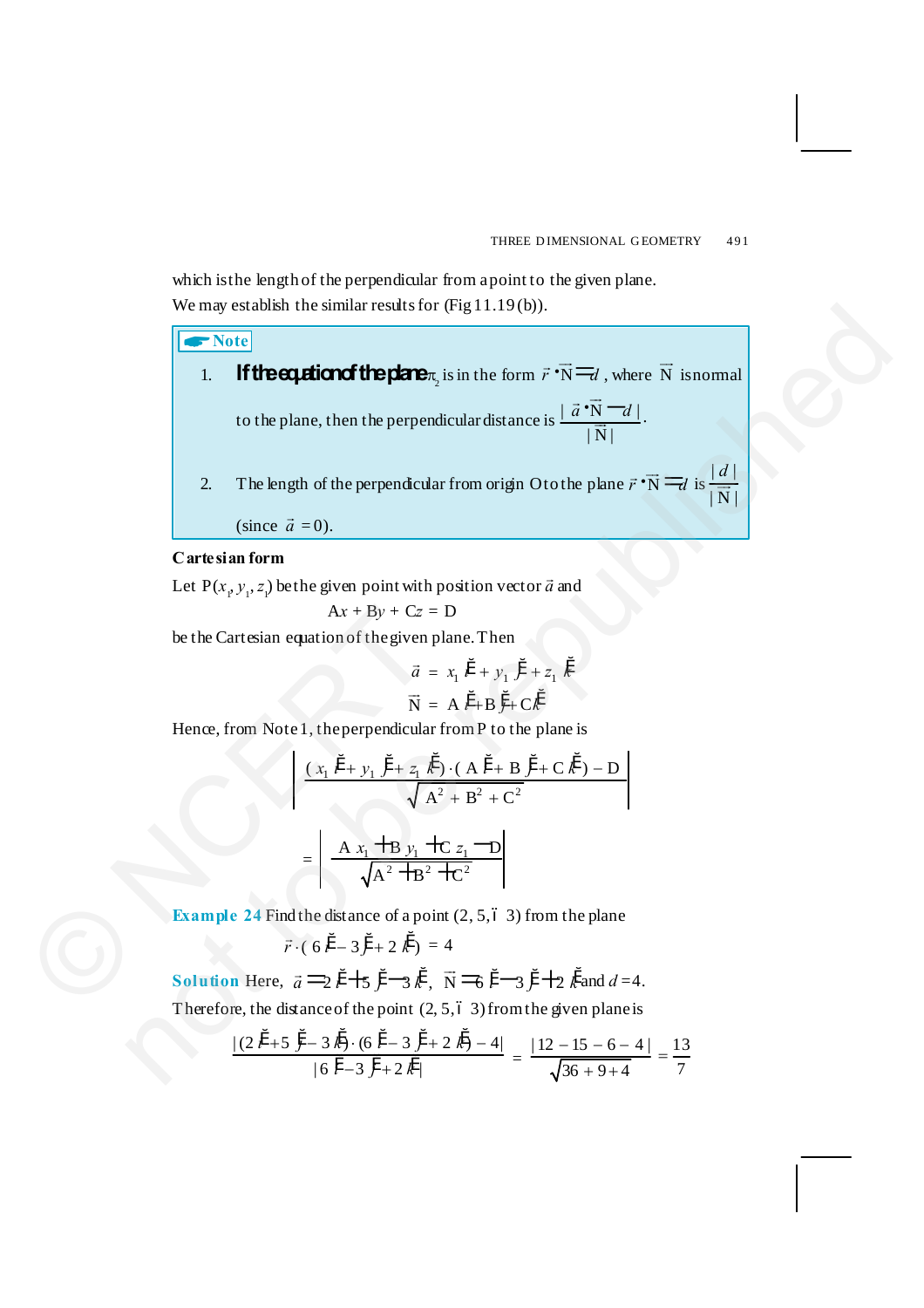## **11.10 Angle between a Line and a Plane**

**Definition 3** The angle between a line and a plane is the complement of the angle between the line and normal to the plane (Fig 11.20).

Vector form If the equation of the line is  $\vec{r} = \vec{a} + \lambda \vec{b}$  and the equation of the plane is  $\vec{r} \cdot \vec{n} = d$ . Then the angle  $\theta$  between the line and the normal to the plane is

> $\cos \theta = \left| \frac{\vec{b} \cdot \vec{n}}{\left| \vec{b} \right| \cdot \left| \vec{n} \right|} \right|$  $b \cdot \vec{n}$  $\vec{b}$   $|\cdot|$   $\vec{n}$ × ×  $\vec{b} \cdot \vec{n}$  $\frac{1}{\vec{h} + \vec{u}}$

and so the angle  $\phi$  between the line and the plane is given by 90  $\acute{o}$   $\theta$ , i.e.,

$$
\sin(90\ 6\ \theta) = \cos\theta
$$

i.e.  $\sin \phi = \frac{\sqrt{1 + \vec{b}}}{\sqrt{1 + \vec{b}} + \sqrt{1 + \vec{b}}}}$  $b \cdot \vec{n}$  $\vec{b}$  |  $|\vec{n}|$  $\frac{\vec{b} \cdot \vec{n}}{\vec{b} + |\vec{n}|}$  or  $\phi = \sin^{61} \left| \frac{\vec{b} \cdot \vec{n}}{|\vec{b}| |\vec{n}|} \right|$ ×

**Example 25** Find the angle between the line

$$
\frac{x+1}{2} = \frac{y}{3} = \frac{z-3}{6}
$$

and the plane  $10 x + 2y 6 11 z = 3$ .

 $\frac{1}{i}$ 

 $S$ olution Let  $\theta$  be the angle between the line and the normal to the plane. Converting the given equations into vector form, we have

$$
\vec{r} = (6\,\hat{i}^{\,\prime} + 3\,\hat{k}) + \lambda (2\,\hat{i}^{\,\prime} + 3\,\hat{j} + 6\,\hat{k})
$$

and 
$$
\vec{r} \cdot (10 \hat{i} + 2 \hat{j} - 11 \hat{k}^{\prime}) = 3
$$

Here *b*

$$
= 2 i' + 3 j' + 6 k' \text{ and } \vec{n} = 10 i' + 2 j' - 11 k'
$$

**Definition** 3 The angle between a line and a plane is  
\nthe complement of the angle between the line and  
\nnormal to the plane (Fig 11.20).  
\n**Vector form** If the equation of the plane is  
\n
$$
\vec{r} \cdot \vec{n} = d
$$
. Then the angle  $\theta$  between the line and  
\n $\vec{r} \cdot \vec{n} = d$ . Then the angle  $\theta$  between the line and  
\n
$$
\cos \theta = \left| \frac{\vec{b} \cdot \vec{n}}{|\vec{b}| + |\vec{n}|} \right|
$$
\nand so the angle  $\phi$  between the line and the plane is given by 90 6 0, i.e.,  
\n $\sin (90 \text{ } 60) = \cos 0$   
\ni.e.  $\sin (\theta) \cdot 60 = \cos 0$   
\ni.e.  $\sin \phi = \left| \frac{\vec{b} \cdot \vec{n}}{|\vec{b}| + |\vec{n}|} \right|$  or  $\phi = \sin^{61} \left| \frac{\vec{b} \cdot \vec{n}}{|\vec{b}| |\vec{n}|} \right|$   
\n**Example 25 Find the angle between the line and the normal to the plane. Converting the  
\ngiven equation is into vector form, we have  
\n $\vec{r} = (6\vec{i} + 3\vec{k}) + \lambda (2\vec{i} + 3\vec{j} + 6\vec{k})$   
\nand  $\vec{r} \cdot (10\vec{i} + 2\vec{j} - 11\vec{k}) = 3$   
\nHere  $\vec{b} = 2\vec{i} + 3\vec{j} + 6\vec{k}$  and  $\vec{n} = 10\vec{i} + 2\vec{j} - 11\vec{k}$   
\n $\sin \phi = \left| \frac{(2\vec{i} + 3\vec{j} + 6\vec{k}) \cdot (10\vec{i} + 2\vec{j} - 11\vec{k})}{\sqrt{2^2 + 3^2 + 6^2} \sqrt{10^2 + 2^2 + 11^2}} \right|$   
\n $= \left| \frac{-40}{7 \times 15} \right| = \left| \frac{-8}{21} \right| = \frac{8}{21}$  or  $\phi = \sin^{-1} \left( \frac{8}{21} \right)$** 

**Fig 11.20**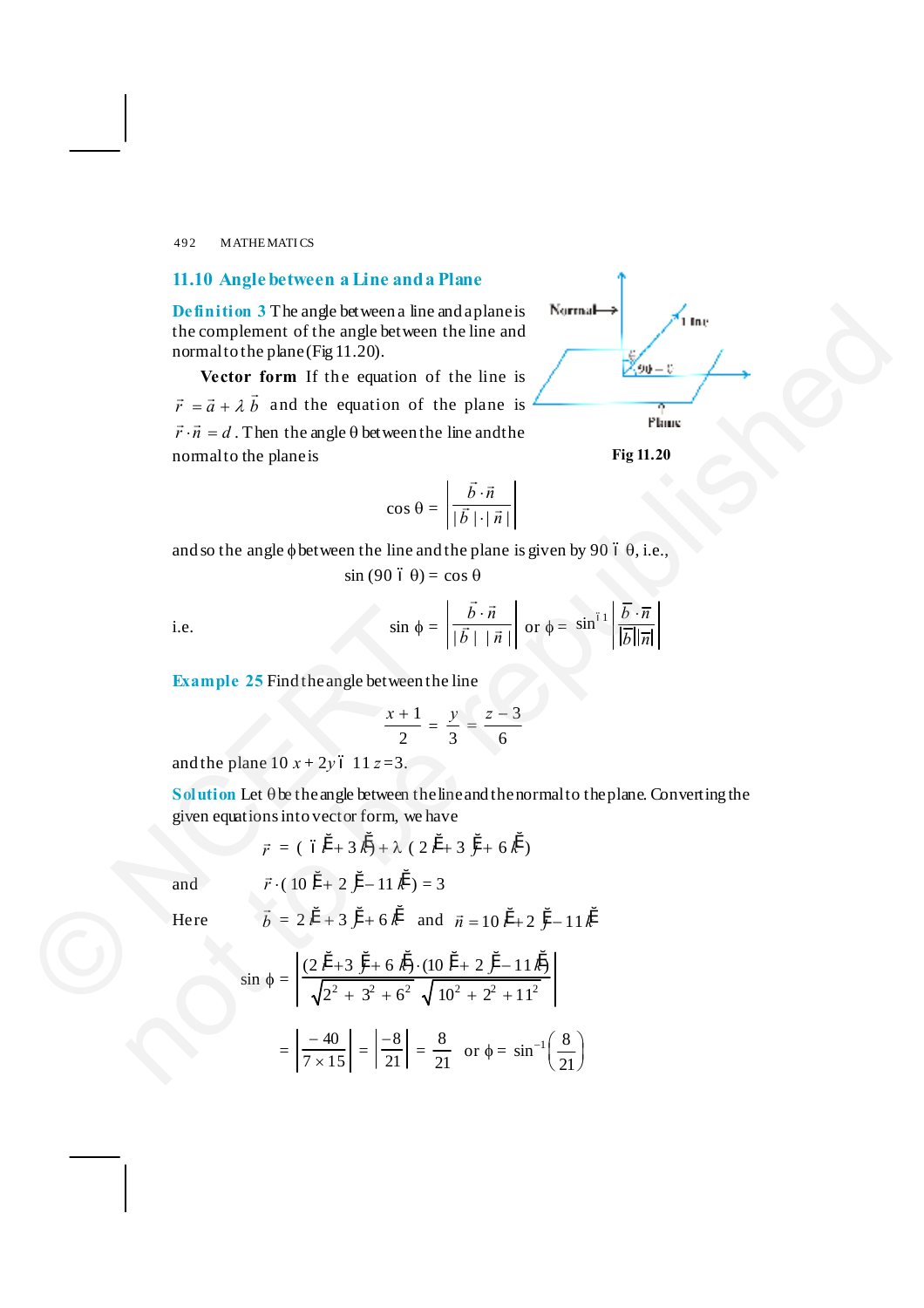THREE DIMENSIONAL GEOMETRY 493

## **EXERCISE 11.3**

- **1.** In each of the following cases, determine the direction cosines of the normal to the plane and the distance from the origin.
	- (a)  $z = 2$  (b)  $x + y + z = 1$
	- (c)  $2x + 3y$   $6z = 5$  (d)  $5y + 8 = 0$
- **2.** Find the vector equation of a plane which is at a distance of 7 units from the origin and normal to the vector  $3i^4 + 5j - 6k$
- **3.** Find the Cartesian equation of the following planes:
	- (a)  $\vec{r} \cdot (\hat{i} + \hat{j} \hat{k}) = 2$  (b)  $\vec{r} \cdot (2\hat{i} + 3\hat{j} 4\hat{k}) = 1$

(c) 
$$
\vec{r} \cdot [(s-2t) \hat{i} + (3-t) \hat{j} + (2s+t) \hat{k}] = 15
$$

- **4.** In the following cases, find the coordinates of the foot of the perpendicular drawn from the origin.
	- (a)  $2x + 3y + 4z$  6 12 = 0 (b)  $3y + 4z$  6  $= 0$
	- (c)  $x + y + z = 1$  (d)  $5y + 8 = 0$
- **5.** Find the vector and cartesian equations of the planes
	- (a) that passes through the point  $(1, 0, 6, 2)$  and the normal to the plane is  $\ddot{i}$   $\rightarrow$   $\ddot{k}$   $\rightarrow$   $\ddot{k}$   $\rightarrow$
	- (b) that passes through the point  $(1,4, 6)$  and the normal vector to the plane is  $\tilde{i}$   $\rightarrow$   $\tilde{i}$   $\rightarrow$   $\tilde{k}$ .
- **6.** Find the equations of the planes that passes through three points.
	- (a)  $(1, 1, 6, 1), (6, 4, 6, 5), (6, 4, 6, 2, 3)$
	- (b)  $(1, 1, 0), (1, 2, 1), (6, 2, 2, 6, 1)$
- **7.** Find the intercepts cut off by the plane  $2x + y$  ó  $z = 5$ .
- **8.** Find the equation of the plane with intercept 3 on the *y*-axis and parallel to ZOX plane. (a)  $2x + 3y + 4z6$  12 = 0<br>
(c)  $x + y + z = 1$ <br>
5. Find the vector and cartesian eq<br>
(a) that passes through the po<br>  $\ddot{r} + \ddot{y} - \dot{t}$ .<br>
(b) that passes through the poin<br>  $\ddot{r} - 2\ddot{y} - \dot{t}$ .<br>
(6. Find the equations of
	- **9.** Find the equation of the plane through the intersection of the planes  $3x 6 y + 2z 6 4 = 0$  and  $x + y + z 6 2 = 0$  and the point (2, 2, 1).
	- **10.** Find the vector equation of the plane passing through the intersection of the

planes  $\vec{r}$   $(2 \hat{i} + 2 \hat{j} - 3 \hat{k}) = 7$ ,  $\vec{r}$   $(2 \hat{i} + 5 \hat{j} + 3 \hat{k}) = 9$  and through the point  $(2, 1, 3)$ .

**11.** Find the equation of the plane thro ugh the line of intersection of the planes  $x + y + z = 1$  and  $2x + 3y + 4z = 5$  which is perpendicular to the plane  $x 6 y + z = 0.$ 1. In each of the following<br>cases, determines the direction ecoines of then mmal to<br>
the plane and the distance from the origin.<br>
(a)  $z = 2$ <br>
(b)  $x + y + z = 1$ <br>
(c)  $2x + 3y + 5 = 5$ <br>
2. Find the vector equation of a plane whic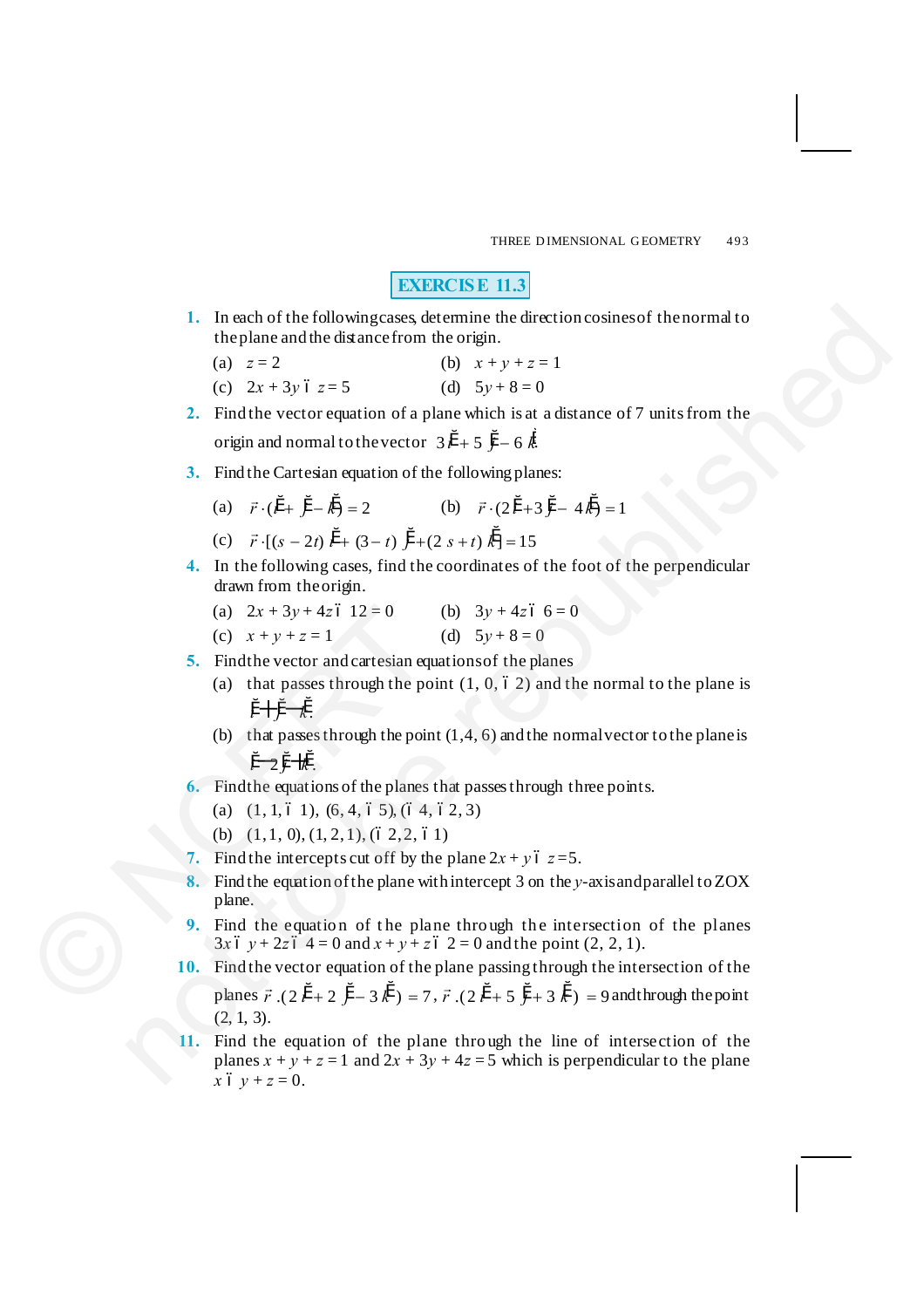## **12.** Find the angle between the planes whose vector equations are

 $\vec{r} \cdot (2 \hat{i} + 2 \hat{j} - 3 \hat{k}) = 5$  and  $\vec{r} \cdot (3 \hat{i} - 3 \hat{j} + 5 \hat{k}) = 3$ .

- **13.** In the following cases, determine whether the given planes are parallel or perpendicular, and in case they are neither, find the angles between them.
	- (a)  $7x + 5y + 6z + 30 = 0$  and  $3x$  6  $y$  6  $10z + 4 = 0$
	- (b)  $2x + y + 3z$   $62 = 0$  and  $x 62y + 5 = 0$
	- (c)  $2x 6 2y + 4z + 5 = 0$  and  $3x 6 3y + 6z 6 1 = 0$
	- (d)  $2x 6 y + 3z 6 1 = 0$  and  $2x 6 y + 3z + 3 = 0$
	- (e)  $4x + 8y + z \cdot 68 = 0$  and  $y + z \cdot 64 = 0$
- **14.** In the following cases, find the distance of each of the given points from the corresponding given plane.

#### **Point Plane**

| (0,0,0)<br>(a)                                                                                |                                                                                           | $3x 6 4y + 12 z = 3$          |           |
|-----------------------------------------------------------------------------------------------|-------------------------------------------------------------------------------------------|-------------------------------|-----------|
| (b) $(3, 6, 2, 1)$                                                                            |                                                                                           | $2x 6 y + 2z + 3 = 0$         |           |
| (c) $(2,3,65)$                                                                                |                                                                                           | $x + 2y$ ó 2z = 9             |           |
| (d) $(66, 0, 0)$                                                                              |                                                                                           | $2x 6 3y + 6z 6 2 = 0$        |           |
|                                                                                               |                                                                                           | <b>Miscellaneous Examples</b> |           |
| <b>Example 26</b> A linemakes angles $\alpha$ , $\beta$ , $\gamma$ and $\delta$ with the diag |                                                                                           |                               |           |
|                                                                                               | $\cos^2 \alpha + \cos^2 \beta + \cos^2 \gamma + \cos^2 \delta =$                          |                               |           |
| Solution Acube is a rectangular parallelopiped having equal                                   |                                                                                           |                               |           |
| Let OADBFEGC be the cube with each side of length a un                                        |                                                                                           |                               |           |
| The four diagonals are OE, AF, BG and CD.                                                     |                                                                                           |                               |           |
| The direction cosines of the diagonal OE which                                                |                                                                                           |                               |           |
| is the line joining two points O and E are                                                    |                                                                                           |                               |           |
| $a = 0$                                                                                       | $a = 0$<br>$\sqrt{a^2 + a^2 + a^2}$ , $\sqrt{a^2 + a^2 + a^2}$ , $\sqrt{a^2 + a^2 + a^2}$ | $a\rightarrow$                | (a, 0, a) |
|                                                                                               |                                                                                           |                               |           |

## *Miscellaneous Examples*

**Example 26** A line makes angles  $\alpha$ ,  $\beta$ ,  $\gamma$  and  $\delta$  with the diagonals of a cube, prove that

$$
\cos^2 \alpha + \cos^2 \beta + \cos^2 \gamma + \cos^2 \delta = \frac{4}{3}
$$

Solution A cube is a rectangular parallelopiped having equal length, breadth and height. Let OADBFEGC be the cube with each side of length *a* units. (Fig 11.21) **Z**

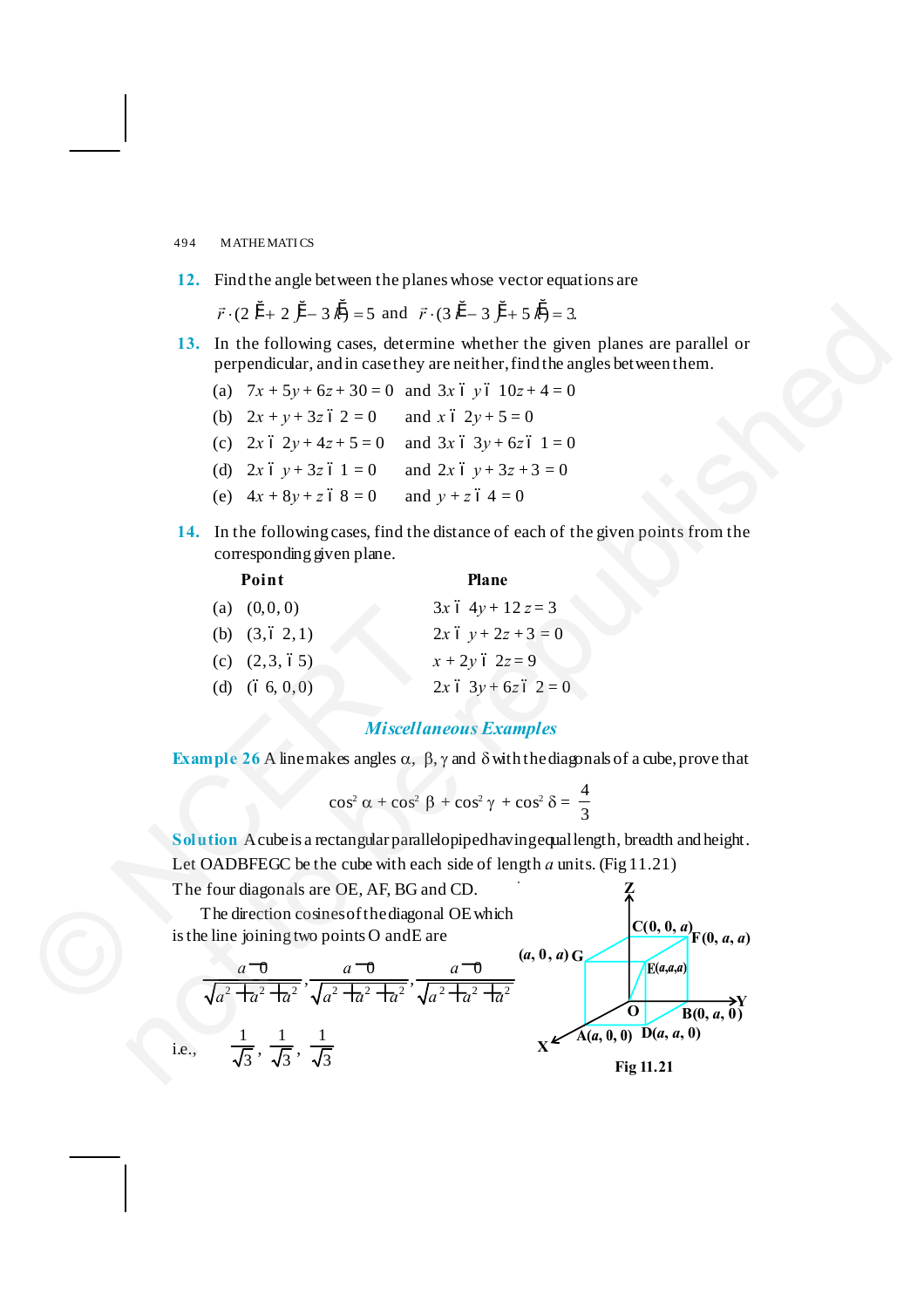Similarly, the direction cosines of AF, BG and CD are  $\frac{61}{\sqrt{3}}$ ,  $\frac{1}{\sqrt{3}}$ ; 3  $\frac{1}{\sqrt{2}}$ 

 $\frac{61}{\sqrt{3}}$ ,  $\frac{1}{\sqrt{3}}$  and  $\frac{1}{\sqrt{3}}$ ,  $\frac{1}{\sqrt{3}}$ ,  $\frac{61}{\sqrt{3}}$ , respectively.

**Let** *l*, *m*, *n* be the direction cosines of the given line which makes angles  $\alpha$ ,  $\beta$ ,  $\gamma$ ,  $\delta$ with OE, AF, BGCD, respectively. Then

$$
\cos \alpha = \frac{1}{\sqrt{3}} (l + m + n); \cos \beta = \frac{1}{\sqrt{3}} (6 l + m + n);
$$
  

$$
\cos \gamma = \frac{1}{\sqrt{3}} (l \cdot m + n); \cos \delta = \frac{1}{\sqrt{3}} (l + m \cdot \delta n) \quad \text{(Why?)}
$$

Squaring and adding, we get

 $\cos^2 \alpha + \cos^2 \beta + \cos^2 \gamma + \cos^2 \delta$ 

5. 
$$
\sqrt{3}
$$
,  $\sqrt{3}$ ,  $\sqrt{3}$ ,  $\sqrt{3}$ ,  $\sqrt{3}$ ,  $\sqrt{3}$ ,  $\sqrt{3}$ ,  $\sqrt{3}$ ,  $\sqrt{3}$ ,  $\sqrt{3}$ ,  $\sqrt{3}$ ,  $\sqrt{3}$ ,  $\sqrt{3}$ ,  $\sqrt{3}$ ,  $\sqrt{3}$ ,  $\sqrt{3}$ ,  $\sqrt{3}$ ,  $\sqrt{3}$ ,  $\sqrt{3}$ ,  $\sqrt{3}$ ,  $\sqrt{3}$ ,  $\sqrt{3}$ ,  $\sqrt{3}$ ,  $\sqrt{3}$ ,  $\sqrt{3}$ ,  $\sqrt{3}$ ,  $\sqrt{3}$ ,  $\sqrt{3}$ ,  $\sqrt{3}$ ,  $\sqrt{3}$ ,  $\sqrt{3}$ ,  $\sqrt{3}$ ,  $\sqrt{3}$ ,  $\sqrt{3}$ ,  $\sqrt{3}$ ,  $\sqrt{3}$ ,  $\sqrt{3}$ ,  $\sqrt{3}$ ,  $\sqrt{3}$ ,  $\sqrt{3}$ ,  $\sqrt{3}$ ,  $\sqrt{3}$ ,  $\sqrt{3}$ ,  $\sqrt{3}$ ,  $\sqrt{3}$ ,  $\sqrt{3}$ ,  $\sqrt{3}$ ,  $\sqrt{3}$ ,  $\sqrt{3}$ ,  $\sqrt{3}$ ,  $\sqrt{3}$ ,  $\sqrt{3}$ ,  $\sqrt{3}$ ,  $\sqrt{3}$ ,  $\sqrt{3}$ ,  $\sqrt{3}$ ,  $\sqrt{3}$ ,  $\sqrt{3}$ ,  $\sqrt{3}$ ,  $\sqrt{3}$ ,  $\sqrt{3}$ ,  $\sqrt{3}$ ,  $\sqrt{3}$ ,  $\sqrt{3}$ ,  $\sqrt{3}$ ,  $\sqrt{3}$ ,  $\sqrt{3}$ ,  $\sqrt{3}$ ,  $\sqrt{3}$ ,  $\sqrt{3}$ ,  $\sqrt{3}$ ,  $\sqrt{3}$ ,  $\sqrt{3}$ ,  $\sqrt{3}$ ,  $\sqrt{3}$ ,  $\sqrt{3}$ ,  $\sqrt{3}$ ,  $\sqrt{3}$ ,  $\sqrt{3}$ ,  $\sqrt{3}$ ,  $\sqrt{3}$ ,  $\sqrt{3}$ ,  $\sqrt{3}$ ,  $\sqrt{3}$ ,  $\sqrt{$ 

**Example 27** Find the equation of the plane that contains the point  $(1, 6, 1, 2)$  and is perpendicular to each of the planes  $2x + 3y$  ó  $2z = 5$  and  $x + 2y$  ó  $3z = 8$ .

**Solution** The equation of the plane containing the given point is

 $A (x 6 1) + B(y + 1) + C (z 6 2) = 0$  ... (1)

Applying the condition of perpendicularly to the plane given in (1) with the planes

 $2x + 3y$  ó  $2z = 5$  and  $x + 2y$  ó  $3z = 8$ , we have

 $2A + 3B$  6  $2C = 0$  and  $A + 2B$  6  $3C = 0$ 

Solving these equations, we find  $A = 6$  5C and  $B = 4C$ . Hence, the required equation is

 $65C (x 61) + 4 C (y + 1) + C(z 62) = 0$ i.e.  $5x 6 4y 6 z = 7$ 

**Example 28** Find the distance between the point  $P(6, 5, 9)$  and the plane determined by the points  $A(3, 6, 1, 2), B(5, 2, 4)$  and  $C(6, 1, 6, 1, 6)$ .

**Solution** Let A, B, C be the three points in the plane. Dist he foot of the perpendicular drawn from a point P to the plane. PD is the required distance to be determined, which is the projection of  $\overrightarrow{AP}$  on  $\overrightarrow{AB}$   $\times$  AC.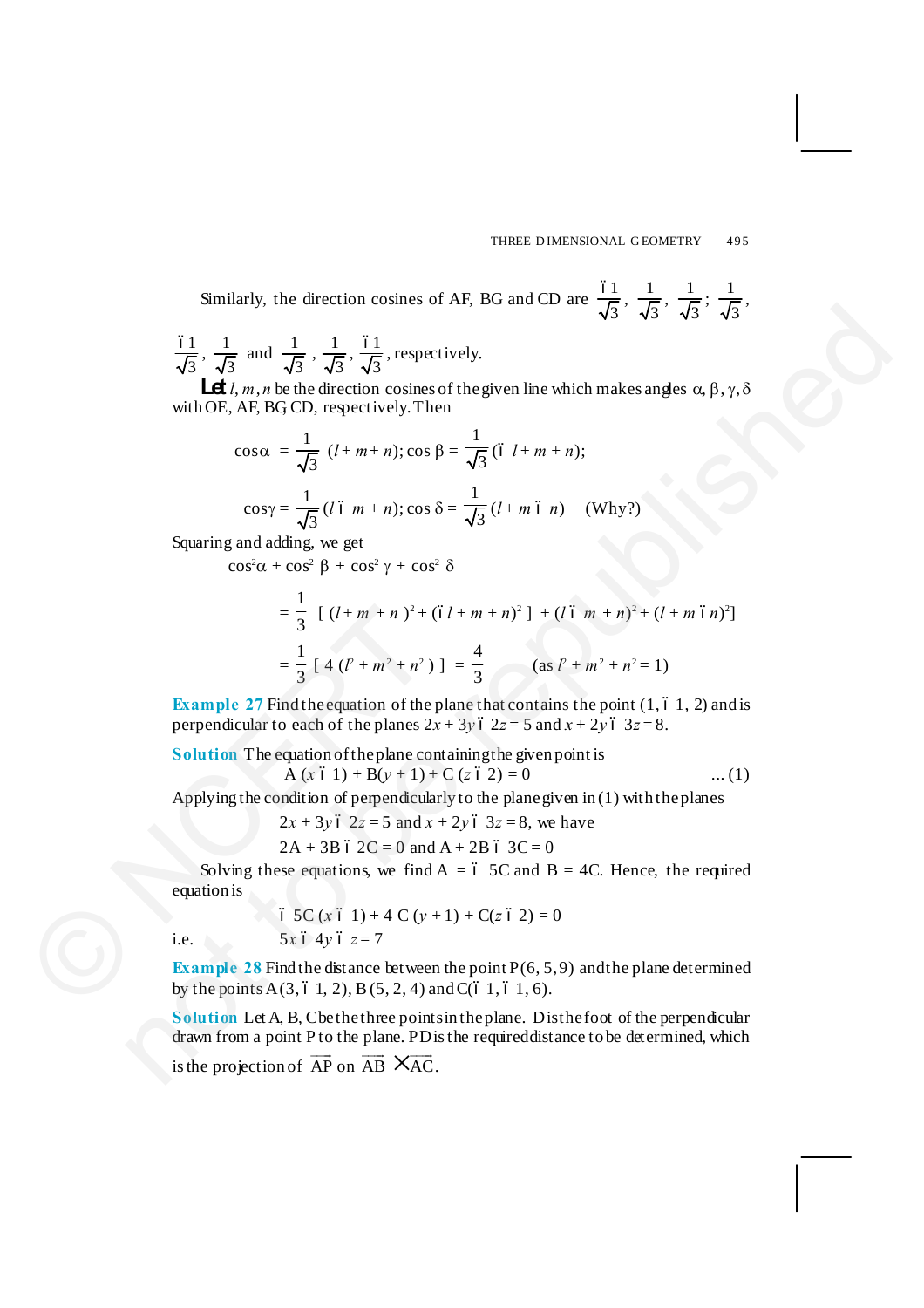Hence, PD = the dot product of  $\overrightarrow{AP}$  with the unit vector along  $\overrightarrow{AB} \times \overrightarrow{AC}$ .

So 
$$
\overrightarrow{AP} = 3 \overrightarrow{i} + 6 \overrightarrow{j} + 7 \overrightarrow{k}
$$

and 
$$
\overrightarrow{AB} \times \overrightarrow{AC} = \begin{vmatrix} i & j & k \\ 2 & 3 & 2 \\ -4 & 0 & 4 \end{vmatrix} = 12i^4 - 16j^4 + 12k^2
$$

PD = 
$$
(3i^4 + 6j^4 + 7k^4)
$$
.  $\frac{3i^4 - 4j^4 + 3k^4}{\sqrt{34}}$ 

$$
=\frac{3\sqrt{34}}{17}
$$

$$
\frac{x-a+d}{\alpha-\delta} = \frac{y-a}{\alpha} = \frac{z-a-d}{\alpha+\delta}
$$

$$
\frac{x-b+c}{\beta-\gamma} = \frac{y-b}{\beta} = \frac{z-b-c}{\beta+\gamma}
$$
 are coplanar.

|                                                                                                                                                                      | $\overrightarrow{AP}$ = 3 $\ddot{i}$ + 6 $\ddot{i}$ + 7 $\ddot{k}$<br>S <sub>o</sub>                                                                                                                                                                               |  |  |  |  |  |
|----------------------------------------------------------------------------------------------------------------------------------------------------------------------|--------------------------------------------------------------------------------------------------------------------------------------------------------------------------------------------------------------------------------------------------------------------|--|--|--|--|--|
|                                                                                                                                                                      | $\overrightarrow{AB} \times \overrightarrow{AC} = \begin{vmatrix} i & j & k \\ 2 & 3 & 2 \\ -4 & 0 & 4 \end{vmatrix} = 12i^2 - 16j^2 + 12k^2$<br>and                                                                                                               |  |  |  |  |  |
|                                                                                                                                                                      | Unit vector along $\overrightarrow{AB} \times \overrightarrow{AC} = \frac{3i^2 - 4j + 3k^2}{\sqrt{34}}$                                                                                                                                                            |  |  |  |  |  |
|                                                                                                                                                                      | PD = $(3i^4 + 6j^4 + 7k^4) \cdot \frac{3i^4 - 4j^4 + 3k^4}{\sqrt{34}}$<br>Hence                                                                                                                                                                                    |  |  |  |  |  |
| $=\frac{3\sqrt{34}}{17}$<br>Alternatively, find the equation of the plane passing through A, B and C and then<br>compute the distance of the point P from the plane. |                                                                                                                                                                                                                                                                    |  |  |  |  |  |
|                                                                                                                                                                      | <b>Example 29 Showthat the lines</b>                                                                                                                                                                                                                               |  |  |  |  |  |
|                                                                                                                                                                      |                                                                                                                                                                                                                                                                    |  |  |  |  |  |
|                                                                                                                                                                      | $\frac{x-a+d}{\alpha-\delta}=\frac{y-a}{\alpha}=\frac{z-a-d}{\alpha+\delta}$                                                                                                                                                                                       |  |  |  |  |  |
|                                                                                                                                                                      | $\frac{x-b+c}{8-y} = \frac{y-b}{8} = \frac{z-b-c}{8+y}$ are coplanar.<br>and                                                                                                                                                                                       |  |  |  |  |  |
|                                                                                                                                                                      | <b>Solution</b>                                                                                                                                                                                                                                                    |  |  |  |  |  |
|                                                                                                                                                                      | $x_1 = a 6 d$<br>$y_1 = a$<br>$y_2 = b$<br>$y_2 = b$<br>Here                                                                                                                                                                                                       |  |  |  |  |  |
|                                                                                                                                                                      |                                                                                                                                                                                                                                                                    |  |  |  |  |  |
|                                                                                                                                                                      | $z_1 = a + d$<br>$z_1 = \alpha + d$<br>$z_2 = b + c$<br>$z_3 = b + c$<br>$z_4 = \beta + c$<br>$z_5 = b + c$<br>$z_6 = b + c$<br>$z_7 = b + c$<br>$z_8 = b + c$<br>$z_9 = b + c$                                                                                    |  |  |  |  |  |
|                                                                                                                                                                      |                                                                                                                                                                                                                                                                    |  |  |  |  |  |
|                                                                                                                                                                      | $c_1 = \alpha + \delta$ $c_2 = \beta + \gamma$                                                                                                                                                                                                                     |  |  |  |  |  |
|                                                                                                                                                                      | Nowconsider the determinant                                                                                                                                                                                                                                        |  |  |  |  |  |
|                                                                                                                                                                      | $\begin{bmatrix} x_2 - x_1 & y_2 - y_1 & z_2 - z_1 \ a_1 & b_1 & c_1 \ a_2 & b_2 & c_2 \end{bmatrix} = \begin{bmatrix} b - c - a + d & b - a & b + c - a - d \ \alpha - \delta & \alpha & \alpha + \delta \ \beta - \gamma & \beta & \beta + \gamma \end{bmatrix}$ |  |  |  |  |  |

$$
\begin{vmatrix} x_2 - x_1 & y_2 - y_1 & z_2 - z_1 \ a_1 & b_1 & c_1 \ a_2 & b_2 & c_2 \end{vmatrix} = \begin{vmatrix} b - c - a + d & b - a & b + c - a - d \ a - \delta & \alpha & \alpha + \delta \ \beta - \gamma & \beta & \beta + \gamma \end{vmatrix}
$$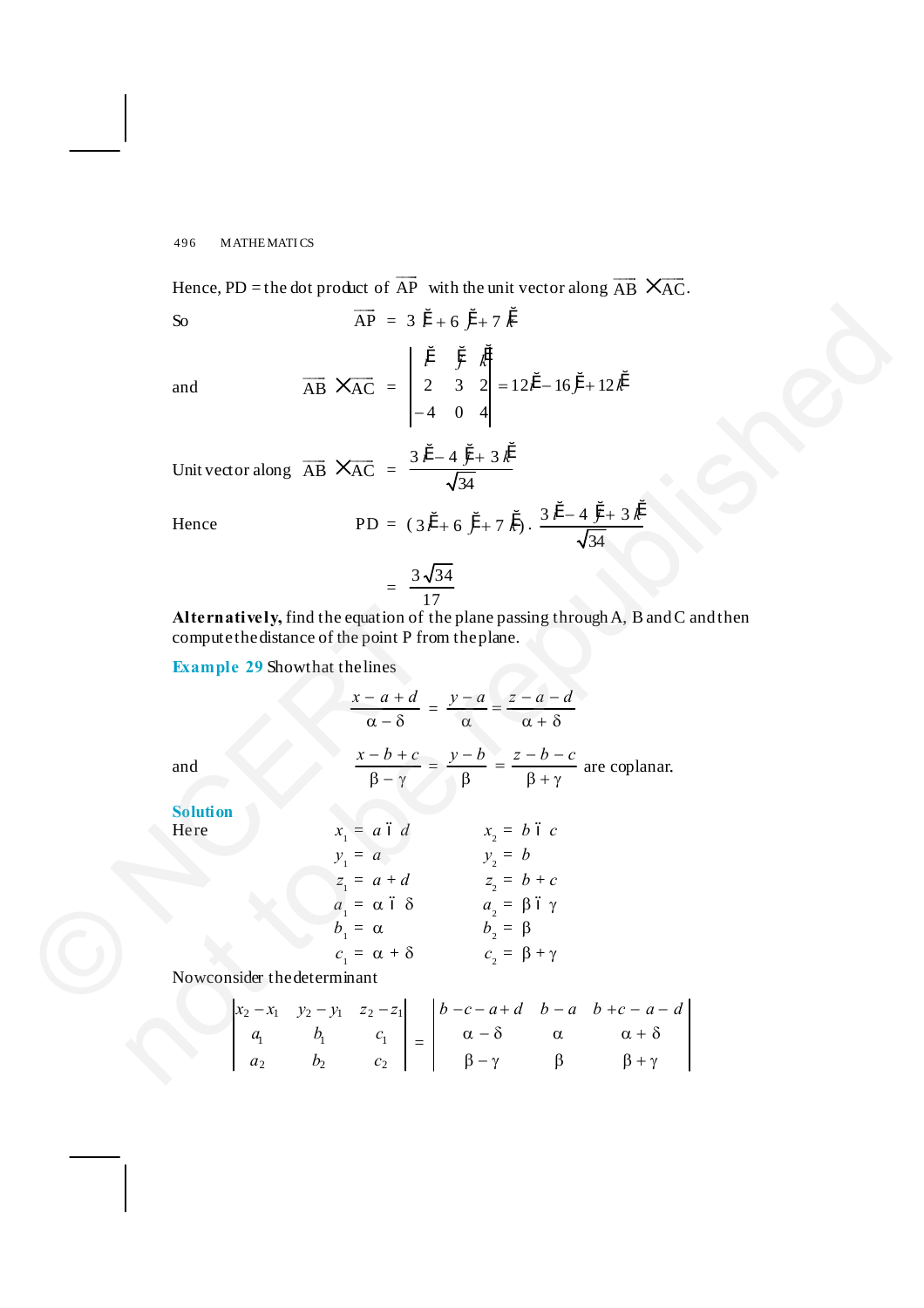Adding third column to the first column, we get

$$
2\begin{vmatrix}b-a & b-a & b+c-a-d\\ \alpha & \alpha & \alpha+\delta\\ \beta & \beta & \beta+\gamma\end{vmatrix} = 0
$$

Since the first and second columns are identical. Hence, the given two lines are coplanar.

**Example 30** Find the coordinates of the point where the line through the points A  $(3, 4, 1)$  and B $(5, 1, 6)$  crosses the XY-plane.

Solution The vector equation of the line through the points A and B is

$$
\vec{r} = 3\,\ddot{i} + 4\,\ddot{j} + \ddot{k} + \lambda\,[\,(5-3)\ddot{i} + (1-4)\,\ddot{j} + (6-1)\,\ddot{k}\,]
$$

i.e. *r*

 $\vec{r} = 3\hat{i} + 4\hat{j} + \hat{k} + \lambda (2\hat{i} - 3\hat{j} + 5\hat{k})$  .... (1) Let P be the point where the line AB crosses the XY-plane. Then the position

vector of the point P is of the form  $x i' + y j'$ .

This point must satisfy the equation  $(1)$ . (Why ?)

i.e. 
$$
x i' + y j' = (3 + 2 \lambda) i' + (4 - 3 \lambda) j' + (1 + 5 \lambda) k'
$$

Equating the like coefficients of  $\ddot{i}$ ,  $\ddot{j}$  and  $\ddot{k}$ , we have

$$
x = 3 + 2 \lambda
$$
  

$$
y = 4 \le 3 \lambda
$$
  

$$
0 = 1 + 5 \lambda
$$

Solving the above equations, we get

$$
x = \frac{13}{5}
$$
 and  $y = \frac{23}{5}$ 

Hence, the coordinates of the required point are  $\left(\frac{12}{5}, \frac{20}{5}, 0\right)$  $\left(\frac{13}{7}, \frac{23}{7}, 0\right)$ Ë  $\left(\frac{13}{2}, \frac{23}{2}, 0\right)$  $\frac{13}{5}, \frac{23}{5}, 0.$ This point must satisfy the equation (<br>
i.e.  $x t^2 + y t^3$ :<br>
Equating the like coefficients of  $t^2$ ,  $t^3$ <br>  $x$ :<br>  $y$ :<br>
O:<br>
Solving the above equations, we get<br>  $x$ :<br>
Hence, the coordinates of the required<br>
Miscellaneous<br>

## *Miscellaneous Exercise on Chapter 11*

- **1.** Show that the line joining the origin to the point (2, 1, 1) is perpendicular to the line determined by the points  $(3, 5, 6, 1)$ ,  $(4, 3, 6, 1)$ .
- 2. If  $l_1, m_1, n_1$  and  $l_2, m_2, n_2$  are the direction cosines of two mutually perpendicular lines, show that the direction cosines of the line perpendicular to both of these  $\begin{vmatrix}\n\frac{1}{2} & \frac{1}{2} & \frac{1}{2} & -\frac{1}{2} & -\frac{1}{2} & -\frac{1}{2} & -\frac{1}{2} \\
0 & \frac{1}{2} & \frac{1}{2} & \frac{1}{2} & \frac{1}{2} & \frac{1}{2} \\
0 & \frac{1}{2} & \frac{1}{2} & \frac{1}{2} & \frac{1}{2} & \frac{1}{2} \\
\frac{1}{2} & \frac{1}{2} & \frac{1}{2} & \frac{1}{2} & \frac{1}{2} & \frac{1}{2} & \frac{1}{2} \\
\frac{1}{2} & \frac{1}{$

are  $m_1$   $n_2$   $\overline{\phantom{m}}\phantom{m}_n$   $n_1$   $n_2$   $\overline{\phantom{m}}\phantom{m}_n$   $l_2$   $\overline{\phantom{m}}\phantom{m}_n$   $l_1$  ,  $l_1$   $m_2$   $\overline{\phantom{m}}\phantom{m}_n$ ,  $m_1$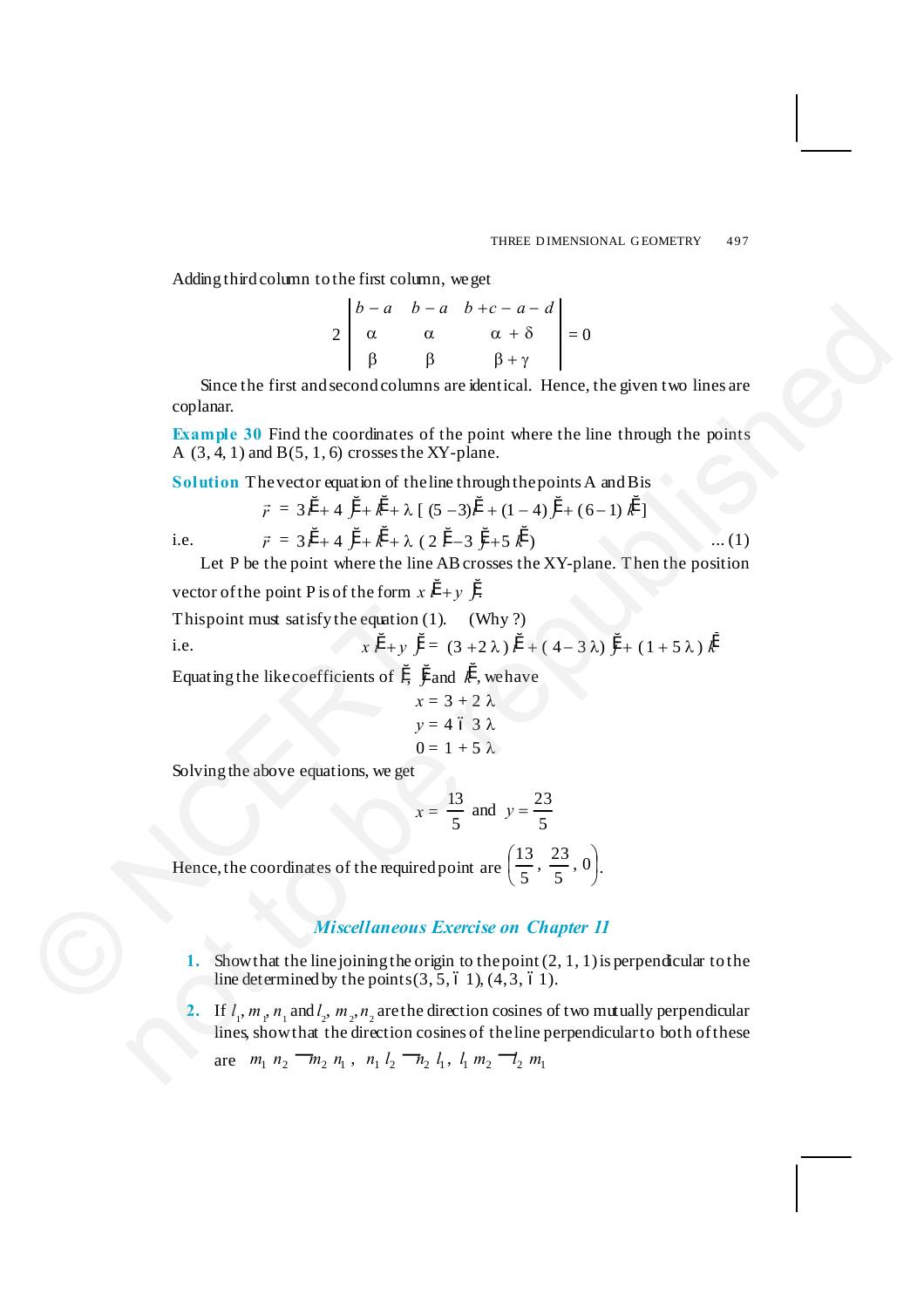- **3.** Find the angle between the lines whose direction ratios are *a*, *b*, *c* and  $b$   $\acute{o}$   $c$ ,  $c$   $\acute{o}$   $a$ ,  $a$   $\acute{o}$   $b$ .
- **4.** Find the equation of a line parallel to *x*-axis and passing through the origin.
- **5.** If the coordinates of the points A, B, C, D be  $(1, 2, 3)$ ,  $(4, 5, 7)$ ,  $(6, 4, 3, 6, 6)$  and (2, 9, 2) respectively, then find the angle between the lines AB and CD.
- **6.** If the lines  $\frac{x-1}{1} = \frac{y-2}{1} = \frac{z-3}{1}$  and  $\frac{x-1}{1} = \frac{y-1}{1} = \frac{z-6}{1}$ 3 2k 2 3k 1  $-5$  $x-1$   $y-2$   $z-3$   $x-1$   $y-1$  z  $\frac{-1}{-3} = \frac{y-2}{2k} = \frac{z-3}{2}$  and  $\frac{x-1}{3k} = \frac{y-1}{1} = \frac{z-6}{-5}$  are perpendicular, find the value of *k*.
- **7.** Find the vector equation of the line passing through (1, 2, 3) and perpendicular to the plane  $\vec{r}$ . ( $\hat{i}$  + 2  $\hat{j}$  - 5  $\hat{k}$ ) + 9 = 0.
- **8.** Find the equation of the plane passing through  $(a, b, c)$  and parallel to the plane  $\vec{r}$   $\cdot$   $\vec{i}$   $\pm$   $\vec{i}$   $\pm$   $\vec{k}$   $\rightarrow$
- **9.** Find the shortest distance between lines  $\vec{r} = 6\hat{i} + 2\hat{j} + 2\hat{k} + \lambda(\hat{i} 2\hat{j} + 2\hat{k})$ and  $\vec{r} = -4i^{\circ} - \vec{k} + \mu (3i^{\circ} - 2j^{\circ} - 2k^{\circ}).$

**10.** Find the coordinates of the point where the line through (5, 1, 6) and (3, 4,1)

- crosses the YZ-plane. **11.** Find the coordinates of the point where the line through (5, 1, 6) and (3, 4, 1) crosses the ZX-plane.
- **12.** Find the coordinates of the point where the line through  $(3, 6, 4, 6, 5)$  and  $(2, 63, 1)$  crosses the plane  $2x + y + z = 7$ .
- **13.** Find the equation of the plane passing through the point  $(61, 3, 2)$  and perpendicular to each of the planes  $x + 2y + 3z = 5$  and  $3x + 3y + z = 0$ .
- **14.** If the points  $(1, 1, p)$  and  $(6, 3, 0, 1)$  be equidist ant from the plane  $\vec{r}$  **\***(3 i  $+\frac{1}{4}$  j  $+\frac{1}{2}$  i  $+\frac{1}{3}$   $+\frac{1}{9}$ , then find the value of p.
- **15.** Find the equation of the plane passing through the line of intersection of the planes  $\vec{r} \cdot (\hat{i} + \hat{j} + \hat{k}) = 1$  and  $\vec{r} \cdot (2\hat{i} + 3\hat{j} - \hat{k}) + 4 = 0$  and parallel to *x*-axis. and  $\vec{r} = -4\hat{i} - \hat{k} + \mu(3\hat{i} - 2)$ <br>
10. Find the coordinates of the poin<br>
crosses the YZ-plane.<br>
11. Find the coordinates of the poin<br>
crosses the ZX-plane.<br>
12. Find the coordinates of the poin<br>
(2, 6 3, 1) crosses the
	- **16.** If O be the origin and the coordinates of P be  $(1, 2, 6, 3)$ , then find the equation of the plane passing through P and perpendicular to OP.
- **17.** Find the equation of the plane which contains the line of intersection of the planes  $\vec{r} \cdot (\hat{i} + 2 \hat{j} + 3 \hat{k}) - 4 = 0$ ,  $\vec{r} \cdot (2 \hat{i} + \hat{j} - \hat{k}) + 5 = 0$  and which is perpendicular to the plane  $\vec{r} \cdot (5i' + 3i' - 6k) + 8 = 0$ . 3. If the coordinates of the points AB, C.D be (1, 2, 3), (4, 5, 3), (6, 4, 36, 6) and<br>
4. Finders occidinates of the points A.B, C.D be republished (2, 9, 2) respectively, then find the angle between the lines AB and C.D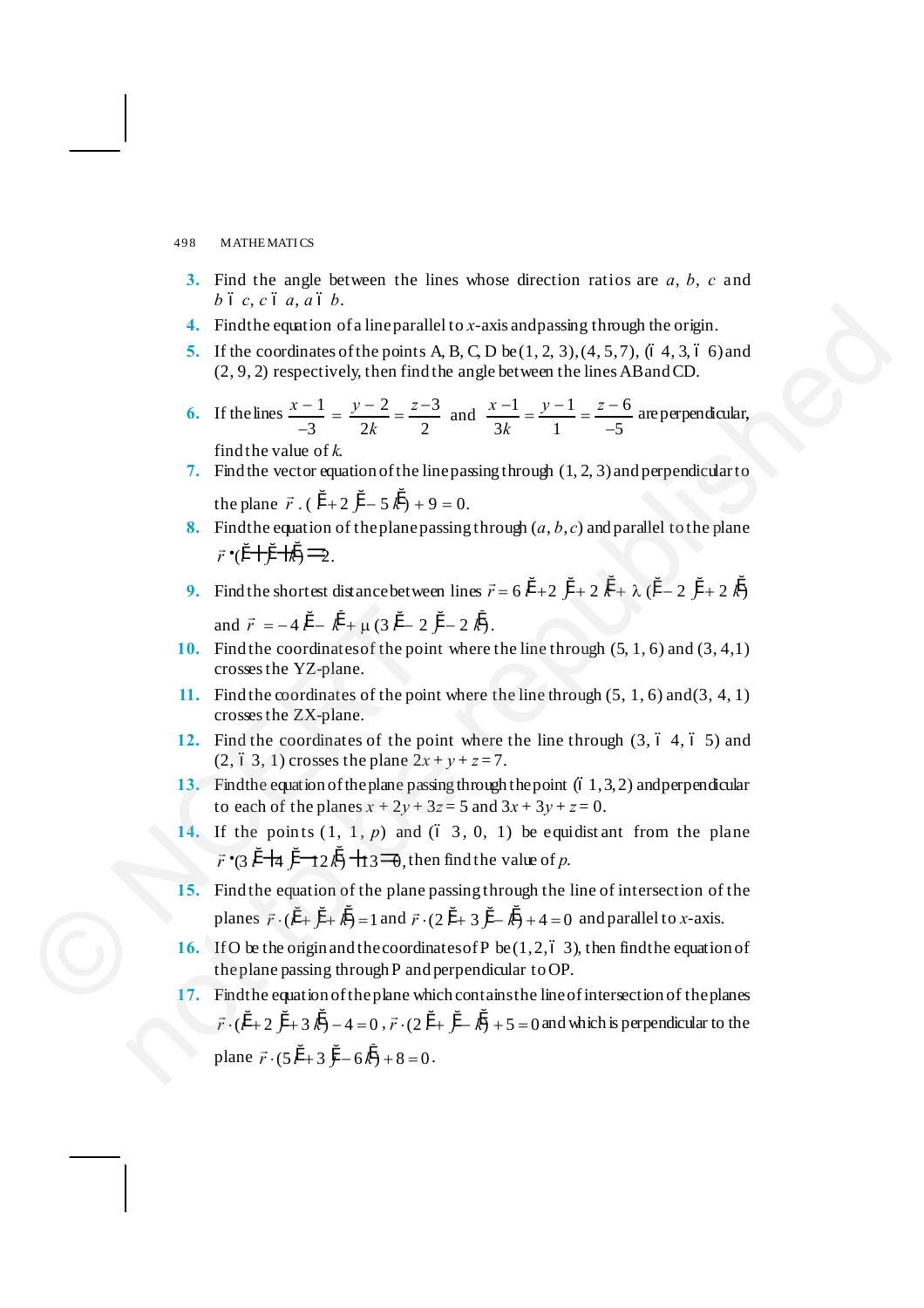.

- **18.** Find the distance of the point (61, 65, 610) from the point of intersection of the line  $\vec{r} = 2\hat{i} - \hat{j} + 2\hat{k} + \lambda(3\hat{i} + 4\hat{j} + 2\hat{k})$  and the plane  $\vec{r} \cdot (\hat{i} - \hat{j} + \hat{k}) = 5$ .
- **19.** Find the vector equation of the line passing through (1, 2, 3) and parallel to the planes  $\vec{r} \cdot (\hat{i} - \hat{j} + 2\hat{k}) = 5$  and  $\vec{r} \cdot (3\hat{i} + \hat{j} + \hat{k}) = 6$ . ine  $F = 2t^2 - 7 + 2k + 1.6(2t+4)(3t+4) + 2k$ ) and<br>the phenome F  $\cdot (t^2 - t^2 + k) = 5$ .<br>
19. Hotel to except exquation of the line passing through (1, 2, 3) and parallel to the<br>
planes  $\overline{r} \cdot (\overline{t} - \overline{f} + 2\overline{k}) = 5$  and  $\overline{$ 
	- **20.** Find the vector equation of the line passing through the point  $(1, 2, 6, 4)$  and perpendicular to the two lines:

$$
\frac{x-8}{3} = \frac{y+19}{-16} = \frac{z-10}{7}
$$
 and 
$$
\frac{x-15}{3} = \frac{y-29}{8} = \frac{z-5}{-5}
$$

**21.** Prove that if a plane has the intercepts *a*, *b*, *c* and is at a distance of *p* units from

the origin, then  $\frac{1}{a^2} + \frac{1}{b^2} + \frac{1}{a^2} = \frac{1}{a^2}$  $a^2$   $b^2$   $c^2$  p  $+\frac{1}{2}+\frac{1}{2}=\frac{1}{2}$ .

Choose the correct answer in Exercises 22 and 23.

- **22.** Distance between the two planes:  $2x + 3y + 4z = 4$  and  $4x + 6y + 8z = 12$  is
	- (A)  $2 \text{ units}$  (B)  $4 \text{ units}$  (C)  $8 \text{ units}$ 29 units
- **23.** The planes:  $2x 6 y + 4z = 5$  and  $5x 6 2.5y + 10z = 6$  are (A) Perpendicular (B) Parallel (A) 2 units (B) 4 units<br>
23. The planes:  $2x6y + 4z = 5$  and<br>
(A) Perpendicular<br>
(C) intersect y-axis<br>
5<br>
Direction cosines of a line a<br>
with the positive directions of the article<br>
Fig. 1, m, n are the direction cosines<br>
	- (C) intersect  $y$ -axis

D) passes through 
$$
\left(0, 0, \frac{5}{4}\right)
$$

### *Summary*

- Direction cosines of a line are the cosines of the angles made by the line with the positive directions of the coordinate axes.
- If  $l, m, n$  are the direction cosines of a line, then  $l^2 + m^2 + n^2 = 1$ .
- ▶ Direction cosines of a line joining two points <math>P(x\_1, y\_1, z\_1)</math> and <math>Q(x\_2, y\_2, z\_2)</math> are <math>x\_2 \, \overline{\phantom{a}} \, x\_1 \, y\_2 \, \overline{\phantom{a}} \, y\_1 \, z\_2 \, \overline{\phantom{a}} \, z\_1

$$
\frac{x_2 - x_1}{PQ}, \frac{y_2 - y_1}{PQ}, \frac{z_2 - z_1}{PQ}
$$

where  $PQ = \sqrt{(x_2 - x_1)^2 + (y_2 - y_1)^2 + (z_2 - z_1)^2}$  $(x_2 - x_1)^2 + (y_2 - y_1)^2 + (z_2 - z_1)^2$ 

- **Direction ratios of a line** are the numbers which are proportional to the direction cosines of a line.
- If  $l, m, n$  are the direction cosines and  $a, b, c$  are the direction ratios of a line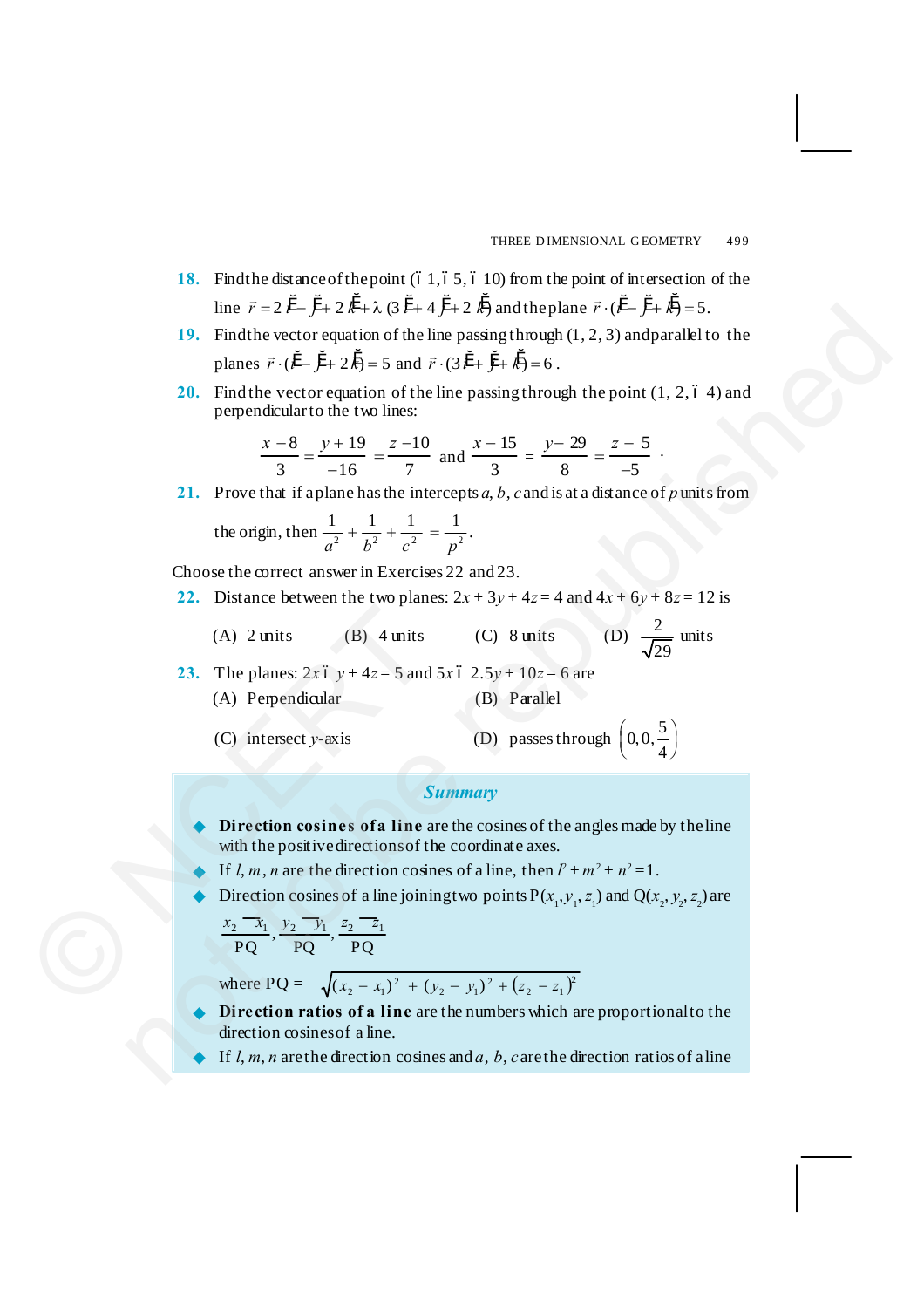then

$$
l = \frac{a}{\sqrt{a^2 + b^2 + c^2}}; \, m = \frac{b}{\sqrt{a^2 + b^2 + c^2}}; \, n = \frac{c}{\sqrt{a^2 + b^2 + c^2}}
$$

- Skew lines are lines in space which are neither parallel nor intersecting. They lie in different planes.
- Æ **Angle between skew lines** is the angle between two intersecting lines drawn from any point (preferably through the origin) parallel to each of the skew lines.  $I = \frac{a}{\sqrt{a^2 + b^2}}$ ,  $m = \frac{b}{\sqrt{a^2 + b^2 + c^2}}$ ;  $m = \frac{c}{\sqrt{a^2 + b^2 + c^2}}$ <br>
S **Exervision** is the summarized interactive parallel not intersecting.<br>
They lie in different planes,<br>  $\therefore$  **Angle between skew lines** is the ang
	- **Example 1** If  $l_1, m_1, n_1$  and  $l_2, m_2, n_2$  are the direction cosines of two lines; and  $\theta$  is the acute angle between the two lines; then

$$
\cos\theta = |l_1 l_2 + m_1 m_2 + n_1 n_2|
$$

► If  $a_1, b_1, c_1$  and  $a_2, b_2, c_2$  are the direction ratios of two lines and  $\theta$  is the acute angle between the two lines; then

$$
\cos\theta = \left| \frac{a_1 a_2 + b_1 b_2 + c_1 c_2}{\sqrt{a_1^2 + b_1^2 + c_1^2} \sqrt{a_2^2 + b_2^2 + c_2^2}} \right|
$$

- Vector equation of a line that passes through the given point whose position vector is  $\vec{a}$  and parallel to a given vector  $\vec{b}$  is  $\vec{r} = \vec{a} + \lambda \vec{b}$ .
- Equation of a line through a point  $(x_1, y_1, z_1)$  and having direction cosines *l*, *m*, *n* is

 $x - x_1$  *y - y*<sub>1</sub> <u>z - z</u><sub>1</sub> *l m n*  $\frac{-x_1}{\cdot} = \frac{y - y_1}{\cdot} = \frac{z - z_1}{\cdot}$ 

- The vector equation of a line which passes through two points whose position vectors are  $\vec{a}$  and  $\vec{b}$  is  $\vec{r} = \vec{a} + \lambda \left( \vec{b} - \vec{a} \right)$ . Vector equation of aline that pa<br>
vector is  $\vec{a}$  and parallel to a given<br>
Equation of aline through a point<br>  $\frac{x-x_1}{l} = \frac{y-y_1}{m} = \frac{z-z_1}{n}$ <br>
The vector equation of aline where<br>
vectors are  $\vec{a}$  and  $\vec{b}$  is  $\vec$ 
	- Exercisian equation of a line that passes through two points  $(x_1, y_1, z_1)$  and

$$
(x_2, y_2, z_2)
$$
 is  $\frac{x - x_1}{x_2 - x_1} = \frac{y - y_1}{y_2 - y_1} = \frac{z - z_1}{z_2 - z_1}$ .

If  $\theta$  is the acute angle between  $\vec{r} = \vec{a_1} + \lambda \vec{b_1}$  and  $\vec{r} = \vec{a_2} + \lambda \vec{b_2}$ , then

$$
\cos\theta = \left| \frac{\vec{b}_1 \cdot \vec{b}_2}{|\vec{b}_1| |\vec{b}_2|} \right|
$$

• If 
$$
\frac{x - x_1}{l_1} = \frac{y - y_1}{m_1} = \frac{z - z_1}{n_1}
$$
 and  $\frac{x - x_2}{l_2} = \frac{y - y_2}{m_2} = \frac{z - z_2}{n_2}$ 

are the equations of two lines, then the acute angle between the two lines is given by  $\cos \theta = |l_1 l_2 + m_1 m_2 + n_1 n_2|$ .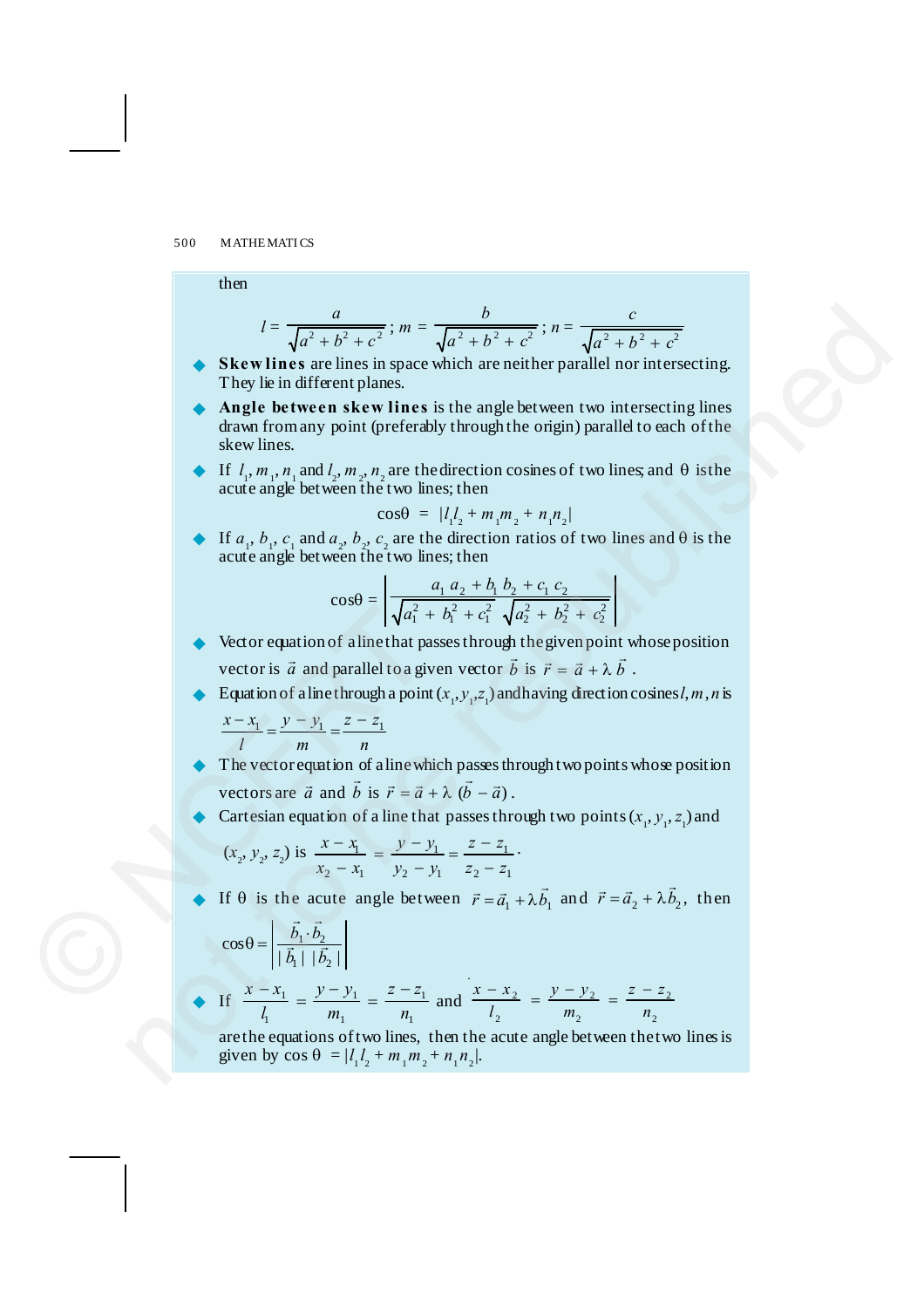Shortest distance between two skew lines is the line segment perpendicular to both the lines.

► Shortest distance between 
$$
\vec{r} = \vec{a_1} + \vec{b_1}
$$
 and  $\vec{r} = \vec{a_2} + \vec{b_2}$  is

$$
\frac{(\vec{b_1} \times \vec{b_2}) \cdot (\vec{a}_2 \land \vec{a_1})}{|\vec{b_1} \times \vec{b_2}|}
$$

Shortest distance between the lines:  $\frac{x - x_1}{a_1} = \frac{y - y_1}{b_1} = \frac{z - z_1}{c_1}$  $x - x_1$   $y - y_1$   $z - z$  $a_1$   $b_1$   $c_2$  $\frac{-x_1}{-x_2} = \frac{y - y_1}{-x_2} = \frac{z - z_1}{-z_2}$  and

$$
\frac{x - x_2}{a_2} = \frac{y - y_2}{b_2} = \frac{z - z_2}{c_2}
$$
 is

$$
\begin{array}{c|cc}\n & x_2 - x_1 & y_2 - y_1 & z_2 - z_1 \\
a_1 & b_1 & c_1 \\
a_2 & b_2 & c_2\n\end{array}
$$
\n
$$
\sqrt{(b_1c_2 - b_2c_1)^2 + (c_1a_2 - c_2a_1)^2 + (a_1b_2 - a_2b_1)^2}
$$

Distance between parallel lines  $\vec{r} = \vec{a_1} + \vec{b}$  and  $\vec{r} = \vec{a_2} + \vec{b}$  is

$$
\left| \frac{\vec{b} \times (\vec{a}_2 - \vec{a}_1)}{|\vec{b}|} \right|
$$

- In the vector form, equation of a plane which is at a distance *d* from the origin, and  $\ddot{n}$  is the unit vector normal to the plane through the origin is  $\vec{r} \cdot \vec{n} = d$ .  $\sqrt{(b_1c_2 - b_2c_1)^2 +}$ <br>  $\bullet$  Distance between parallel lines<br>  $\bullet$  In the vector form, equation of<br>
origin, and  $\ddot{n}$  is the unit vector<br>  $\vec{r} \cdot \vec{n} = d$ .<br>  $\bullet$  Equation of a plane which is at a<br>
cosines of the normal t 16 obth the lines.<br>
Shortest distance between  $y' = \frac{\pi}{10} + \frac{1}{10}y_1$  and  $\vec{r} = \frac{\pi}{2}y_2 + \frac{1}{10}y_1$  is<br>  $\left| \frac{(\vec{b}_2 \times \vec{b}_2)(\vec{a}_1 \times \vec{a}_1)}{(\vec{a}_1 \times \vec{b}_2)} \right|$ <br>  $\Rightarrow$  Shortest distance between the lines:  $\frac{x-x_1}{a$ 
	- Equation of a plane which is at a distance of *d* from the origin and the direction cosines of the normal to the plane as  $l, m, n$  is  $lx + my + nz = d$ .
	- $\blacklozenge$  The equation of a plane through a point whose position vector is  $\vec{a}$  and perpendicular to the vector  $\vec{N}$  is  $(\vec{r} - \vec{a}) \cdot \vec{N} = 0$ .
	- Equation of a plane perpendicular to a given line with direction ratios A, B, C and passing through a given point  $(x_1, y_1, z_1)$  is

$$
A (x \delta x_1) + B (y \delta y_1) + C (z \delta z_1) = 0
$$

Equation of a plane passing through three non collinear points  $(x_1, y_1, z_1)$ ,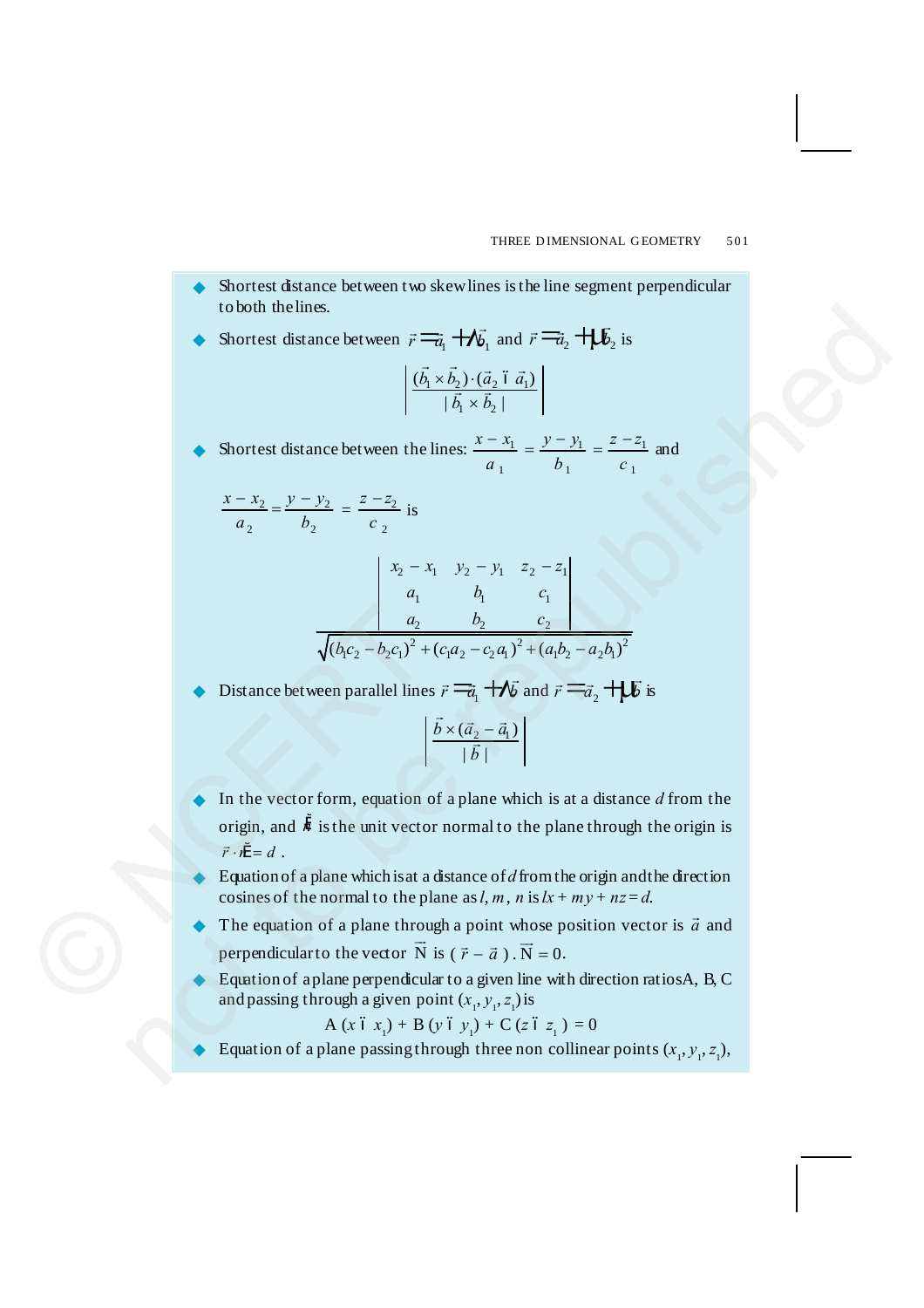$(x_2, y_2, z_2)$  and  $(x_3, y_3, z_3)$  is

 $3 - \lambda_1$   $\lambda_3 - \lambda_1$   $\lambda_3 - \lambda_1$ 2  $\lambda_1$   $\lambda_2$   $\lambda_1$   $\lambda_2$   $\lambda_1$ 1  $y - y_1$   $z - z_1$  $x_3 - x_1$   $y_3 - y_1$   $z_3 - z$  $x_2 - x_1$   $y_2 - y_1$   $z_2 - z$  $x - x_1$   $y - y_1$   $z - z$  $-x_1$   $y_3 - y_1$   $z_3$  –  $-x_1$   $y_2 - y_1$   $z_2$  –  $-x_1$   $y - y_1$   $z = 0$ 

- Vector equation of a plane that contains three non collinear points having position vectors  $\vec{a}$ ,  $\vec{b}$  and  $\vec{c}$  is ( $\vec{r} - \vec{a}$ ).  $[(\vec{b} - \vec{a}) \times (\vec{c} - \vec{a})] = 0$
- Equation of a plane that cuts the coordinates axes at  $(a, 0, 0)$ ,  $(0, b, 0)$  and (0, 0, *c*) is

$$
\frac{x}{a} + \frac{y}{b} + \frac{z}{c} = 1
$$

- Vector equation of a plane that passes through the intersection of planes  $\vec{r} \cdot \vec{n_1} = d_1$  and  $\vec{r} \cdot \vec{n_2} = d_2$  is  $\vec{r} \cdot (\vec{n_1} + \lambda \vec{n_2}) = d_1 + \lambda d_2$ , where  $\lambda$  is any nonzero constant. x x, y y, z = =,<br>
x, = x, y, -y, z, = =,<br>
x, = x, y, -y, z, = =,<br>
<br>
<br>
x Vector cequation of a plane that containst here non collinear points having<br>
position vectors  $\vec{a}$ ,  $\vec{b}$  and  $\vec{c}$  is  $(7 - \vec{a})$ ,  $( \vec{b} - \vec$
- Cartesian equation of a plane that passes through the intersection of two given planes  $A_1 x + B_1 y + C_1 z + D_1 = 0$  and  $A_2 x + B_2 y + C_2 z + D_2 = 0$ is  $(A_1 x + B_1 y + C_1 z + D_1) + \lambda (A_2 x + B_2 y + C_2 z + D_2) = 0.$ © NCERT
	- Two lines  $\vec{r} = \vec{a}_1 + \lambda \vec{b}_1$  and  $\vec{r} = \vec{a}_2 + \mu \vec{b}_2$  are coplanar if

$$
(\vec{a}_2 - \vec{a}_1) \cdot (\vec{b}_1 \times \vec{b}_2) = 0
$$

In the cartesian form above lines passing through the points  $A(x_1, y_1, z_1)$  and B  $(x_2, y_2, z_2)$ 

$$
= \frac{y \, \delta \, y_2}{b_2} = \frac{z \, \delta \, z_2}{C_2} \text{ are coplanar if } \begin{vmatrix} x_2 - x_1 & y_2 - y_1 & z_2 - z_1 \ a_1 & b_1 & c_1 \ a_2 & b_2 & c_2 \end{vmatrix} = 0.
$$

In the vector form, if  $\theta$  is the angle between the two planes,  $\vec{r} \cdot \vec{n}_1 = d_1$  and

$$
\vec{r} \cdot \vec{n}_2 = d_2, \text{ then } \theta = \cos^{01} \left| \frac{\vec{n}_1 \cdot \vec{n}_2}{\left| \vec{n}_1 \right| \left| \vec{n}_2 \right|} \right|.
$$

The angle  $\phi$  between the line  $\vec{r} = \vec{a} + \lambda \vec{b}$  and the plane  $\vec{r} \cdot \hat{n} = d$  is